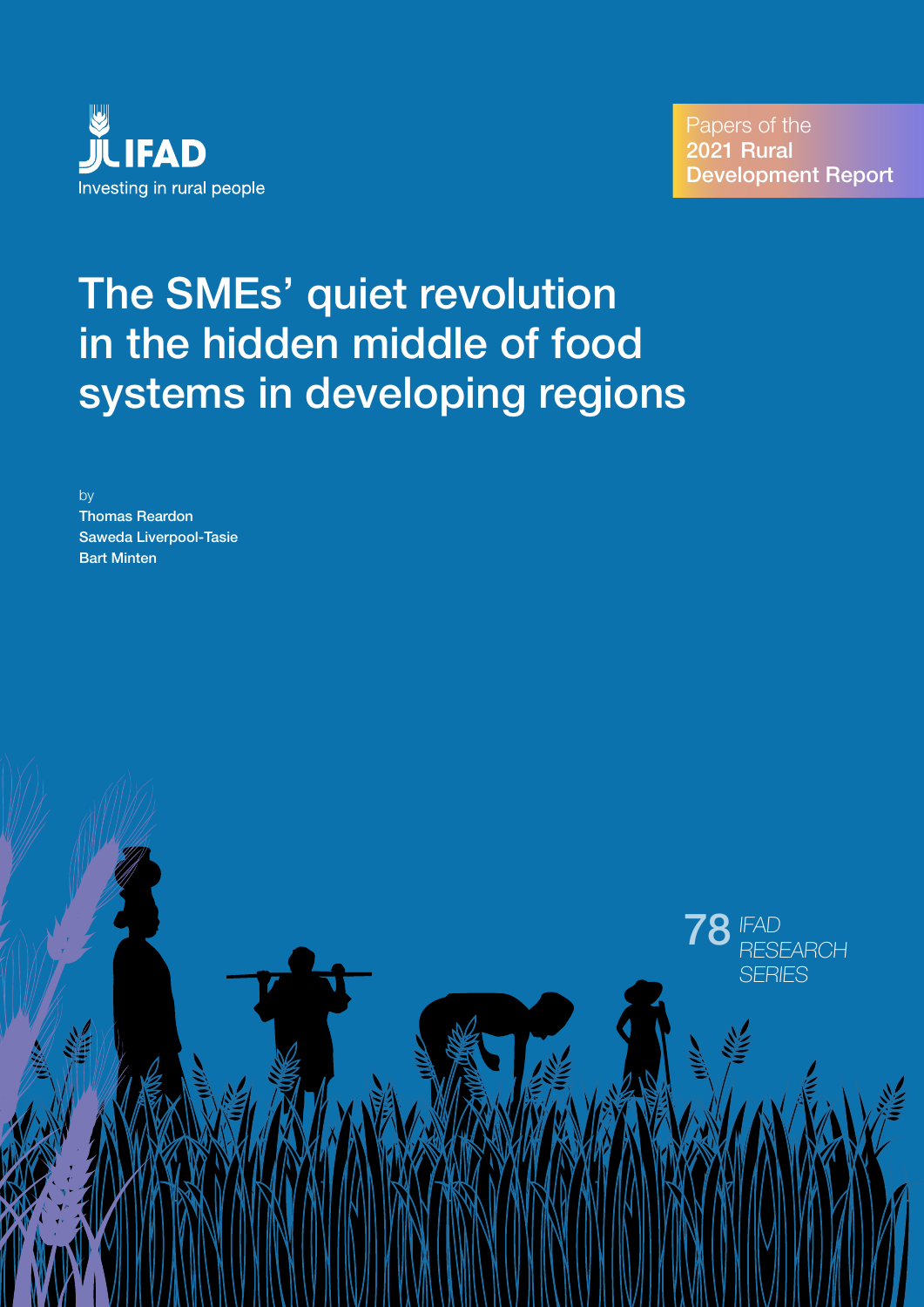The IFAD Research Series has been initiated by the Strategy and Knowledge Department in order to bring together cutting-edge thinking and research on smallholder agriculture, rural development and related themes. As a global organization with an exclusive mandate to promote rural smallholder development, IFAD seeks to present diverse viewpoints from across the development arena in order to stimulate knowledge exchange, innovation, and commitment to investing in rural people.

The opinions expressed in this publication are those of the authors and do not necessarily represent those of the International Fund for Agricultural Development (IFAD). The designations employed and the presentation of material in this publication do not imply the expression of any opinion whatsoever on the part of IFAD concerning the legal status of any country, territory, city or area or of its authorities, or concerning the delimitation of its frontiers or boundaries. The designations "developed" and "developing" countries are intended for statistical convenience and do not necessarily express a judgement about the stage reached in the development process by a particular country or area.

This publication or any part thereof may be reproduced for non-commercial purposes without prior permission from IFAD, provided that the publication or extract therefrom reproduced is attributed to IFAD and the title of this publication is stated in any publication and that a copy thereof is sent to IFAD.

#### Author:

Thomas Reardon, Saweda Liverpool-Tasie, Bart Minten

© IFAD 2022 All rights reserved

ISBN 978-92-9266-223-3 Printed February 2022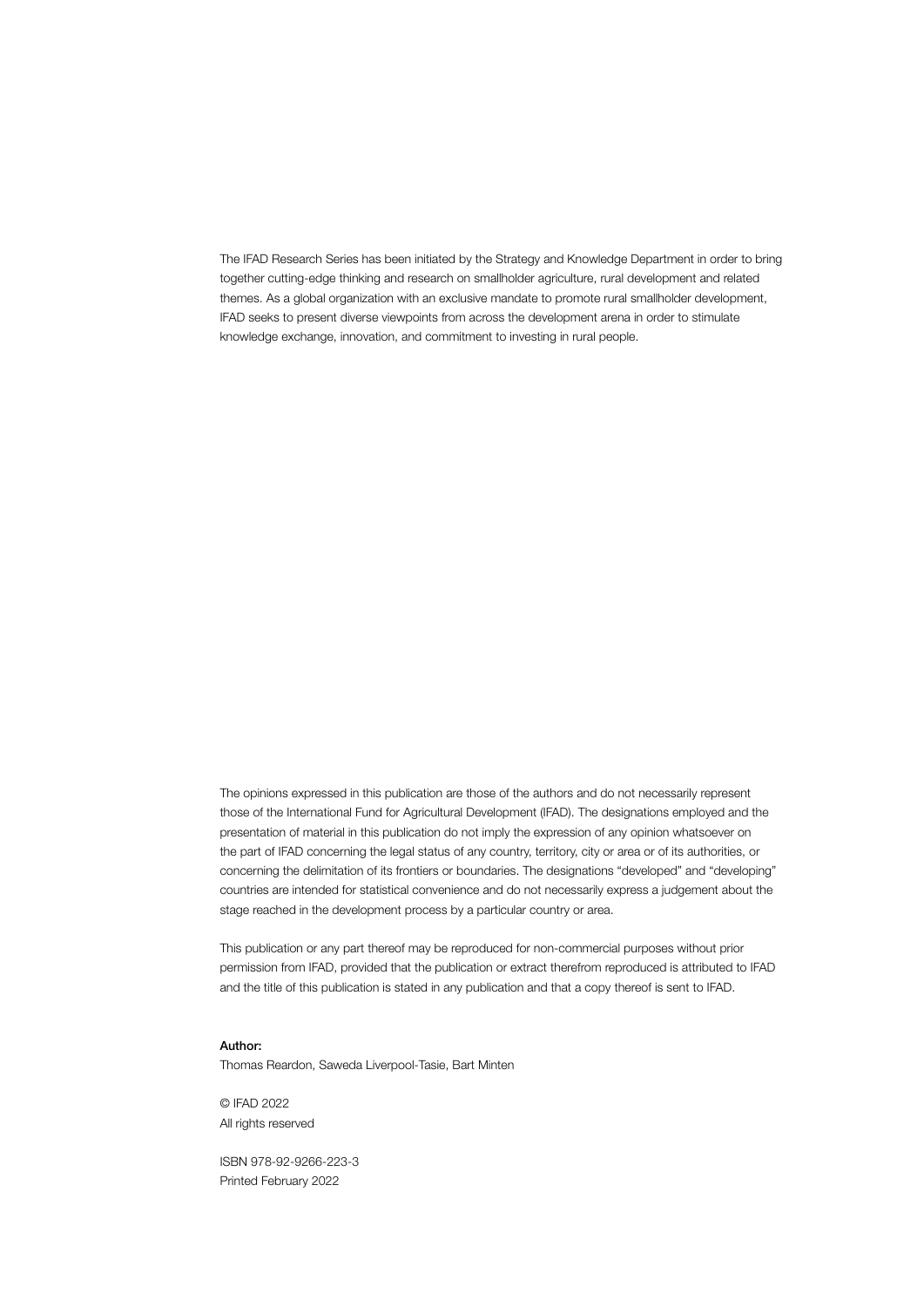

# The SMEs' quiet revolution in the hidden middle of food systems in developing regions

by

Thomas Reardon Saweda Liverpool-Tasie Bart Minten



This paper was originally commissioned as a background paper for the 2021 Rural Development Report: *Transforming*  www.ifad.org/en/rural-development-report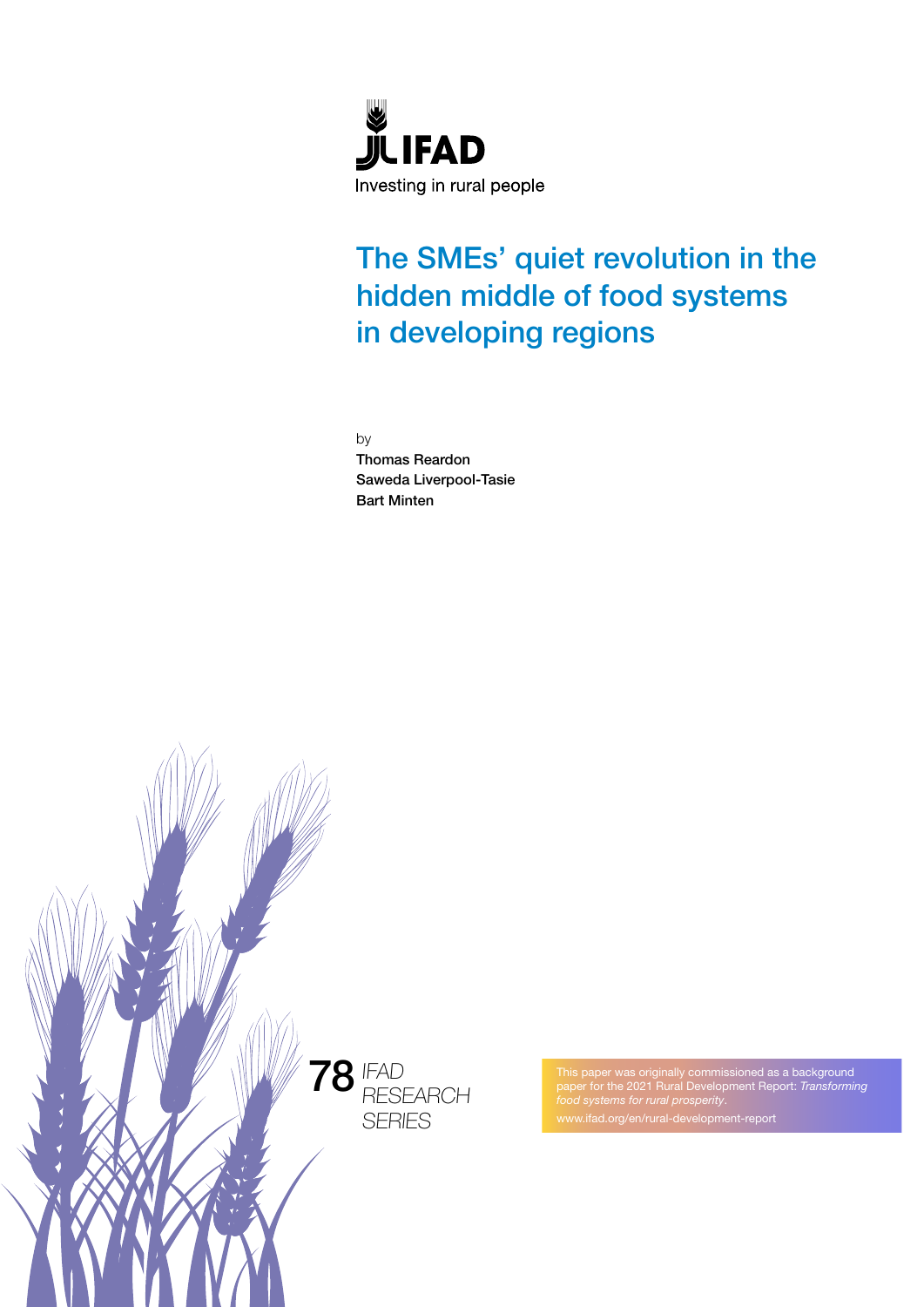## **Acknowledgements**

The authors take full responsibility for the contents of this paper, the production of which has benefited from helpful comments from a committee of experts led by Bart de Steenhuijsen Piters, Joost Guijt, Romina Cavatassi, Leslie Lipper, Ruerd Ruben, Eric Smaling and Siemen Van Berkum, and other members of the IFAD Rural Development Report working group. This work was made possible through the financial support of IFAD in close collaboration with Wageningen University and Research Centre. This background paper was prepared for the Rural Development Report 2021 *Transforming Food Systems for Rural Prosperity*. Its publication in this original draft form is intended to stimulate broader discussion around the topics treated in the report itself. The views and opinions expressed in this paper are those of the author(s) and should not be attributed to IFAD, its Member States or their representatives to its Executive Board. IFAD does not guarantee the accuracy of the data included in this work. For further information, please contact: [ifadknowledge@ifad.org.](mailto:ifadknowledge@ifad.org)

# **About the authors**

**Thomas Reardon** is a "university distinguished professor" at Michigan State University (MSU), a fellow of the Agricultural & Applied Economics Association (AAEA), and an honorary life member (equivalent of a fellow) of the International Association of Agricultural Economists (IAAE). Tom has been at MSU since 1992, prior to which he was a research fellow at the International Food Policy Research Institute (IFPRI) and prior to that he had a Rockefeller Foundation postdoctoral fellow working with IFPRI in Burkina Faso. He holds a PhD in Agricultural and resource economics from the University of California, Berkeley. Tom studies the transformation of food value chains – the "e-commerce revolution", the "supermarket revolution" and the "Quiet Revolution" (the diffusion of small and medium enterprises [SMEs] in the midstream of value chains) – and their impacts on food industry business strategies, and on farms, consumers and employment in Africa, Asia and Latin America, regions where Tom lived for a total of 21 years. Tom is in included in *Who's Who in Economics*, was featured on the front page of the *New York Times*, was the first agrifood economist invitee to the World Economic Forum in Davos, and ranks in the top 1.5% of the 67,000 economists followed globally in IDEAS/RePEc.

**Lenis Saweda O. Liverpool-Tasie** is a tenured associate professor in MSU's Department of Agricultural, Food and Resource Economics. Her research focuses on emergent issues related to smallholder productivity and welfare within dynamic and transforming food systems in sub-Saharan Africa and alongside climate change and poorly functioning markets in the region. She also leads several capacity-building efforts for early-career scholars in developing regions. Lenis's research work covers Ethiopia, Gambia, Malawi, Niger, Nigeria, Tanzania and Zambia. Currently, she is the principal investigator of several research projects that strive to support the policy process with evidence based on scientific research. She is a member of several multidisciplinary teams focused on issues of food security, food safety and value chain transformation in developing countries.

**Bart Minten** has been a senior research fellow at IFPRI since 2006 and works with the Development Strategy and Governance Division. He is currently the programme leader for the "Myanmar Agricultural Policy Support Activity" (MAPSA), focusing on research, capacity-building, and outreach and communication about research findings. Previously, Bart was based in Addis Ababa as the programme leader for the "Ethiopia Strategy Support Program" and prior to that in the New Delhi Office where his work focused on agricultural value chains in South Asia. Prior to joining IFPRI, he was a senior research associate for the "Cornell Food and Nutrition Policy Program" in Madagascar. Bart has also held the position of assistant professor at the Department of Agricultural and Environmental Economics, at Katholieke Universiteit (KU) Leuven in Belgium, where Bart is from. Bart received his PhD in agricultural and resource economics from Cornell University (United States) and his bioengineering degree from KU Leuven.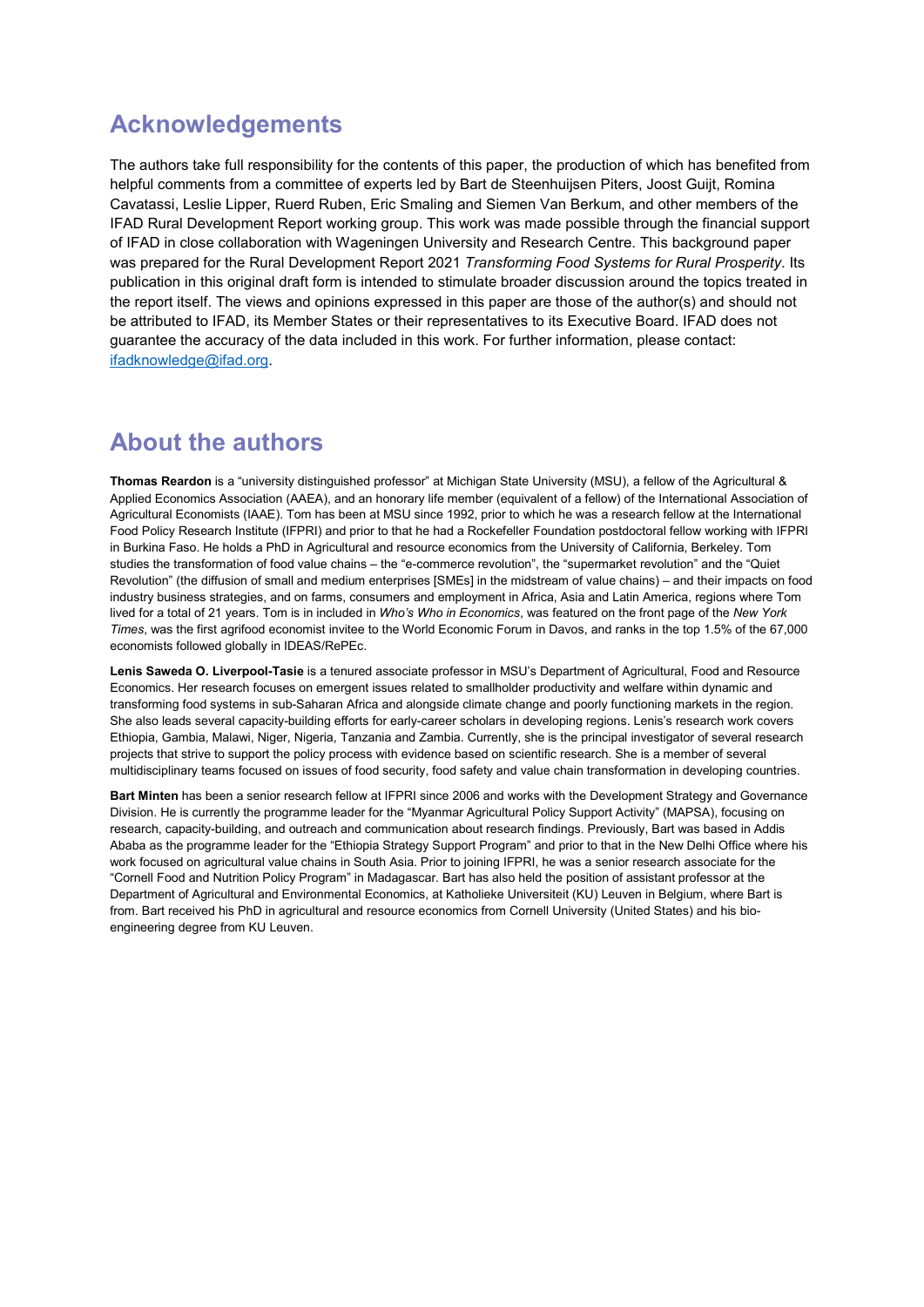# **Contents**

|    | 1. Introduction                                                                                               |                                                                           | 1  |
|----|---------------------------------------------------------------------------------------------------------------|---------------------------------------------------------------------------|----|
|    | 2. Sources of information                                                                                     |                                                                           | 3  |
| 3. | The transformation of food systems to situate the evolution of the midstream segments and<br>the rise of SMEs |                                                                           | 4  |
|    | 3.1                                                                                                           | The traditional stage                                                     | 4  |
|    | 3.2                                                                                                           | The transitional stage, the "golden age of SMEs"                          | 5  |
|    | 3.3                                                                                                           | The modern stage                                                          | 5  |
|    | 4. Patterns in SME development by midstream segment: Processing, wholesale and logistics                      |                                                                           | 6  |
|    | 4.1                                                                                                           | SMEs in the processing segment                                            | 6  |
|    | 4.2                                                                                                           | SMEs in the wholesale segment                                             | 7  |
|    | 4.3                                                                                                           | SMEs in the logistics segment                                             | 11 |
| 5. | Impacts on food system employment, farm incomes, the environment and consumption                              |                                                                           | 14 |
|    | 5.1                                                                                                           | Impacts of midstream SMEs on food system employment                       | 15 |
|    | 5.2                                                                                                           | Midstream SMEs' impacts on farmers' incomes                               | 19 |
|    | 5.3                                                                                                           | Midstream SMEs' impacts on the environment                                | 20 |
|    | 5.4                                                                                                           | Impacts of midstream SMEs on consumers: food security, quality and safety | 21 |
|    | 6. Conclusions                                                                                                |                                                                           | 22 |
|    | References                                                                                                    |                                                                           |    |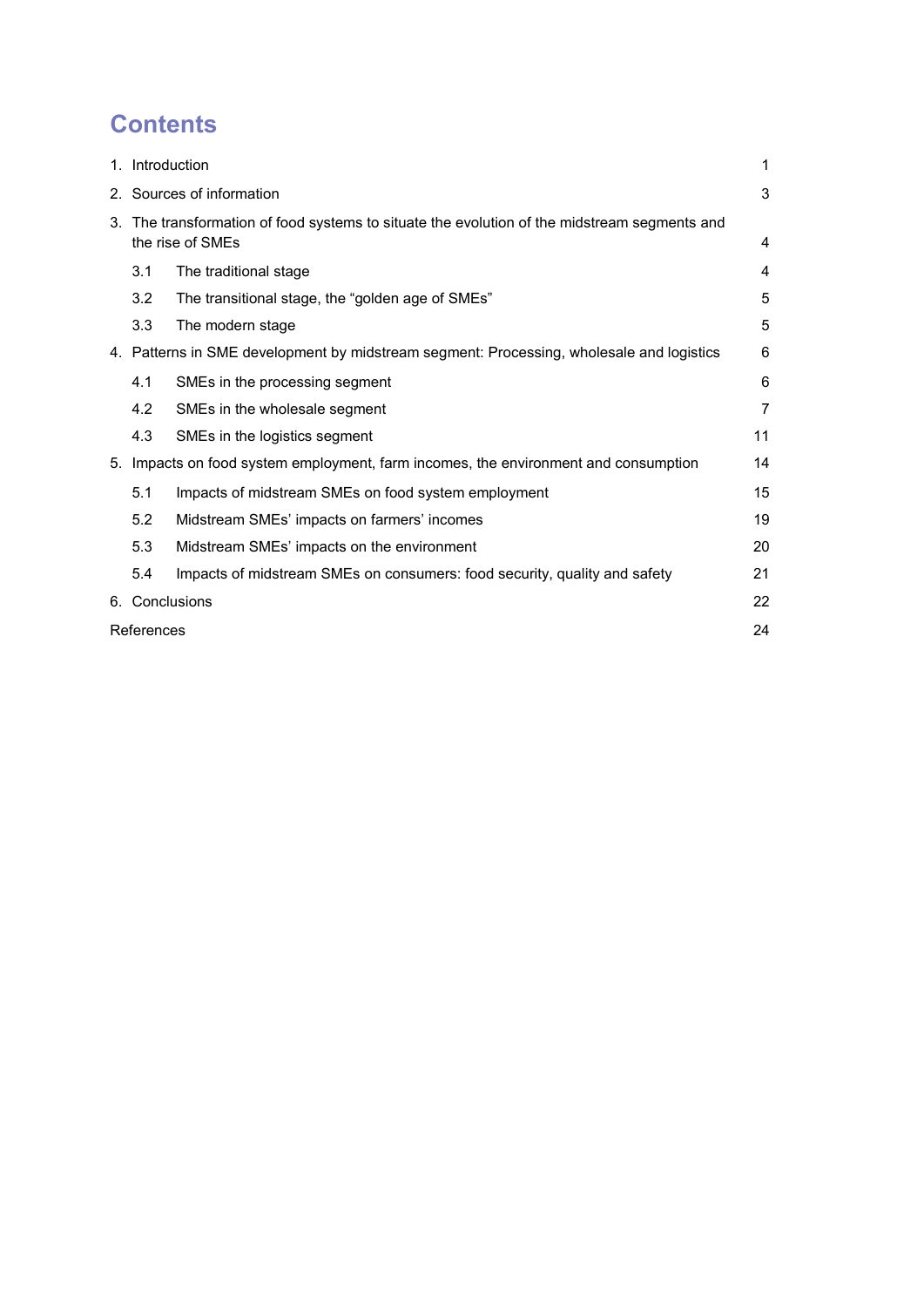# **Abstract**

Food systems comprise the segments of food production, processing, packaging, distribution, retail and consumption. Recent emphasis on the food system regards it as comprising a cluster of different kinds of value chains, including output, lateral, and research and development value chains. The "midstream" segments of all the supply chains in this cluster include wholesale, logistics and processing. These segments, in particular the micro, small and medium-scale enterprises (SMEs) that dominate in Africa and Asia, are the focus of this paper. The importance of midstream SMEs to food security in developing regions is disproportionately greater than their share of ink and speech in development policy debates. This paper focuses on them to help reduce that disproportion and orient discussions of support to their further development.

The paper situates the rise of SMEs in developing country food systems in the overall three-stage transformation of food systems, from traditional, through transitional, to modern. We discuss the evolution, structure and conduct of each segment of the midstream, with a focus on the proliferation of SMEs and their roles, and examine the impacts of the rise of midstream SMEs on employment, small farms, the environment and consumers.

The main conclusion is that multilateral agencies, donors, governments and non-governmental organizations do not need to "kick-start" SMEs in the midstream, put in place services these firms are already providing, or "reinvent the wheel". Donors and governments should not waste resources trying to "organize" SMEs into cooperatives, force them into formal patterns or try to "create them" with programmes that set up firms. Rather, support should focus on leveraging the rapid growth of SMEs already in place, and addressing their constraints to faster growth and better impacts.

**Keywords:** food systems, value chains, SMEs, developing regions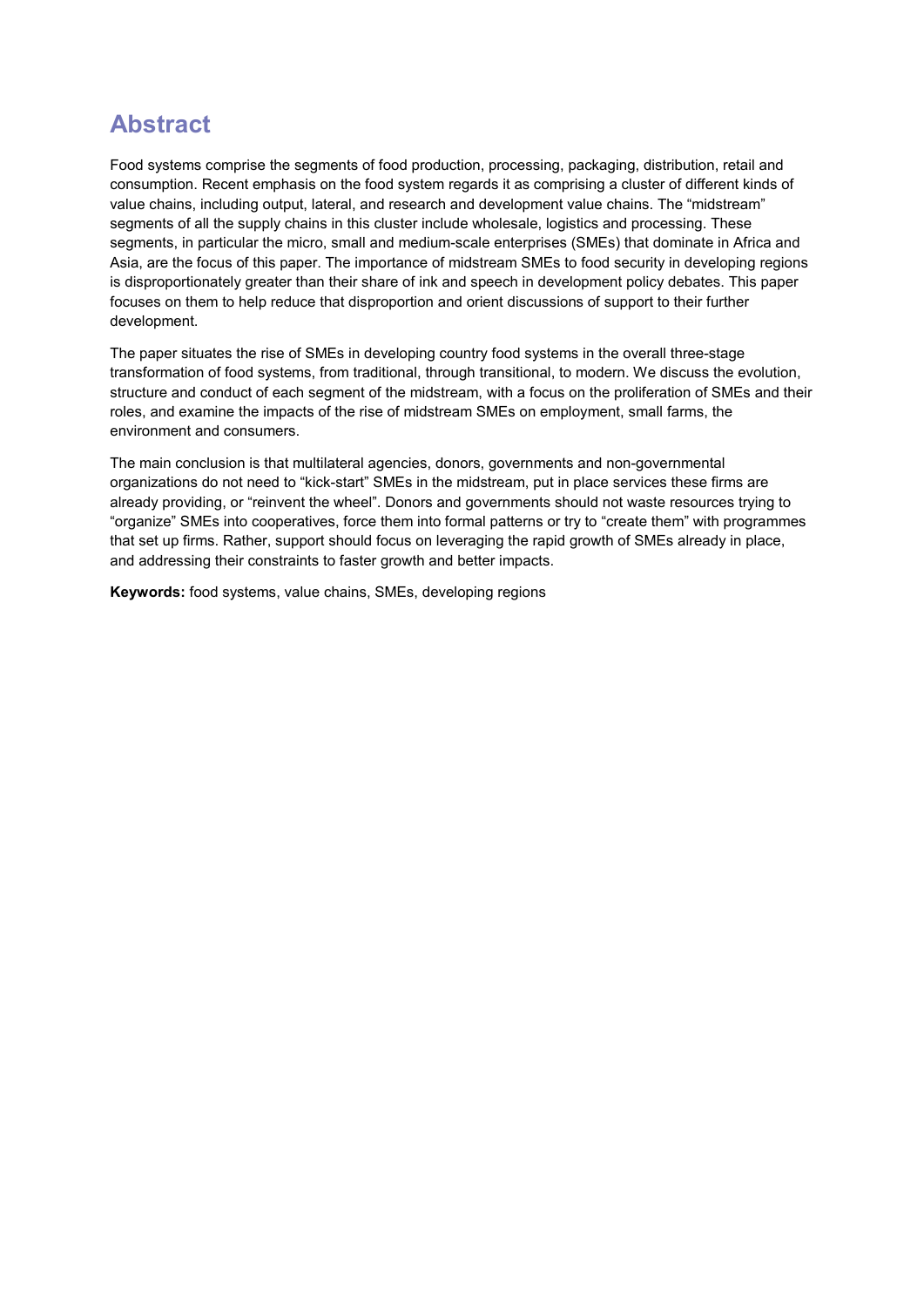# **1. Introduction**

Food systems comprise the segments of food production, processing, packaging, distribution, retail and consumption. In their essence, these systems then can be seen as the set of food supply chains which, for each product, include these segments and their commercial and social interactions, as well as their environmental, nutritional and socio-economic outcomes (Ericksen, 2008). Research on food systems has begun to emphasize two sets of considerations of the holistic complexity of interacting environmental, social, economic, political and institutional processes that interact and produce feedback loops in food systems (Brouwer et al., 2020; Tendall et al., 2015; Ingram et al., 2010).

Moreover, there has been a recent emphasis on the food system as comprising a cluster of different kinds of value chains, including output value chains, lateral value chains that supply intermediate services (such as logistics) and factor inputs (such as labour) to each segment of the output value chains, and research and development (R&D) value chains that condition the efficiency and innovation of each segment of the first two sets of value chains (Reardon et al., 2019). The "midstream" segments of all the supply chains in this cluster include wholesale, logistics and processing. These midstream segments, and in particular the micro, small and medium-scale enterprises (SMEs) that dominate them in Africa and Asia, are the focus of this Cornerstone Paper.

Food systems are the main purveyors of food access to consumers, including poor people, in developing regions. This is because most food consumed is purchased. Based on data from Ethiopia, Malawi, Nigeria, Tanzania and Uganda, [1](#page-6-0) Liverpool-Tasie et al. (2020) found that 78 per cent of food consumed is purchased. On the one hand, 40 per cent (in value terms) of all food consumption is in urban areas (that is a conservative estimate because the figure in Nigeria is 58 per cent), where 94 per cent of all food is purchased, and 60 per cent is in rural areas, where on average 67 per cent is purchased (again a conservative estimate because the figure for Nigeria is 78 per cent; hence 60 per cent plus 20 per cent). By similar calculations, Reardon et al. (2020) found that purchases constitute 92 per cent of food consumption in India. Based on the above, we see that only a small proportion of food consumption (22 per cent in sub-Saharan Africa, 8 per cent in India) comes from the complement of purchases – i.e. home consumption from own farming (subsistence farming). This underscores the importance of food systems, since purchased food is by definition delivered by food systems.

Domestic food systems are highly dominant, as imports are minor. Calculating from 2018 data in tons from FAOSTAT, 90 per cent of food consumed in sub-Saharan Africa (measured as consumption by disappearance) comes from domestic food systems, and 10 per cent from imports; in Latin America and the Caribbean, 93 per cent domestic versus 7 per cent imports; and in developing Asia in general, 91.5 per cent domestic versus 8.5 per cent imports.

In domestic food systems, the post-farmgate segments, comprising the midstream (wholesale, processing and logistics) and the downstream (retail and food service) constitute an important share of the overall food system. Controlling for the product, the share of the post-farmgate segments tends to vary, as one would expect, with the length of the value chain: the longer the chain, the more handling is required. It is also a function of other value-added activities, such as cold storage, as shown below.

For rice, for example, in the (long) rice value chain from northeast China to Beijing, farmers' costs form 44 per cent of the total costs of the value chain (and 54 per cent of the total margins, as a share of the final retail price in Beijing); rice milling 36 per cent; wholesalers and retailers 20 per cent. For the (medium length) rice value chain from central Uttar Pradesh to Delhi, farm costs were 62 per cent of the total costs in the value chain (and their share of the final retail price 66 per cent); mills 7 per cent; wholesalers and retailers 31 per cent. For the (shorter) rice value chain to Dhaka, Bangladesh, the farm share of costs is 87

<span id="page-6-0"></span><sup>1</sup> Based on data on household purchases and home consumption from own production in value terms from Living Standards Measurement Survey (LSMS) data for Nigeria (2018/19), Tanzania (2014/15), Uganda (2015/16), Ethiopia (2015/16) and Malawi (2013) with a sample of 20,367 households. See[: https://data2x.org/resource-center/living-standards-measurement](https://data2x.org/resource-center/living-standards-measurement-survey-lsms/)[survey-lsms/](https://data2x.org/resource-center/living-standards-measurement-survey-lsms/)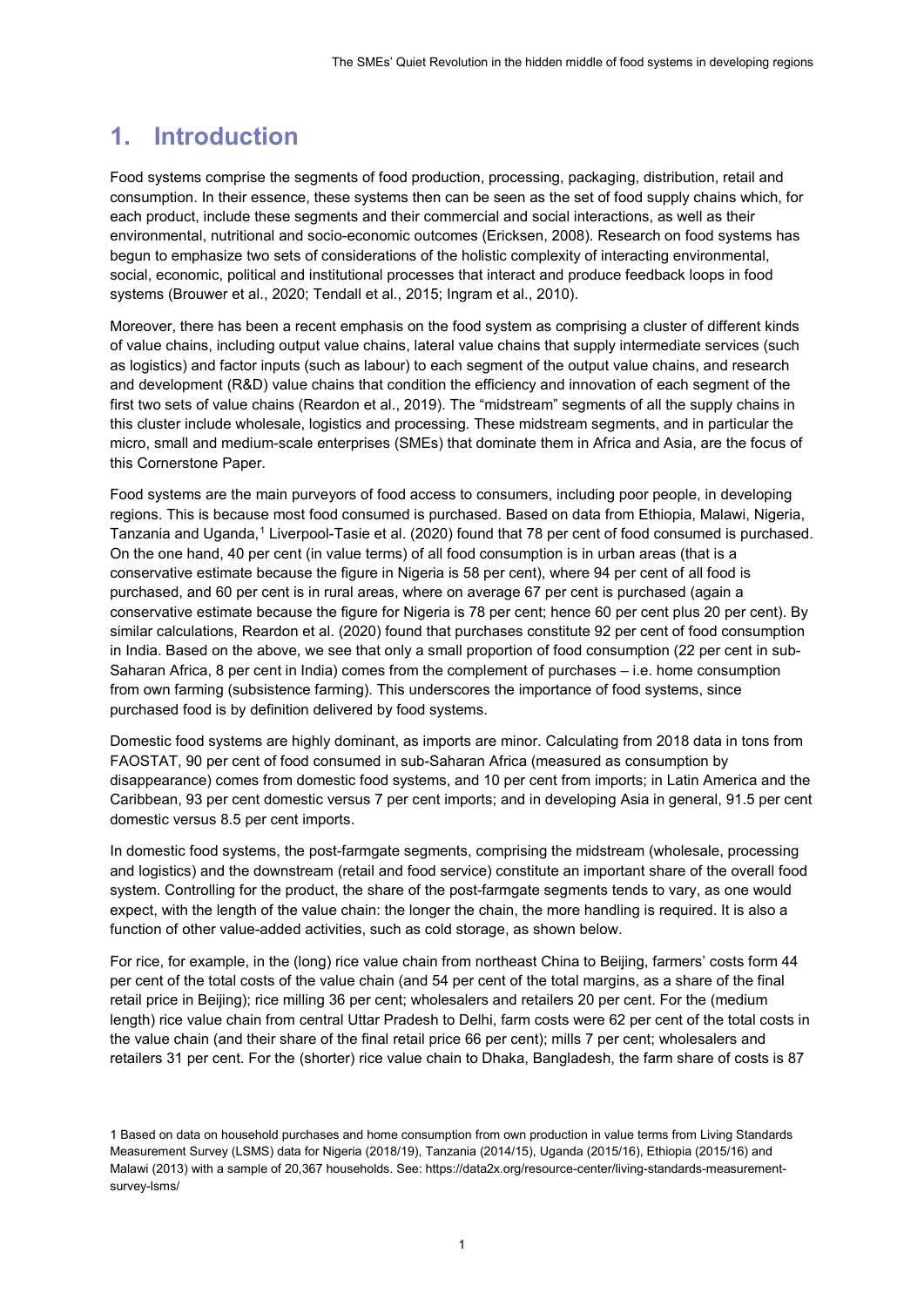per cent, and the total margins (measured as the share of the retail price) 79 per cent (Reardon et al., 2012).

Controlling for the product and for the length of the value chain, the season studied can affect the share of the post-harvest segments. For potato, for example, in Bangladesh, the farm share of costs is 85 per cent, and of the final retail price in Dhaka, 69 per cent, in the harvest season. But in the off-season, after storage, the farm share of total costs is only 64 per cent, and of the final price, 43 per cent, while the cold storage segment constitutes 25 per cent of the value chain's costs and 34 per cent of the final price. In India, potato farmers in the harvest season received 57 per cent of the final price in the harvest season, but only 18 per cent in the off-season, with the cold storage segment receiving 34 per cent of the final price.

Despite the variations in the shares of the post-farm segments, it is clear that the midstream segments are important in their formation of the costs of the food systems and the final prices facing consumers.

Moreover, the post-farmgate segments of the food systems are important to rural and urban employment. Averaging over sub-Saharan Africa, Asia and Latin America (with each region discussed in detail below), Dolislager et al. (2020) found that the post-farmgate food systems employment constitutes roughly 20 per cent of rural employment (measured in full-time equivalents – FTEs), compared with 29 per cent in own farming, and 25 per cent of employment in urban areas. Most of this employment is in the midstream, in wholesale, logistics and processing.

Moreover, as we discuss in further detail below, most of midstream food systems employment appears to be in SMEs, with variation of course over regions and products, especially in sub-Saharan Africa and South Asia, where the great majority of the food systems are in the "transitional stage" and not yet mainly in the "modern stage". SMEs appear to constitute (conservatively) at least 80 per cent of midstream activity in Africa and South Asia. This "lower bound" is not testable formally, as there is a lack of official statistics in the agrifood sector for the shares of SMEs versus large enterprises in the segments that are usually nearly fully informal sector (such as wholesale and logistics), and in those regions, mainly informal sector in food processing.

For sub-Saharan Africa, Reardon et al. (2021a) work backwards to this lower bound by noting that large enterprises are rare in wholesale and logistics except in the tiny export sector (4 per cent of agrifood output in tonnage terms) and the small import sector (9.7 per cent of consumption), calculating from FAOSTAT 2018 data. Large processors still have a limited role and share in Africa, and are mainly present in formal sector rice and wheat milling, some of the edible oil sector, the export crop milling such as the small cacao sector, and ultra-processed foods.

For India, Reardon et al. (2020a) infer from statistics on the shares of large processors and large retailers a lower bound of an 80 per cent share of SMEs in the midstream sectors. Again, as in Africa, in India there are large wholesale and logistics firms operating in the export sector, but that constitutes only 2.6 per cent of output, and imports constitute only 1.7 per cent of consumption.

By contrast, in Latin America, the penetration of large processors has proceeded much further than in sub-Saharan Africa or South Asia (Popkin and Reardon, 2018), and large logistics and wholesale firms entered food systems in the 1990s and 2000s in part to service supermarket procurement systems (Reardon and Berdegué, 2002, in general; and Echánove and Reardon, 2006, for Mexico). These trends imply that the share of SMEs in the midstream has declined, but without official statistics on this or precise quantification in the literature. Similar trends have occurred in Southeast Asia and developing East Asia (Reardon and Timmer, 2014; Reardon et al., 2010).

The importance of midstream SMEs to food security in developing regions is disproportionately greater than their share of ink and speech in development policy debates. In this paper we focus on them to help reduce that disproportion and orient discussions of support to their further development. When midstream SMEs are evoked in the international policy debate, they are often referred to as stagnant, traditional, severely constrained, part of a "missing middle". As we find evidence of rapid proliferation and dynamism of midstream SMEs instead, we counter "missing middle" with our term the "hidden middle". This indicates that it exists but is neglected in or hidden from the debate. We will also contend that it does not need to be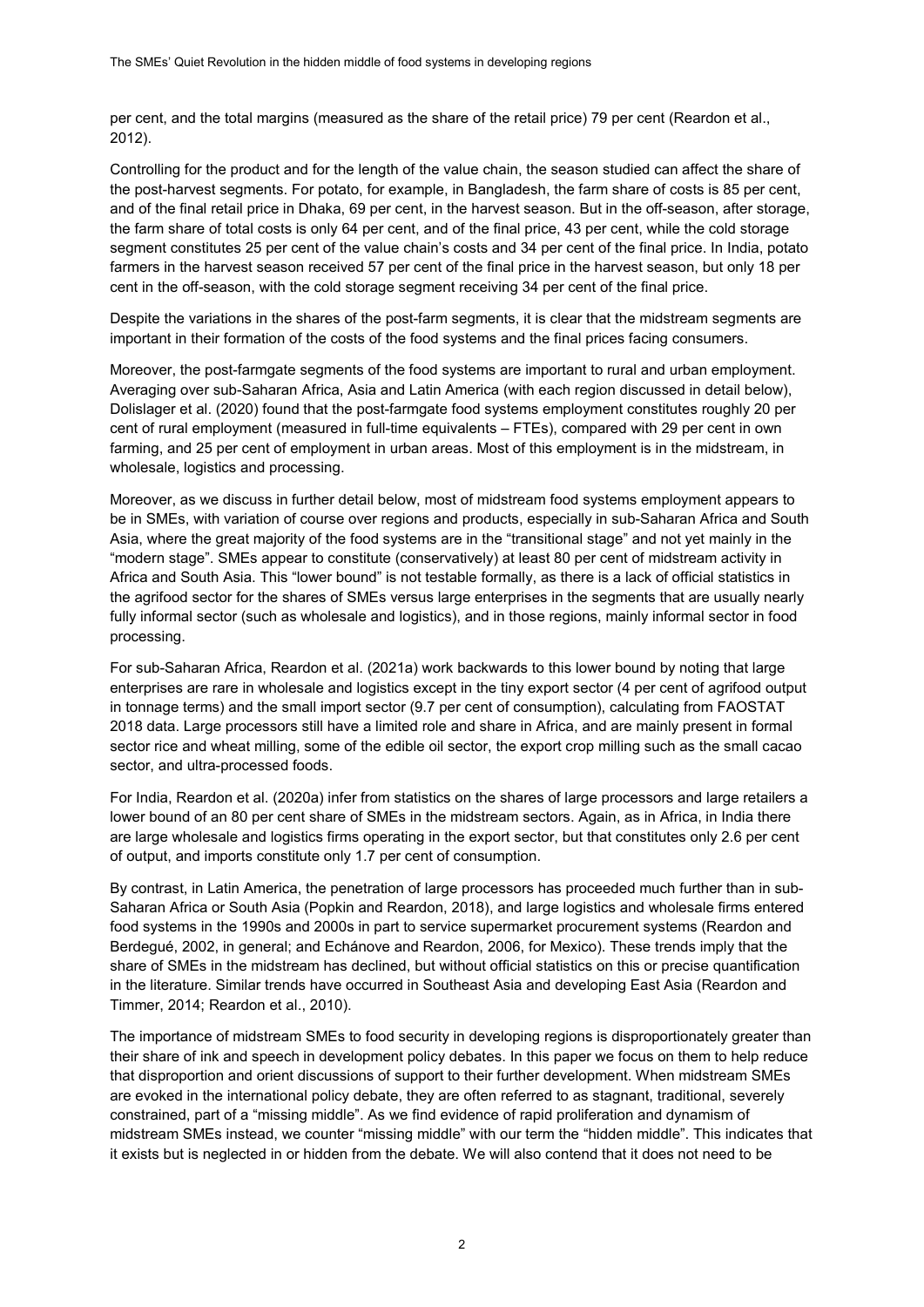"created" or its development "started", which would be "reinventing the wheel", but rather encouraged and its constraints diminished so that it can grow faster and further yet.

While we spend little space on large enterprises in the modern sector, such as large processors, our focus on SMEs is not meant to downplay the growing role and importance of large enterprises. Reardon and Timmer (2012) have contended that large enterprises are also developing rapidly and, by modernizing their procurement systems, are tending to restructure food systems in regions where large enterprises are starting to become dominant, such as Latin America, developing East Asia and some parts of Southeast Asia. We think that in a decade or two, large enterprises will also be major forces in sub-Saharan Africa and South Asia, as they are already emerging rapidly in those regions. We will bring large enterprises into the discussion in selected comparisons with SMEs (in particular, regarding technology, market arrangements and employment impacts). The comparison is possible because in all development regions in at least a few product food systems, SMEs and large enterprises coexist and already compete against each other.

We use the term "SME" because it is commonly used in international debates. By it though we mean micro, small and medium-scale enterprises, but eschew use of "MSME" simply because it is unfamiliar in common parlance. The SMEs we treat can be classed in two categories: (1) micro-enterprises, often home-based, operated by one or two family members, and often in the hinterland; (2) small and medium-scale enterprises, usually non-home based, operated by family but also non-family hired workers, and often in the intermediate or peri-urban rural areas and cities.

Our paper proceeds as follows. Section 2 discusses our information sources. Section 3 situates the rise of SMEs in developing-country food systems in the overall three-stage transformation of food systems, from traditional, to transitional (when SMEs are dominant), to modern (when large enterprises become dominant). Section 4 discusses the evolution, structure and conduct of each segment of the midstream (processing, wholesale and logistics), with a focus on the proliferation of SMEs and their roles. Section 5 treats the impacts of the rise of midstream SMEs on employment, small farms, the environment and consumers. Section 6 concludes with policy recommendations.

## **2. Sources of information**

In this paper, we rely primarily on product-specific surveys of SMEs for our supply-side analysis and Living Standards Measurement Study (LSMS) surveys for our employment analysis. Most of the product-specific survey data are drawn from field surveys undertaken in the past 15 years by ourselves and our collaborators, and usually comprise "stacked surveys". The latter are surveys of representative samples of the various segments of the supply chain (rather than relying on small-sample key information surveys). When comparable surveys are found in the literature, we cite them as well. These surveys allow detailed analysis of SMEs in each segment of the food systems.

Stacked surveys by definition allow a comprehensive view of the different segments of the midstream, as well as detailed information on their relations with downstream firms such as retailers, and upstream firms such as midstream firms upstream from them (such as rural traders selling to urban traders) and farms; they also permit analysis of a range of other detailed themes such as waste and loss by midstream firms, packaging, branding and food safety; they permit detailed analysis of specific product value chains. Moreover, literature surveys done in the studies reviewed here, such as rice and potato in various Asian countries, fish in Bangladesh, coffee and teff in Ethiopia (the two best-known indigenous products and the two leading marketed crops), and even maize in Nigeria, had not had substantial surveys done on mills or traders for several decades before these studies, and for several (such as teff) never before.

These themes are seldom if ever researchable using nationally representative SME surveys that usually focus on one segment (such as manufacturing, Central Statistics Agency, 2014, for Ethiopia), and seldom focus on SME wholesalers, rural brokers, transport, warehouse and cold storage firms, nor allow productspecific analysis, to the best of our knowledge.

Stacked surveys thus also allow inter-segment information "triangulation". For example, a number of our trader surveys show that the practice of value chain finance "advances" by traders to farmers is now relatively rare, in contrast with traditional views on this and current conventional wisdom. In a number of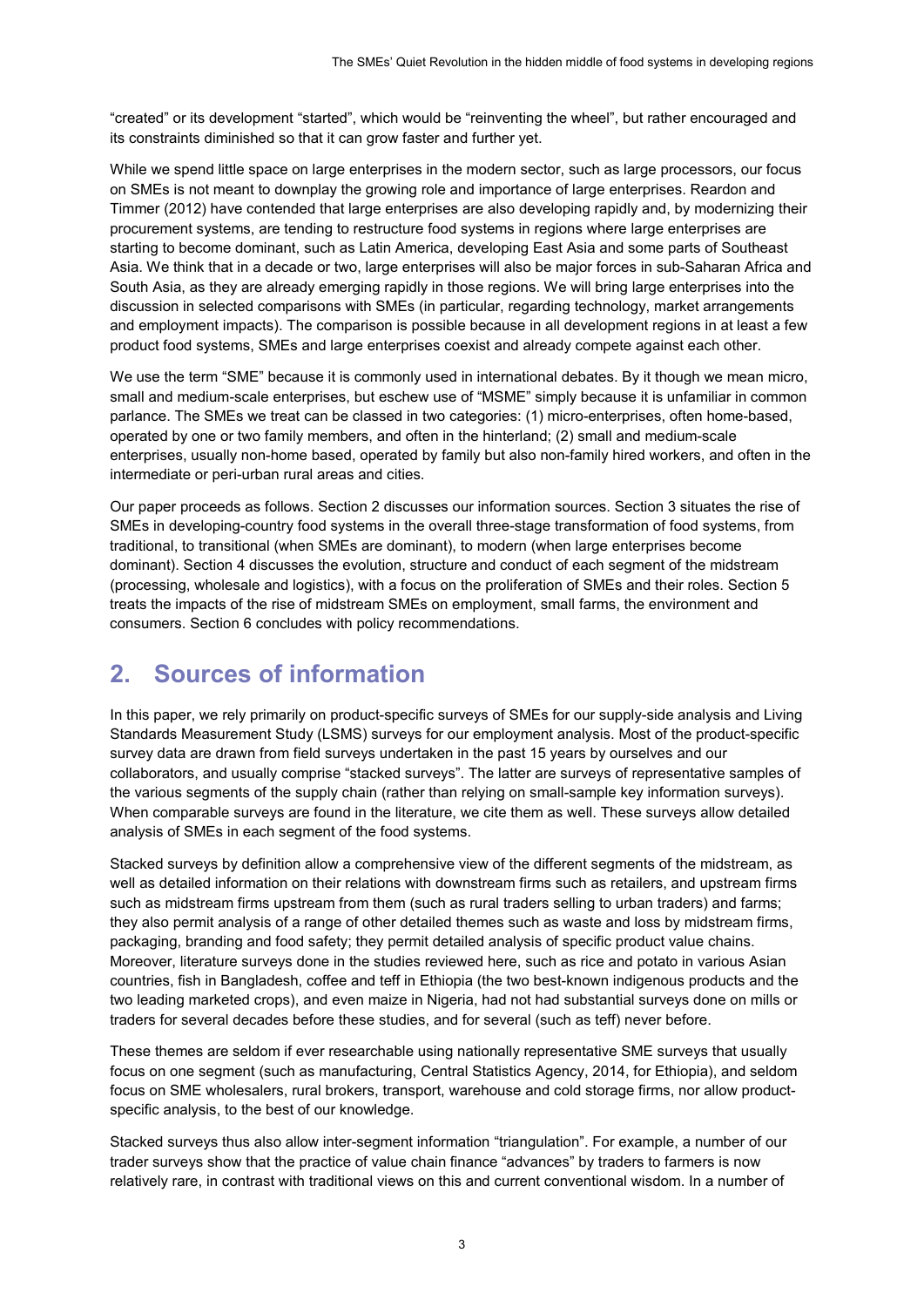stacked surveys, we were able to compare findings from farm household surveys in the same zones to verify whether few farmers are receiving such advances from traders – such as for rice and potatoes in Bangladesh, China and India (Reardon et al., 2012). Moreover, stacked surveys allow us to calculate margins of costs and rewards received by the various segments, an analysis that single-segment surveys – such as of nationally representative SME manufacturers surveys, e.g. for Ethiopia (Central Statistics Agency, 2014) and for Nigeria (Kale, 2019) – do not permit.

There are several limitations to the stacked survey data that we mainly rely on compared with nationally representative SME and medium and large enterprise surveys such as those on SMEs and large manufacturers in Ethiopia (Central Statistics Agency, 2014; 2018). First, the stacked surveys usually focus on a product value chain rather than all products in the segment.

Second, the stacked surveys typically focus on a limited area such as firms in wholesale, milling and *enjera* (teff pancake) preparation to and in Addis Ababa (Minten et al., 2016a). However, the stacked surveys usually focused on main and representative supply chains and key staple products such as teff in Ethiopia to the largest city, and rice and potatoes to the capital cities of Bangladesh, China and India (Reardon et al., 2012), poultry and feed and maize feeding main cities in northern and southern Nigeria (Liverpool-Tasie et al., 2017), and aquaculture fish supplying Dhaka and other main cities in Bangladesh (Hernandez et al., 2018).

Third, the stacked surveys typically focus on the informal sector SMEs that dominate the midstream of food systems in Africa and Asia; this limits their utility in comparing SMEs and large firms such as in productivity and returns to capital, such as was done for food manufacturers in Ghana with national surveys of firms (Owoo and Lambon-Quayefio, 2018) and of manufacturers in Ethiopia (Siba, 2015).

# **3. The transformation of food systems to situate the evolution of the midstream segments and the rise of SMEs**

We conceive of three stages of transformation of the food system (Reardon et al., 2019). These stages are functions of characteristics of the structure and conduct of the food system, as well as the phase of the product cycle.

### **3.1 The traditional stage**

In the traditional stage, the following patterns are common. The reader could imagine cereals or dairy into rural village markets in Ethiopia and Nepal today, or food markets in most developing regions in the 1970s, or in the United States in the 1920s/1930s.

First, in terms of structure, traditional food systems are spatially short because the urban share of the population in the food market is low. They are also intermediationally short because much of the market is in the rural area and even the same village. The share of grains and other staples in the food economy is very high: there is relatively little production of non-grain products, hence few supply chains for them, except in pockets of traditional cash crops. The share of value added in post-harvest segments of the food system is small: home processing reigns, and the wholesale and logistics sectors are small because food is not moved far. Most of the segments are fragmented. Concentration is mainly observed where governments assured grain supply to emerging urban populations at subsidized prices via parastatals.

Second, in terms of conduct, as the bulk of the food system is in niche phase for non-grains and niche-tocommodity phase for grains, there is little quality differentiation, and few standards or economies of scope. Technologies are labour-intensive per unit of output. Enterprise scale is tiny. Spot market relations dominate food systems; contracts are not used.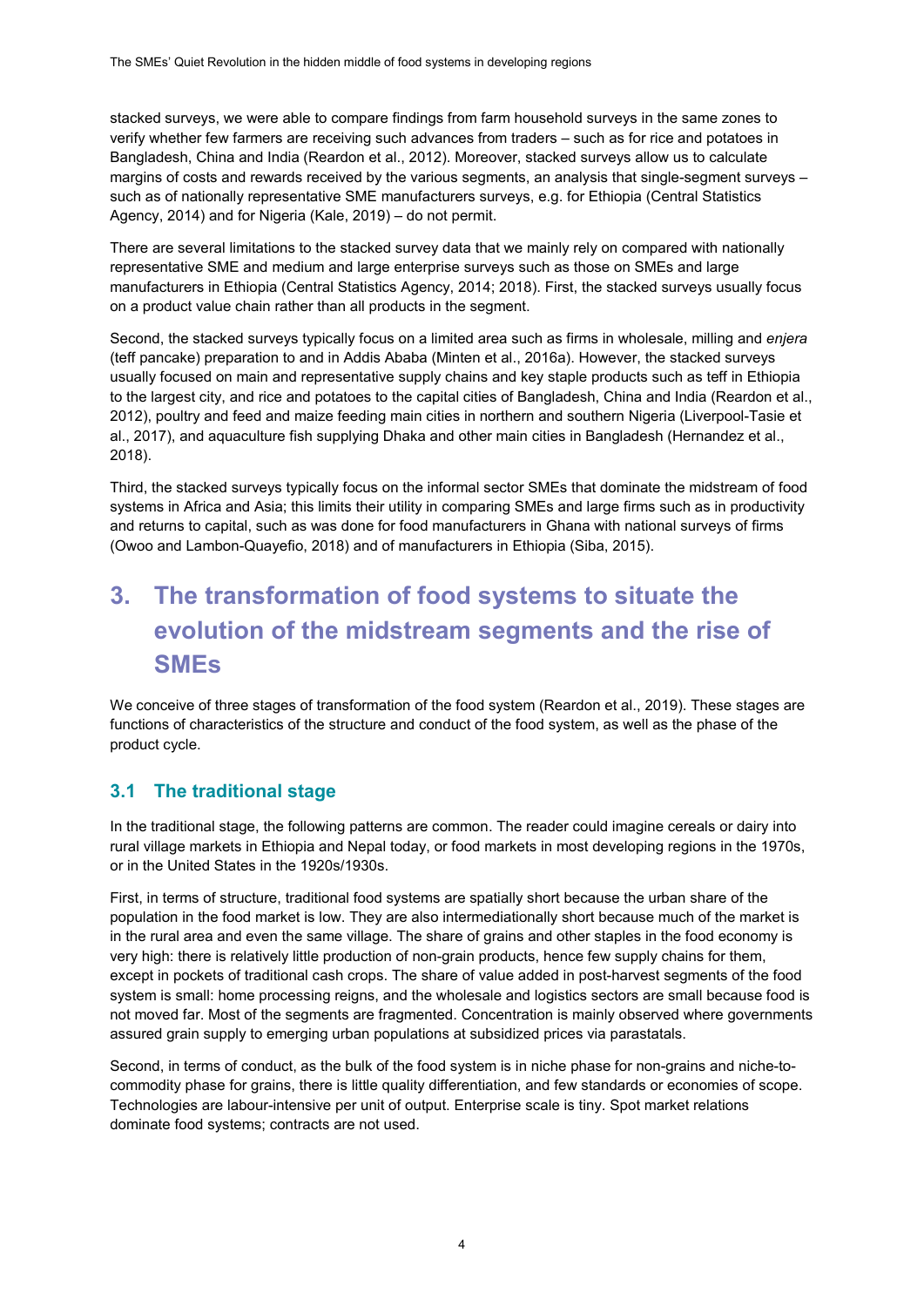### **3.2 The transitional stage, the "golden age of SMEs"**

In the transitional stage, the following patterns are common. The reader could imagine teff, aquaculture fish and maize into urban markets in Bangladesh, Ethiopia and Tanzania today, or food markets in the United States in the 1940s-1960s.

First, in terms of structure, transitional food systems are spatially long because the urban share of the population in the food market is moderately high. The exception, where short supply chains still dominate, is in highly perishable products such as leafy greens and farmed fish and dairy. Food systems are intermediationally long, as many small- and medium-scale actors in the midstream of the food system emerge to add value and move food from rural areas to urban areas. In the transitional phase the share of value added in post-harvest segments of the food system is moderately large, as wholesale, processing and logistics sectors have blossomed.

By the transitional stage, governments have largely dismantled output and input parastatals, and private firms, especially SMEs, have flooded in, as part of what Reardon (2015) calls a J curve of concentration: in the traditional stage, there is moderate concentration (parastatals in the public sector alongside a fragmented "parallel market" private sector). Then, with liberalization and privatization of parastatals (in the 1980s and 1990s in developing regions), there is de-concentration with the proliferation of SMEs.

By the transitional stage, the share of grains and other staples in the food economy is a minority share. Bennett's Law in consumption and diversification in farming beyond grains has radically increased production of and food systems in animal and horticultural products.

Second, in terms of conduct, the bulk of the food system by the transitional stage is in a major shift from the niche to the commodity phase of the product cycle. There is still little quality differentiation, but public standards have started to emerge for grades and quality, and in some cases for product safety. The exception is mostly on the side of value added, as purchased processed foods and differentiated products for grains (convenience foods and increases in quality) develop rapidly in this stage.

Technologies in the transitional stage are still labour intensive, but machine use has emerged in farming and in the rest of the food system. For example, home processing such as hand pounding of grain found in the traditional phase has given way to the proliferation of SME milling companies, alongside a few emerging large-scale companies. SMEs also start playing a bigger role in logistics and wholesale. Spot market relations still dominate, but in a few cases, contracts are beginning to emerge.

### **3.3 The modern stage**

In the modern stage, the following patterns are common. The reader could imagine today's food systems for Senegal mangoes into export markets, rice into the main urban markets in China, and dairy products in Brazil, as well as US food markets since the 1970s/1980s.

First, in terms of structure, modern food systems are spatially long, as the urban share is high. Even perishable products such as poultry, dairy and vegetables are by this stage produced far from cities and shipped frozen, chilled, packed and so on. (But in the most advanced modern stages there is a renaissance of peri-urban production of some of these products such as in vertical horticulture.)

By the modern stage, food systems have become intermediationally short, with a trend towards "disintermediation" – as supermarkets and large processors transact directly between themselves and in some cases buy direct from farms. The right-hand side of the J curve noted above has occurred, with substantial concentration in all segments at least upstream and downstream from farms, as well as in the farm sector in some countries. The SMEs that remain stay competitive through product differentiation or a shield of high transaction costs (such as those in the hinterlands). By the modern stage, the liberalization of Foreign Direct Investment (FDI) that started in the transition stage has caused widespread multinationalization of a number of food systems segments.

The wholesale sector has evolved to be off-market (outside wholesale markets) with the rise of large logistics and wholesale firms. In the transitional phase, the share of value added in post-harvest segments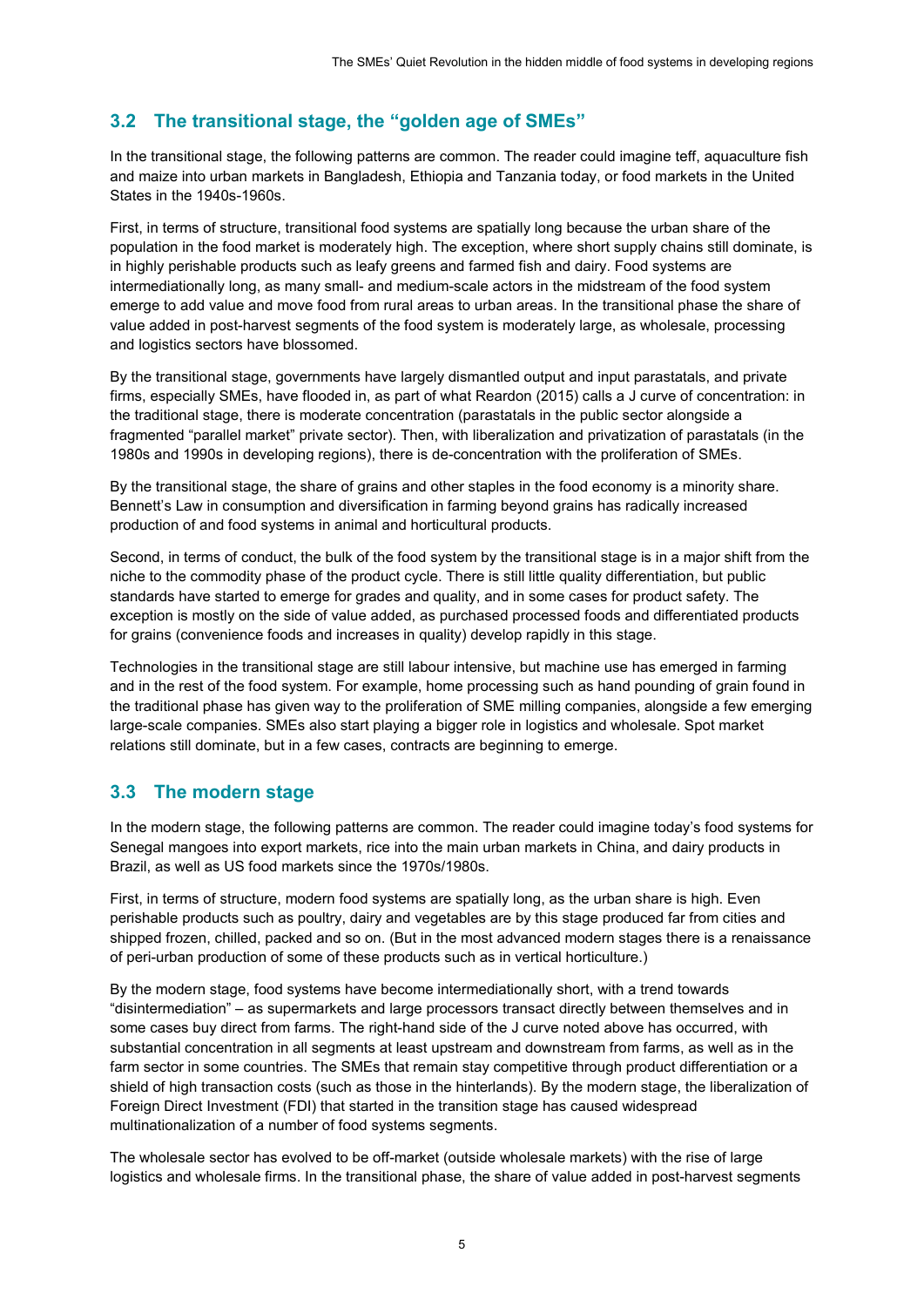of the food system is large (in the United States around 90 per cent) in long and complex supply chains. The "food service sector", such as fast-food chains, has increased to a substantial share of the food economy (from a modest share in the transitional stage and a tiny share in the traditional stage).

By the modern stage, the share of grains and other staples in the food economy is now a small share of overall food, about a quarter or less. Non-grain supply chains and processed food dominate the total food sector.

Second, in terms of conduct, the bulk of the food system by the modern stage is in a major shift from the commodity to the differentiated products phase of the product cycle. There is now substantial quality differentiation, and private standards for quality and sometimes food safety have emerged to begin to eclipse public standards (Henson and Reardon, 2005), such as occurred in the dairy sector in Brazil in the 1990s (Farina et al., 2005).

Technologies in the modern stage are largely capital intensive – i.e. mechanized all along the food system. Information-based systems such as smart chips in packaging and logistics, and drones in agriculture have emerged. Spot market relations are relegated to some sectors such as fruits and vegetables, but in meats, grains and dairy, contracts have come to dominate.

# **4. Patterns in SME development by midstream segment: Processing, wholesale and logistics**

### **4.1 SMEs in the processing segment**

#### **4.1.1 The rise of SMEs in the long transformation of the processing segment**

The sequence of transformation of processing can be described by a J curve posited by Reardon (2015). This shows the development of scale in processing over time in developing regions. The average scale in the early stage was a combination of micro enterprises (such as custom millers in the traditional stage below) in the large informal sector and large parastatals in the small formal, urban sector.

The second stage was a proliferation of SMEs after the privatization of the parastatals in the 1980s and 1990s. This is what we refer to above as the transitional stage, the major stage in developing countries today. It is dominated by SMEs. The proliferation of processors is rapid because there is soaring demand for processed foods as incomes rise and women work outside the home (for a review of the spread of consumption of processed food in Africa, see Reardon et al., 2021).

The third stage (of the J curve) features FDI after trade and FDI liberalization in the 1990s, and competitive local investment, which creates large food-processing enterprises that begin to win share from the SMEs in various product lines such as cookies and noodles.

#### **4.1.2 The evolution of processing SMEs in the transitional stage**

In the traditional stage, little processed food is purchased, and the great majority of processing and preparation is home processing. The exceptions are traditional snacks and beverages sold in the village. Emerging in the later traditional stage, with the advent of hammer mills and other mechanized milling (such as occurred in Africa in the 1970s/1980s), is the spread of village custom milling of grain and edible oil. There was a demand among women to use these custom mills to avoid the onerous hand pounding of grain and tubers (averaging 4 hours per day per woman in African villages; see Barrett and Brown, 1994).

It is during the transitional stage that a steady rise of demand for purchased processed food and the concomitant proliferation of processing SMEs can be seen. First, this stage sees a rapid rise in SMEs in minimally processed food such as bulk edible oil and flour. They win share from custom milling and shifts from loose, unpackaged and unbranded to packaged and branded; and from sales in wet markets to sales in small shops. This is illustrated for maize meal in urban Tanzania by Snyder (2018) and in rural Tanzania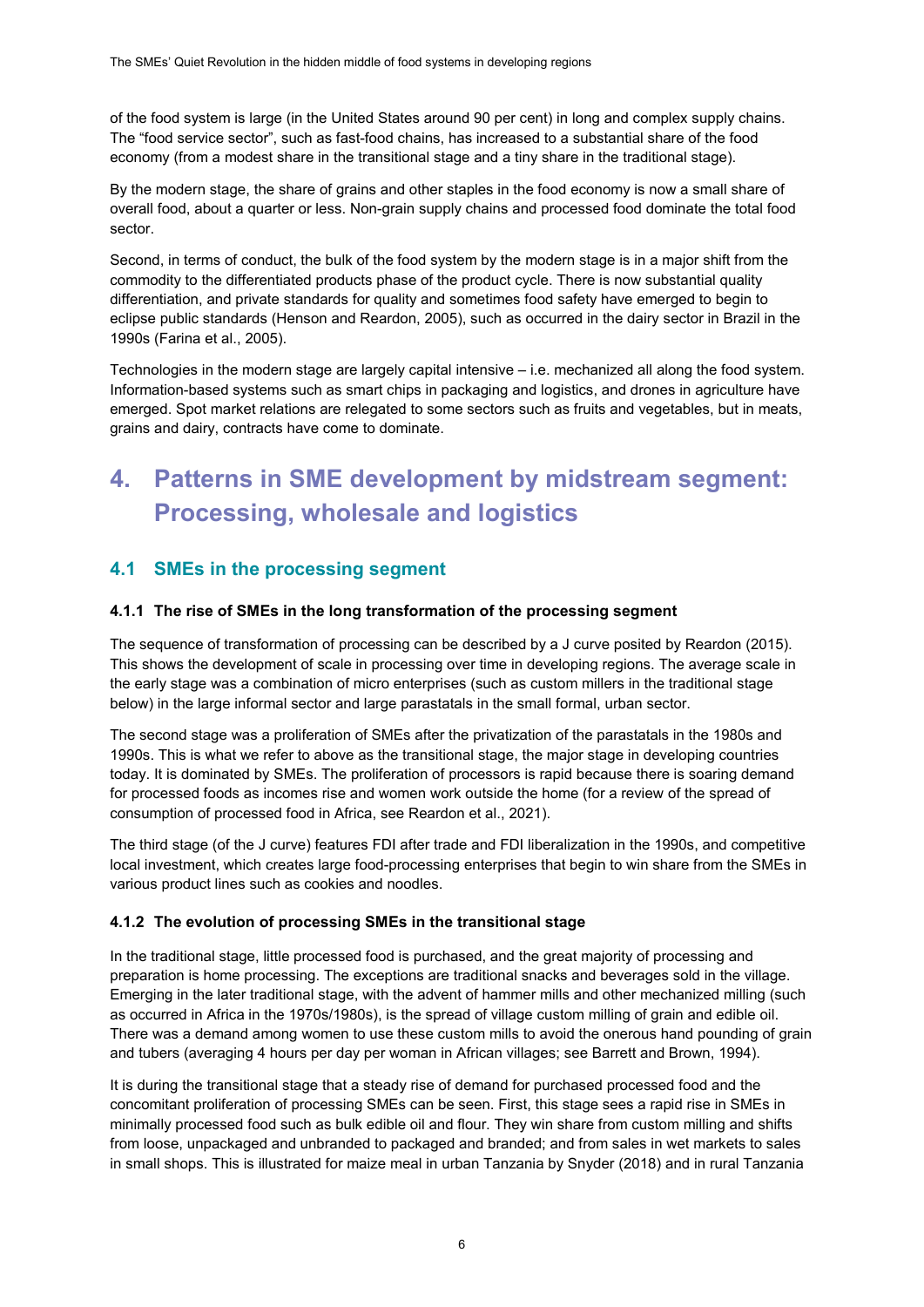by Alphonce et al. (2019); for milk in Ethiopia by Minten et al. (2020a); and for rice in China by Reardon et al. (2010).

Second, as we will show also for SMEs in logistics and wholesale, there is a tendency for SME processors to form spontaneous clusters, such as near wholesale markets for ready inputs (Snyder, 2018, for Tanzania maize processing). As with wholesalers, processing SMEs tend to operate in the informal sector, facing no public standards. They are often run by or employ women, as in Nigeria (Liverpool-Tasie et al., 2016). Snyder (2018) shows the very rapid proliferation of maize flour SMEs in Tanzania; Chase-Walsh (2018) for millet porridge with dairy dishes and so on. There are many cases of the rapid spontaneous development of these clusters. Sometimes the clusters are "organized" as cooperatives. This is most common in dairy, such as in Ethiopia (Minten et al., 2020b) or Zambia (Neven et al., 2017).

Third, in the transitional stage, SMEs producing highly processed foods emerge. Initially these tend to be traditional products; in Africa, for example, this includes millet gruel with fermented milk, wheat donuts, cowpea fritters, fermented leaf condiments and so on. Further along, SMEs begin to produce non-traditional products for urban markets, such as pickled sauces in India or bread in East Africa. As with minimally processed foods, highly processed foods made by SMEs shift from loose and non-branded (such as fritters on a tray) to being packaged and branded and sold in small shops. Again, this is an important source of employment for women, requiring relatively small initial investment. For a detailed review of processed and prepared food consumption and supply via SMEs and large firms in Africa, see Reardon et al. (2021a).

### **4.2 SMEs in the wholesale segment**

#### **4.2.1 The rise of SMEs in the long transformation of the wholesale segment**

The long-run transformation of the wholesale segment can be seen as a shift in various categories of structure and conduct. In general, wholesale traditional and modern "extremes" are as follows, with transitional between the two (and recall that the transitional stage is by far the main stage in the developing regions' food systems at present):

- Structure: the wholesale "market shed" shifts from local to long-distance, especially rural-urban
- Structure: shifts from locally concentrated to nationally fragmented (hence SMEs) to nationally and internationally consolidated (large enterprises in wholesale)
- Structure: shifts from vertical integration with logistics (i.e. wholesalers have their own trucks) to separation, i.e. traders rely on SME third-party logistics services (3PLS), to a resumption of vertical integration in the modern stage
- Conduct: with a shift in product composition of wholesale along the product cycle, from niche local products to wholesale of bulk undifferentiated "commodities" (by SMEs in the transitional stage) to differentiated products
- Conduct: from no standards to emergent public standards to private standards
- Conduct: from no contracts (in the traditional and transitional stages) to emerging contracts on behalf of retail in the modern stage with wholesalers acting as agents
- Conduct: from food systems finance (advances by traders) to the collapse of tied-output credit (in the transitional stage), to a resumption of food systems finance as part of contracts in the modern stage.

#### **4.2.2 The evolution of SMEs in the wholesale segment: the traditional stage of the wholesale segment as prelude**

We summarize briefly wholesale in the traditional stage, in part because it is simple, and in part because the traditional food system stage is largely a thing of the past in the developing regions except in hinterland areas far from cities. The rural population covered is very small in South Asia, and even small in Africa. For example, Sauer et al. (2021) find that only 10 per cent of the population in rural Tanzania are more than 5 hours from urban areas.

Traditional wholesale is mainly local to rural areas and local villages and towns simply because in this early stage the urban share of the food market is very low – say, some 10 per cent – compared with the average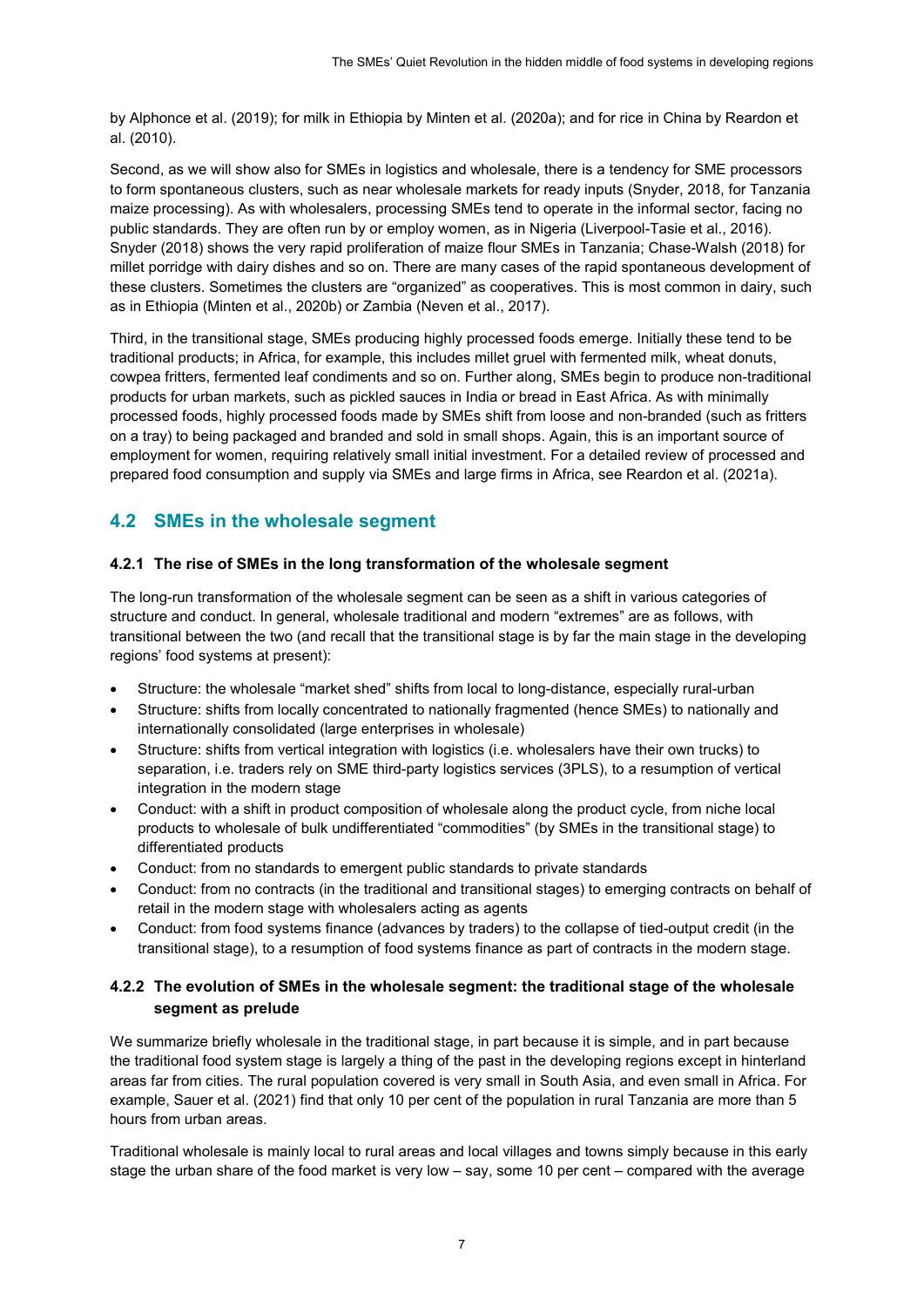today in Africa and South Asia of 60 per cent of total national food consumption. The rural wholesalers mainly gathered at periodic markets that covered several villages, such as the *haats* in India. In some enclaves, traditional cooperatives set up by the State for supplying cities or export markets act as aggregators for those longer chains.

Wholesalers (rural brokers) are micro or small scale in traditional settings and face relatively high transaction costs due to poor roads and hard-to-access villages in mountainous areas and forests, such as shown by Minten and Kyle (1999) for the former Zaire. They show that these transaction cost barriers also created higher margins for the rural brokers, as competition was low.

The transaction cost barriers also created monopsonistic competition and leverage for the wholesaler *vis-àvis* the hinterland farmers. In the traditional setting, farmers had little rural non-farm employment or other cash sources and so relied on traders for advances that then, in "tied credit-output market" arrangements, locked in the farmers to sell to the trader at harvest time. This led to the "exploitative trader hypothesis" that in turn gave an impetus to the formation of the parastatals to obviate the traders (Reardon and Timmer, 2007). Below we show that in the transition stage these arrangements have been eroded and have largely disappeared (despite their firm place in conventional wisdom).

#### **4.2.3 The evolution of SMEs in the wholesale segment: spatial change and growth of wholesale in food systems in the transitional stage**

Wholesale is a major part of food systems; thus wholesale grows with food systems. This has happened in several ways.

First, the volume of rural-urban food systems has grown quickly over the past several decades. For example, for Africa, Haggblade (2011) gives a figure of 800 per cent in the preceding 25 years. For India, Minten et al. (2009) note that 25 per cent of national food expenditure was by urban consumers in 1971; Reardon et al. (2020a) show that by 2011 in India, 60 per cent was consumed in urban areas. Given that only 9 per cent of African and 3 per cent of Indian food consumption is from imports, the great majority of urban food thus comes from rural-urban food systems, hence with a major involvement of wholesalers.

Second, long food systems are the fruit of urbanization and integrated national markets, with wholesalers playing a central role in mediating food security for urban areas, which constitute about 60 per cent of the national food consumption in Africa and South Asia. The Nigerian maize food system illustrates this (with the wholesale counterpart of the 3PLS case presented in the previous section). Liverpool-Tasie et al. (2017) report results from a large survey of urban and regional wholesale market-based maize wholesalers in northern and southern Nigeria. The great bulk of Nigerian maize is produced in northern Nigeria and consumed there and in southern Nigeria, 1,000 km away. Around 85 per cent of the maize volume of all the traders in the large sample is sourced by traders from the northern "maize basket". About 80 per cent of the southern traders buy maize from the north. The northern trader makes the sale to the southern trader in the northern wholesale markets, and then the southern trader takes it 1,000 km to the south via 3PLS.

Third, contrary to what we think is a popular image of rural areas feeding themselves and food systems going only in the direction from rural to urban, we found that rural-rural and urban-rural food systems have grown a lot over the past several decades. On the one hand, about 50 per cent of rural food consumption (in value terms) in Africa comes from purchases, *ipso facto* from food systems into rural areas from either urban or rural suppliers (Reardon et al., 2019); in India, that figure is 80 per cent (Reardon et al., 2020a).

On the other hand, evidence is emerging that rural consumers in one zone buy food from other rural zones and from urban areas. For example, in Tanzania, rural consumers in zones that do not produce particular kinds of fruits and vegetables buy them from food systems coming from other rural zones (Lazaro et al., 2021), and they buy processed food produced in urban areas in their zone and far away in the capital city (Sauer et al., 2021) with substantial participation of wholesalers based in both urban and rural areas.

Fourth, whichever direction the food systems, their growth has engendered a rapid proliferation of wholesale SMEs. Here are some examples from domestic food systems for fish in Asia and Africa: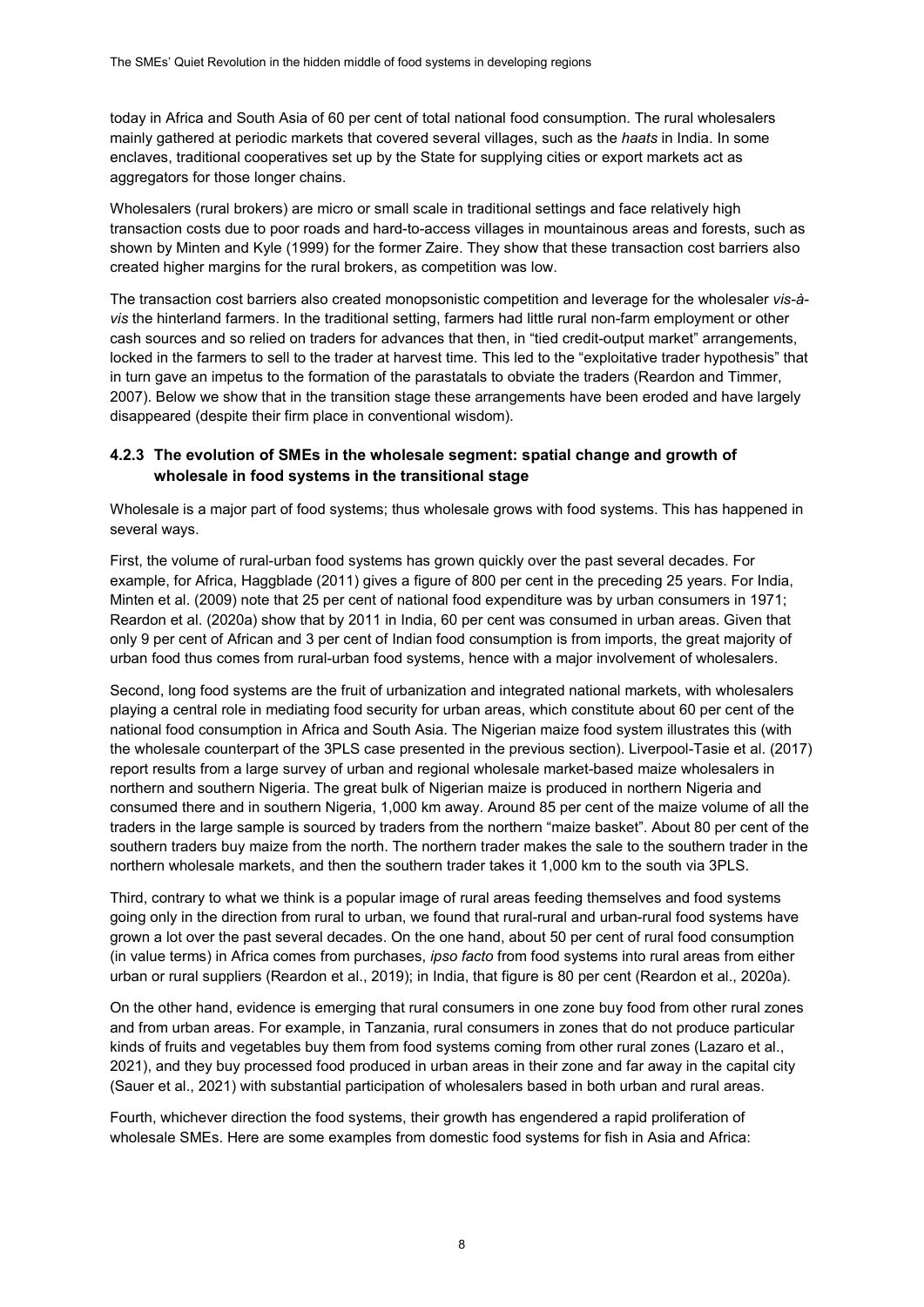- As farmed-fish food systems grew in the delta area of Myanmar (the main aquaculture zone, supplying 90 per cent of its fish to Myanmar cities), Belton et al. (2018) report that from 2006 to 2016 the number of fingerling traders increased by 60 per cent. The farmed-fish wholesaling at the wholesale market in Yangon grew from zero in 1991 to 70 per cent of the national supply of fish in 2014 (with the rest from sea catch). The number of licensed traders grew by 40 per cent between 2004 and 2014, the number of sedentary unlicensed traders on the periphery of the market grew by 400 per cent during that period, and the number of mobile traders by 600 per cent. The number of rural traders in the fish farm zone increased by 50 per cent in the period.
- As farmed-fish food systems grew in Bangladesh in the past two decades, Hernandez et al. (2018) report a doubling of rural and rural-urban fish traders and feed dealers in 10 years (2004-2014).
- As the food systems of farmed fish and river and lake fish grew in Nigeria, Gona et al. (2018) report that the poor state of Kebbi in the north of Nigeria saw an increase of 30 per cent in 10 years (2008-2018) in the number of rural and urban wholesalers.

#### **4.2.4 The evolution of SMEs in the wholesale segment: agglomeration, concentration and scaling of SMEs in the transitional stage**

The transitional stage sees the rapid spread of wholesale markets and off-market "spontaneous clusters", some activity of cooperatives as aggregators, and the emergence of off-market wholesalers, as follows.

First, as cities grew in one developing region after another, rural periodic markets and urban truck markets gave way to urban wholesale markets. The latter started in primary cities, then spread to secondary and tertiary cities and eventually rural towns in Asia (e.g. China – see Ahmadi-Esfahani and Locke, 1998; and Huang et al., 2007 – and India – see Fafchamps et al., 2008; and Minten et al., 2009) and Latin America (for Mexico, see Echánove and Reardon, 2006). In these two regions, a number of national and municipal governments pursued policies of promoting wholesale market development beyond the large cities where they started in the 1950s-1980s. The policy goal was to reduce market transaction costs for farmers to sell to rural towns and tertiary cities, and for populations there to be served as the share of the non-primary cities in total urban populations rose.

In much of Africa, with the exception mainly of South Africa (where governments promoted the spread of wholesale markets into smaller cities), the development of wholesale markets has lagged, and was mainly in primary cities in the 1970s-1990s (Tollens, 1997), before spreading in some cases (such as Nigeria) into secondary cities in the 2000s-2010s (Liverpool-Tasie et al., 2017).

Second, in general there has been a shift from a highly fragmented/intermediated "dendritic" wholesale system supplying the wholesale markets in the early transitional stage, to a somewhat "disintermediated" wholesale system in the late transitional stage. Town-based wholesalers have increasingly sourced directly from farmers instead of from rural brokers, thus cutting out the role of the latter. The rural brokers were replaced in those cases by 3PLS that picked up the product from the farmers and moved the product from rural town wholesalers to large city wholesalers.

The disintermediation has occurred more in the dynamic states and provinces with rapidly growing cities, such as in western and central Uttar Pradesh in India, and less in lagging, hinterland areas such as eastern Uttar Pradesh (Reardon et al., 2011). There is substantial evidence of this disintermediation – for example, in Indonesian horticultural food systems (Natawidjaja et al., 2007), and rice food systems in Bangladesh, China, India and Viet Nam (Reardon et al., 2014).

There is also emerging evidence of the wholesale disintermediation emerging in Africa. As there are few surveys on this theme to date, it is not yet possible to evaluate how far this trend has proceeded. But there are important cases emerging. In Nigeria, Liverpool-Tasie et al. (2017) report that urban traders are "defragmenting" supply chains: most buy direct from farmers and cut out the extra step in the chain of field brokers. About 50-60 per cent of the traders in the north of the country source directly (using 3PLS) from farmers, and 60 per cent of southern traders buy direct from farmers. In the north, however, 70 per cent of the volume of the urban traders still comes from field brokers selling to them on commission in the wholesale markets.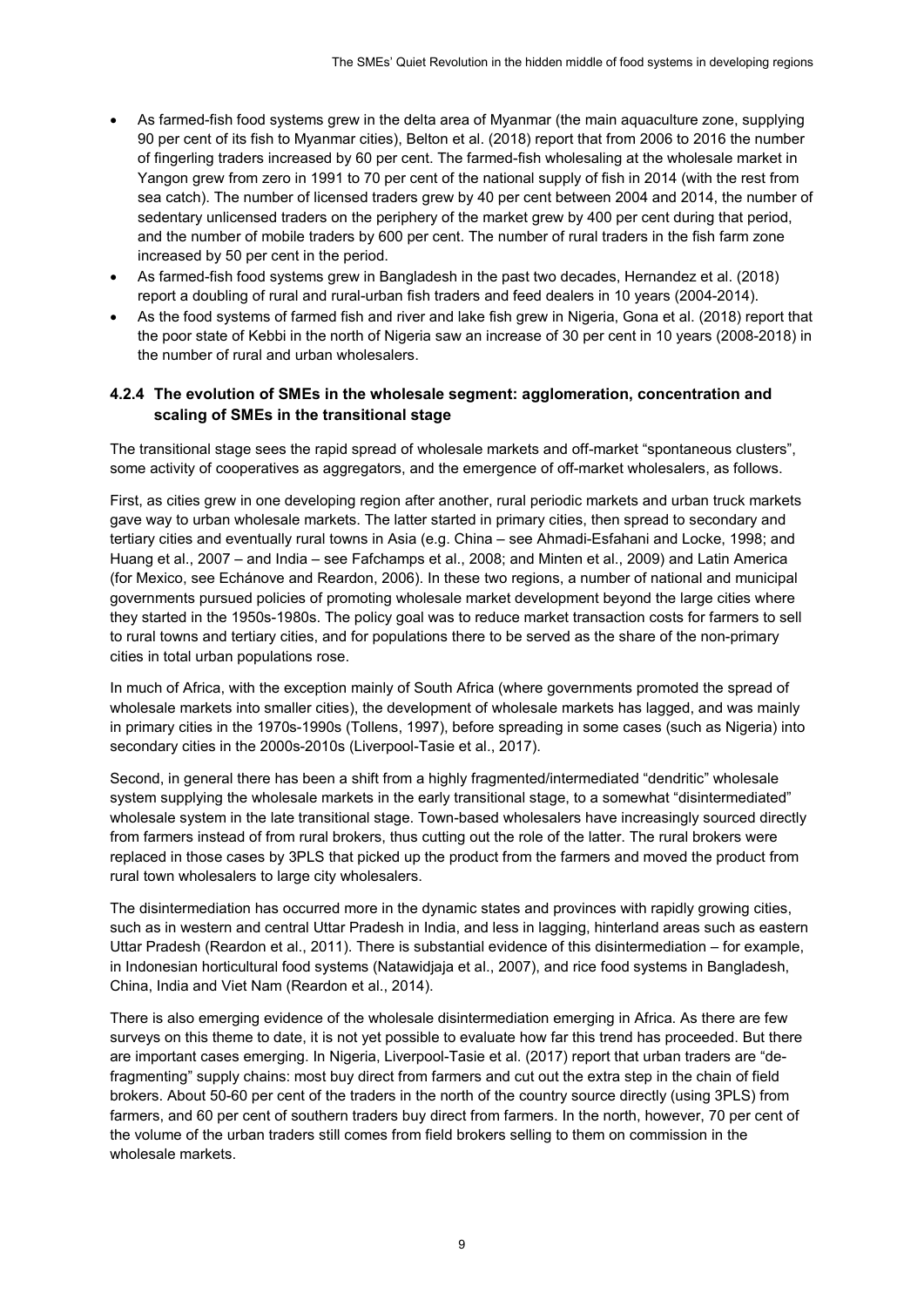In Bangladesh, China and India, Reardon et al. (2014) found disintermediation in the form of rice mills buying directly from farmers (bypassing middlemen such as village traders), correlated with the degree of development of the zone (and thus lower transaction costs) and with farm size (with medium-sized farms selling directly to mills and thus benefiting from controlled prices, but very small farms still selling via village traders or aggregators). Urban rice traders also have disintermediated by reducing their use of semiwholesalers to procure from rural rice mills, with a correlation between direct purchase from mills and the size of the mill.

Third, the above studies tend to show an increase over one or two decades in the average size of wholesalers. This is partly because improved roads and larger vehicles allow traders to achieve greater scale, especially in the non-hinterland areas. It is also because of the rise of 3PLS, reducing the transport constraint to traders (Liverpool-Tasie et al., 2017). Finally, the shift of the locus of traders from rural brokerage to town wholesale markets as the latter proliferated allowed them to increase their scale.

Fourth, in the later part of the transitional stage, off-market wholesaling companies begin to emerge. These tend to:

- start as large wholesalers in an urban wholesale market, and keep a stall there;
- then rent stalls in the wholesale markets of other consumption cities, as well as towns in the diverse production areas, to source across seasons;
- then rent a warehouse outside the main wholesale market and set up a distribution centre (sometimes with their own trucks); an example of such a firm (which followed this sequence) is Pedraza, dealing in tomatoes and chillies, in Mexico (Echánove and Reardon, 2006); and
- add (or shift into) custom wholesaling for supermarkets, fast-food chains and processors that require transaction traits (volume, timing), packaging, and private standards of quality and sometimes of safety. This requires the addition of cold chain, sorters and so on. These wholesalers then become "specialized dedicated wholesalers" (Reardon and Berdegué, 2002) acting as quasi agents for the modern food industry. They may also manage contract-farming schemes for these firms. Examples of such firms can be found in Indonesia (Natawidjadja et al., 2007), India (Reardon and Minten, 2011) and South Africa (Weatherspoon and Reardon, 2003).

Fifth, wholesalers tend to form what we call "spontaneous clusters", as opposed to managed clusters such as Special Economic Zones (SEZs) and "agroparks", [2](#page-15-0) where there are logistics clusters, and *vice versa*. An example of a logistics and wholesale spontaneous cluster is that of cold storages in Agra, India, discussed in the logistics section. Interestingly, while the Agricultural Produce Market Committee Act in India forbade traders from operating outside the official wholesale markets (*mandis*) in Uttar Pradesh at that time, the many cold storages that emerged became local transaction points for farmers (after they withdrew their stored potatoes) and wholesalers from Delhi and other cities. The locus of the market in fact shifted *de facto* (but counter to *de jure*) to being clustered around the cold storages and away from the official wholesale market in Agra. This reduced transaction costs for traders and farmers, as they could make the deal and exchange at the cold storage. The cold storage firms facilitated this by reducing search costs for traders by calling them to alert them when farmers withdrew potatoes from cold storage and were ready to sell (Das Gupta et al., 2010).

Spontaneous clusters of off-market wholesalers also form in agriculture (and aquaculture) farming zones. An example from Indonesia is Hikmah Potato Agribusiness, which wholesales and processes potatoes on various islands in Indonesia, and produces certified seed potato. It co-locates in the potato zones and is accompanied (like "follow sourcing") by domestic logistic companies (Natawidjaja et al., 2007). Another example is the aquaculture zone in Myanmar, where large wholesalers (that are also backwards integrated in fish farming) locate in the fish farming zone as well as in the main urban wholesale market (Belton et al., 2018).

<span id="page-15-0"></span><sup>2</sup> As noted above, we believe spontaneous clusters are far more important, quantitatively, than managed clusters, which receive a lot of attention and government and donor investments but have many challenges with a gap between their artificial placement and design and the needs and dynamics of the real food economy, and often fail (for the African case, see Ulimwengu, 2019).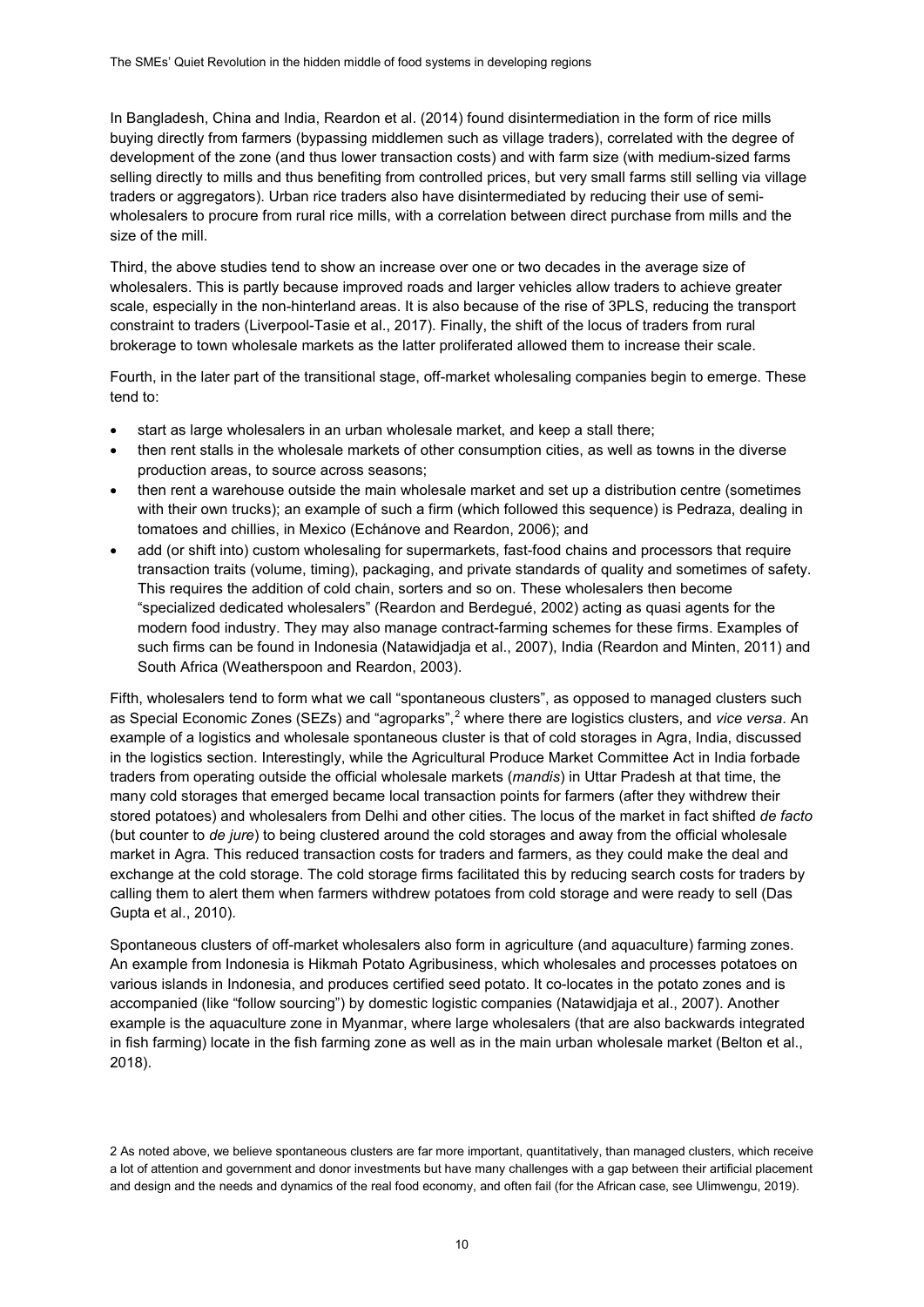#### **4.2.5 The evolution of SMEs in the wholesale segment: change in conduct of SMEs in the transitional stage**

First, the transitional stage has, in some countries, nascent public standards, but mainly linked to trade standards such as for soybean lipids and protein and the rate of broken grains. Few public standards apply to domestic food systems and to the mainly SME traders operating therein.

Second, in the transitional stage, the product cycle phase is commoditization. This features supply of bulk cheap products, without particular quality differentiation, let alone other traits such as safety, environmental impact and so on. Wholesalers are selling mainly to SMEs in retail and processing and on the whole are not playing agent for contract-farming schemes which mainly emerge in the modern stage. In the later part of the transitional stage, when off-farm wholesalers emerge and coordinate procurement networks of their own across provinces, the wholesaler may itself impose grades of quality and pay for them, as one sees in the guava zone in Mexico (Hernandez et al., 2012).

Third, there is emerging evidence that the "tied output-credit" market arrangements that were common in the literature about the traditional stage have largely disappeared in the transitional stage. Adjognon et al. (2017) show this in an analysis of LSMS data from a number of African countries in which they found that extremely few farmers received advances from traders either in kind (such as inputs) or in cash. Reardon et al. (2014) analysed data from "stacked surveys" on rice in China, India and Bangladesh, and found that extremely few farmers received advances from traders. However, a substantial share of traders received advances from retailers and processors, but these advances were just for a one-week transaction cycle and were not conceptually the same as the tied output-credit arrangements that had been said to be common in the traditional stage.

The reasons given in these studies for the demise of the arrangement were that: (1) rural households had other sources of cash, especially rural non-farm employment; and (2) the improvement in roads and the proliferation of traders meant competition was keen, so farmers "side sold" regardless of the tying. It is interesting that the exceptions to the demise include traders giving advances to large farmers, such as in Myanmar in aquaculture (Belton et al., 2018), as traders considered this a good investment in reducing transaction costs to obtain larger volumes in one go.

Fourth, competition in wholesale appears to reduce traders' margins in the transitional compared with the traditional stage. The evidence is scarce, but some studies such as Minten and Kyle (1999) note that traders' margins in the hinterland are higher than in the more competitive and lower transaction cost periurban and intermediate rural zones. This suggests that margins are lower in this stage due to cost and competition. Moreover, Minten et al. (2014b) show in Ethiopia that as SME traders and truckers invested over the past decade and proliferated: (1) margins – i.e. price gaps between farms and consumers – were reduced, as the market became more efficient; (2) spatial integration over the country's wholesale markets increased; (3) mill and retail margins reduced; and (4) a proliferation of traders occurred, competition increased greatly, and the average size of traders declined somewhat.

### **4.3 SMEs in the logistics segment**

#### **4.3.1 The rise of SMEs in the long transformation of the logistics segment**

Generally, there has been an inverted U curve for the share of logistics outsourcing versus in-house by the other segments of the food system over the stages of food system transformation. That is:

- In the traditional and early transition stages, wholesalers and processors have in-house logistics, such as their own vehicle and storage area, as distances are short and volumes are low.
- In the later transitional and early modern stages, when both distances and volumes are large, the 3PLS segment takes off, as firms in the other segments outsource logistics rather than acquire and manage their own large trucks and warehouses.
- In the later modern stage, large enterprises in the other segments invest in in-house capacity in logistics.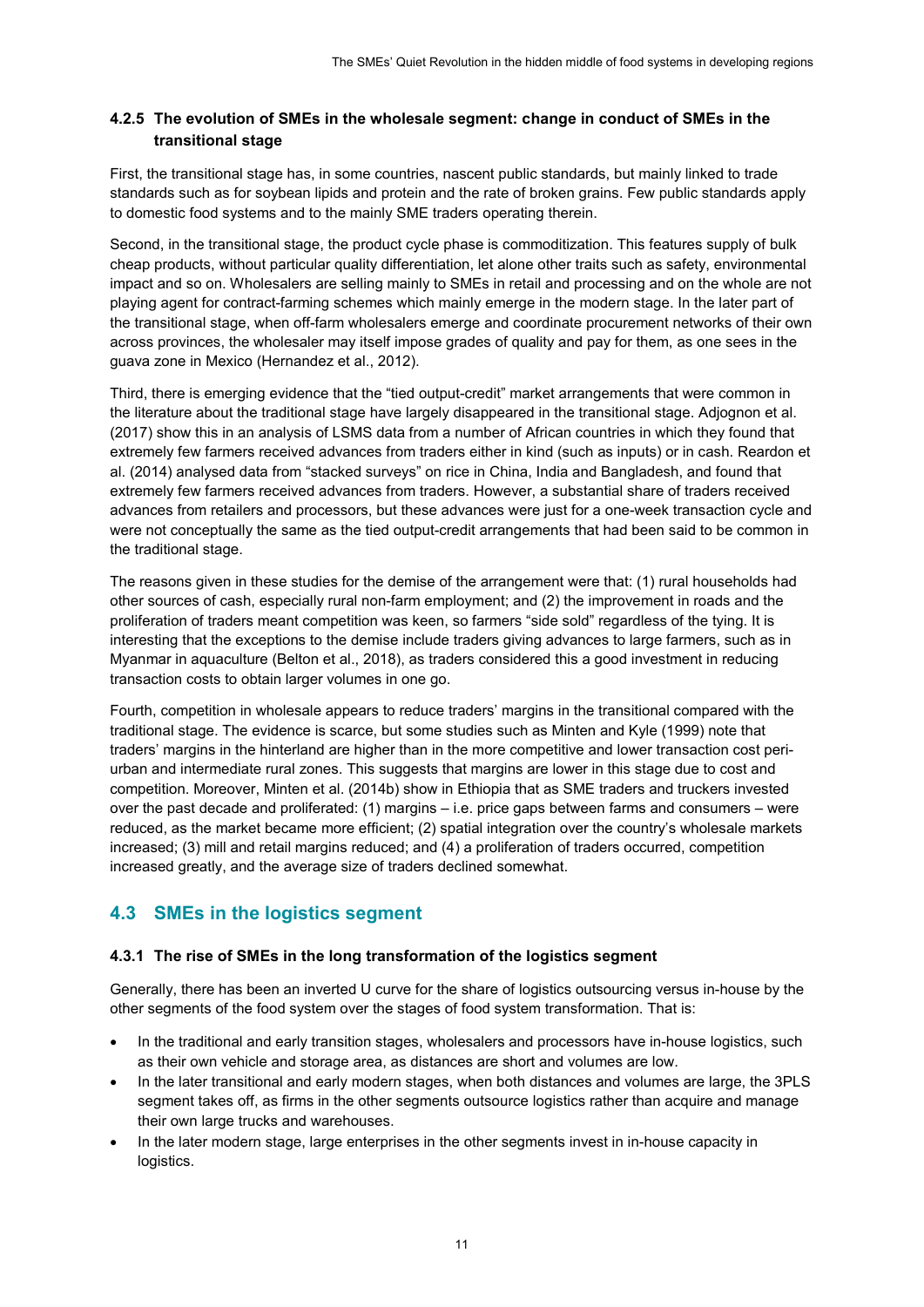#### **4.3.2 The evolution of SMEs in the logistics segment: the traditional stage of the logistics segment as prelude**

As noted above, in the traditional stage, logistics is mainly in-house in the other segments. We believe it is for that reason that the food system policy debate in developing countries usually ignores the logistics segment, as there is often an assumption that most (except for the modern slice) of the food system is still traditional and firms in the other segments do their own logistics; there is thus a lack of awareness that in the transitional stage the 3PLS emerges and becomes very important in the food system.

The traditional food system is spatially short, and volumes are small, so processors and wholesalers mostly use their own small vehicles such as bicycle, bullock cart or pack animals, or just walk the product to the village market. The exceptions are cash crop enclaves and early parastatal operations that are modernstage operations in an otherwise traditional food system.

As noted in section 3, this traditional-stage own-logistics can be common in a lagging zone, such as the hinterland, where it might still look like the 1980s (imagine a bullock cart on a mountain road in the upper hills of Shan state in Myanmar today), while other stages of logistics occur in other zones (imagine motorbikes and trucks plying the roads of the dry and delta zones of Myanmar today).

Moreover, there can be a very rapid shift from a traditional stage to a transitional stage; Minten et al. (2016b) present data showing that the teff food system from rural areas to Addis Ababa leapt from bullock carts, horses and walking teff to market in 2005 to mainly small and large trucks in 2015, with the cart and horse transport gone, induced by growth in Addis and improved roads. The same thing occurred in only five years in the dry zone of central Myanmar – from bullock carts to motorbikes and small trucks, induced by the rise in the economy after the 2011 liberalization and "opening", and improved rural roads.

Storage is part of logistics. Traditional storage is on-farm, such as potatoes underground in China (Reardon et al., 2012) or in mounds covered in straw in India in the 1990s (Fuglie et al., 1997). No energy is used to cool or aerate, so that storage is at ambient temperature, prone to mould and fungus beyond a short storage period, or traditional fumigants such as ash are used. Grain is stored in rafters or traditional granaries.

For the small marketed surplus in the traditional stage, traders buy it and store it in their own warehouses, or parastatals buy it and store it in silos. Perishables are pickled, dried or smoked, or stored underground. Produce is transported on the tops of rural buses by small-scale traders, and in trucks by medium-scale traders.

As noted above, the traditional stage can be present at the same time as the transitional stage (below), but in different zones. The differentiation is often driven by transaction costs that render a zone "hinterland" by dint of high transport costs from poor roads and institutional taxes (e.g. bribes easily taken when roads are tortuous and traffic is slow). The hinterland is thus "protected" from transport scale increases observed in zones with better roads that can handle heavier vehicles, and small rural brokers and traditional small-scale transport dominate in the hinterland. Subsequently, trader and transporter margins are higher in the hinterland, where information flow is less and farmers' bargaining leverage is slight (Minten and Kyle, 1999, for the former Zaire).

#### **4.3.3 The evolution of SMEs in the logistics segment: logistics segment in the transitional stage**

In general, food systems lengthen with urbanization, because the larger the city, the further into the rural areas its food system must reach to feed itself. This spread was depicted by Braudel (1978) for London as it grew in the 1600s and 1700s, starting by sourcing locally and ending by sourcing all over the United Kingdom and beyond, with the birth of its food imports. A similar process occurred for Delhi in the past two decades, with rapid growth of rural-urban food systems (Minten et al., 2009), and in Africa in general (Haggblade, 2011) and Nigeria as an example (Liverpool-Tasie et al., 2017). The exception, of course, is where cities grow but source from imports rather than from the country's rural areas, such as desert entrepôts on trade routes such as Dubai, island capitals such as Singapore, and mining and forestry enclaves in remote areas.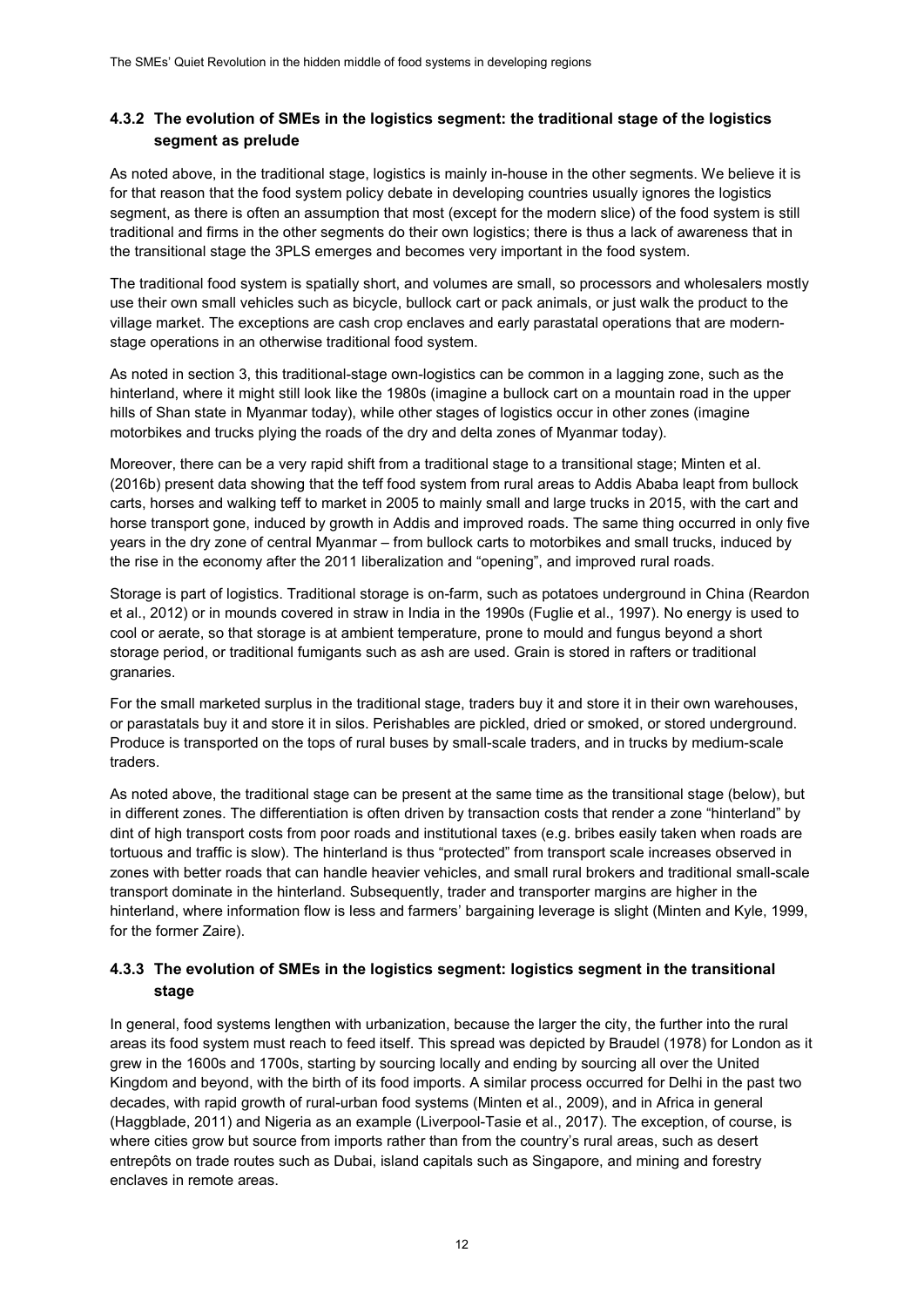As noted above, we perceive it as common in the transitional stage to see the formation of "spontaneous clusters" of SMEs of transporters and wholesalers, as well sometimes as processors. For transporters, these clusters can be in or next to wholesale markets, at highway crossings, near river and sea ports, and near clusters of processors. Food service (street vendors) further clusters near these three. These clusters appear to grow quickly when there is a confluence of demand- and supply-side factors, as illustrated below.

Demand-side factors include the growth in the urban market, so that these clusters form in or near primary cities but also near secondary and tertiary cities and even rural towns. Supply or facilitation factors (which we illustrate in the four cases below) include improvements in roads, electrification, symbiosis and coevolution (such as truckers in 3PLS near wholesalers who increasingly depend on them rather than owning their own transport), and large investment in the aggregate by many SMEs building the capacity base. We did not ever observe active government policies or measures to form or even encourage these clusters, except for the building of wholesale markets. The government initiatives such as SEZs usually appeared as enclaves, separate from these spontaneous SME clusters.

As food systems lengthen, the number and eventually scale of logistics firms and their vehicles and warehouses increases. We present survey-based case studies because there are no systematic statistics on how many "spontaneous clusters" of logistics SMEs there are in food systems in developing countries. Managed clusters such as SEZs receive far more attention in the literature, but we think they are far less important quantitatively than these spontaneous clusters. Four cases of SME private sector logistics growth illustrate this for the transitional stage of the food system.

**India potato cold storages.** There has been an extremely rapid proliferation of SME cold storages for potatoes, and concomitant investment by wholesalers and truckers, in several main potato areas in India in the 2000s, as reported in Das Gupta et al. (2010) and Minten et al. (2014a) for the cases of Agra in Uttar Pradesh near Delhi and Bihar near Patna. For instance, in Agra (the area of the Taj Mahal), in the early 1990s few farmers grew potatoes, and there were almost no modern cold storages. By the late 1990s, however, cold storages had risen to store 40 per cent of the far larger potato output, and by 2009, 80 per cent. Traditional on-farm storage went from nearly all potato farmers in 1999 to just 1 per cent of the potato harvest in 2009.

They found that the SME cold storage logistics boom in the 2000s was driven by:

- rural electrification;
- rapid urbanization;
- improved rural-urban road links;
- the introduction of more disease-resistant and storable potato varieties;
- increased investable funds drawn from retained earnings such as rural income, especially rural nonfarm employment;
- increased consumer expenditure on vegetables (per Bennett's Law); and
- in Agra, there were government subsidies for cold storage construction, but the survey showed that only 5 per cent of the cold storage capacity built was financed by drawing on subsidies.

**Ethiopian teff supply chain transport boom.** Minten et al. (2016a; 2016b) found rapid growth and upgrading of the teff food system in the 2000s driven by investments by large numbers of SME truckers and wholesalers (the latter discussed above). To feed the increase in the Addis Ababa teff market, an additional 500,000 tons of cereal was brought to Addis over the 2000s, carried by 65,000 additional trucks of 7.5 tons/truck. None of the investment received government subsidies; in fact, it was the opposite: the fuel subsidy was eliminated during that time, so fuel became 60 per cent more expensive. Yet transport costs dropped by 50 per cent in that decade, and the time from farm to market decreased by 20 per cent. The authors attributed the drop in transport costs to three factors: (1) the government invested in surfaced roads (doubling in length in 15 years); (2) private SME truckers invested enormously in trucks to meet increasing demand; and (3) the share of small trucks declined, whereas the share of 7.5-ton trucks went from 15 per cent in 2001 to 33 per cent in 2011.

**Nigerian maize supply chain transport and warehousing.** Liverpool-Tasie et al. (2017) report results from a large survey of urban and regional wholesale market-based maize wholesalers in northern and southern Nigeria. They show the great importance of 3PLS in supply chains from farmers to traders and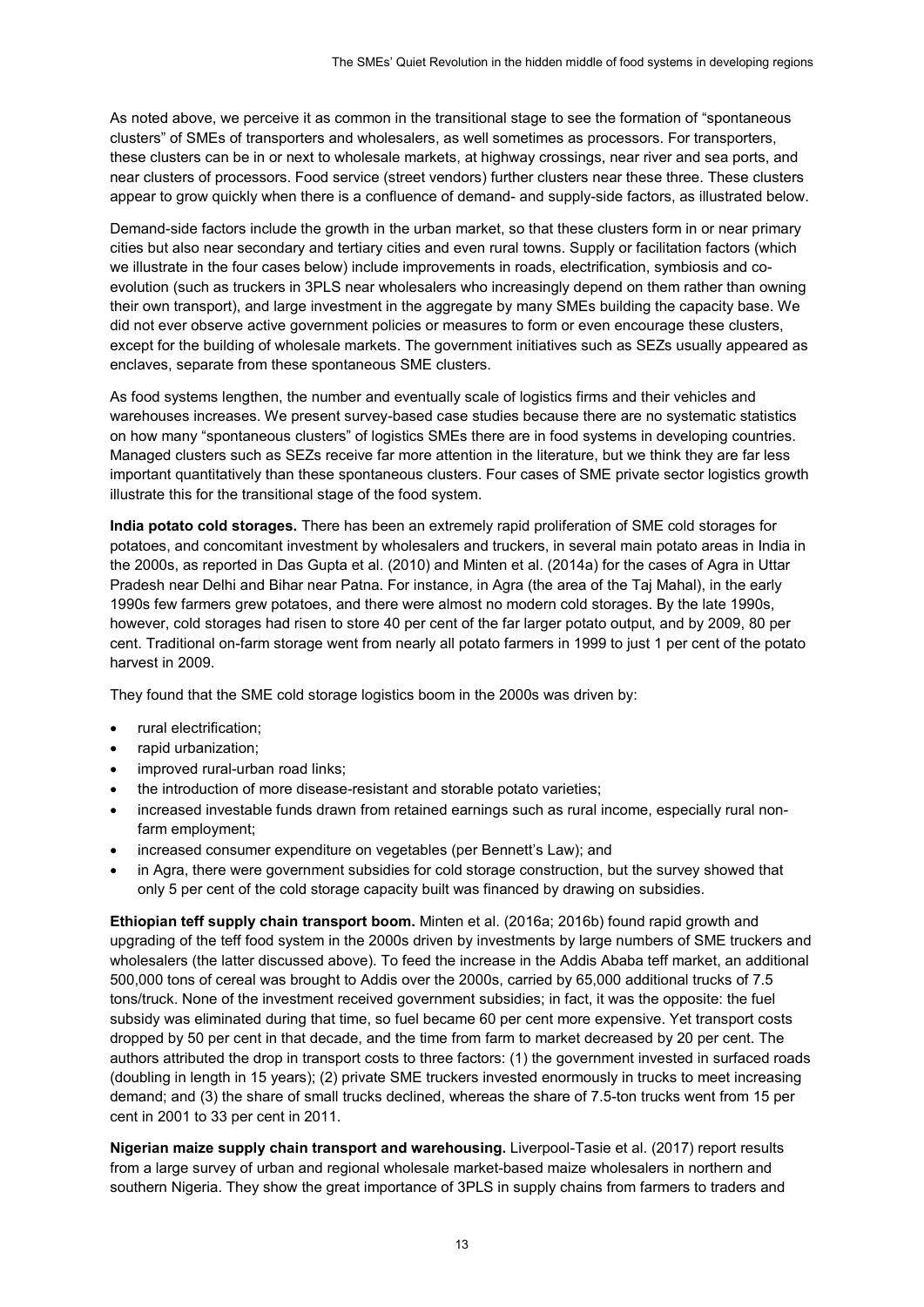among traders across the country. Yet we observe that the role of and policy debate concerning 3PLS is rare.

3PLS is crucial to maize trading. The great bulk of Nigerian maize is produced in northern Nigeria and consumed there and in southern Nigeria, 1,000 km away; traders in the south source 85 per cent of their maize from the north. Yet only 4 per cent of the traders own trucks. The other 96 per cent rely on the 3PLS trucking services market. Half goes by trailer trucks (for comparison, the share is 13 per cent in the Minten et al., 2016b, Ethiopia study). Traders "comingle" their product in big trucks. Traders make deals by telephone and then despatch 3PLS to deliver. Wholesalers also use 3PLS to acquire maize from farmers. About 50-60 per cent of the traders in northern Nigeria source directly (using 3PLS) from farmers, and 60 per cent of southern traders buy direct from farmers.

3PLS is crucial to maize storage. The warehouse rental market is very active. Only 24 per cent of the traders store maize; all of them are in the north, and they store for only a few weeks. Nearly no southern traders own a warehouse, but a third of them rent one. In the north, 40 per cent of the maize that is stored is in rented warehouses.

**SME 3PLS boom in aquaculture "spontaneous clusters" in Bangladesh and Myanmar.** Belton et al. (2018) and Hernandez et al. (2018) report results from their stacked surveys of wholesalers, 3PLS, feed sellers and farmers in the main aquaculture areas of Myanmar and Bangladesh, respectively.

In Bangladesh, there was dramatic growth in the aquaculture food system in a short time, driven by urbanization and the increase in the demand for fish with income increases over two decades. The share of paved roads in total roads grew to more than 80 per cent from 2004 to 2014. The number of fish farmers increased by 70 per cent, and the number of rural and rural-urban traders doubled. None of the wholesalers owned trucks, and only 6 per cent rented them. The other 94 per cent, as in the Nigeria case, relied on 3PLS SMEs for transactions with farmers and other traders. No government subsidy or direction was involved.

Myanmar had a similar experience with the rapid development of 3PLS. The number of fingerling traders and (specialized) fingerling 3PLS boats each increased by 60 per cent from 2006 to 2016. 3PLS SMEs proliferated for transporting fish from farms to the Yangon wholesale market, and thence to the rest of Myanmar. Liberalization of regulations on vehicle imports and transport after the "opening up" year of 2011 played a key role in facilitating 3PLS development. Boats, mainly 3PLS with a minority of farm-owned boats, accounted for 80 per cent of the fish transported to the Yangon wholesale market. The rest went by truck, and that share had grown since 2011 with the relaxation of restrictions on trucks.

From Yangon to the rest of Myanmar, transport is by trucks and public express buses. The number of trucks increased rapidly, and the average size of fish delivery increased by 70 per cent over the period (much like the truck volume increases in Ethiopia) from 10-ton to 16-ton trucks.

The growth of bus services played an even more important role in developing the domestic food system for farmed fish. Bus services doubled from 2011 to 2014 following a policy change in 2011 relaxing limits on the number of intercity bus firms and the completion in 2011 of the Yangon-Mandalay highway. Wholesalers then started to transport fish on the buses; bus companies competed to accommodate fish traders. The cost of transporting fish fell from \$8 to \$5 per polystyrene box between 2011 and 2014. From nothing in 2011, fish transport on buses expanded to 75,000 tons per year in 2014. The number of ice plants in the aquaculture zone rose by 84 per cent between 2006 and 2016 to pack the fish in ice for transit.

# **5. Impacts on food system employment, farm incomes, the environment and consumption**

In this section we discuss the pathways of impacts on employment, farms, the environment and consumption of midstream SMEs, which we showed above are proliferating so rapidly in the midstream of the food system. Some of our evidence will combine the impacts of both midstream and downstream SMEs, and we will treat both output and input value chains as distinct parts of the food system.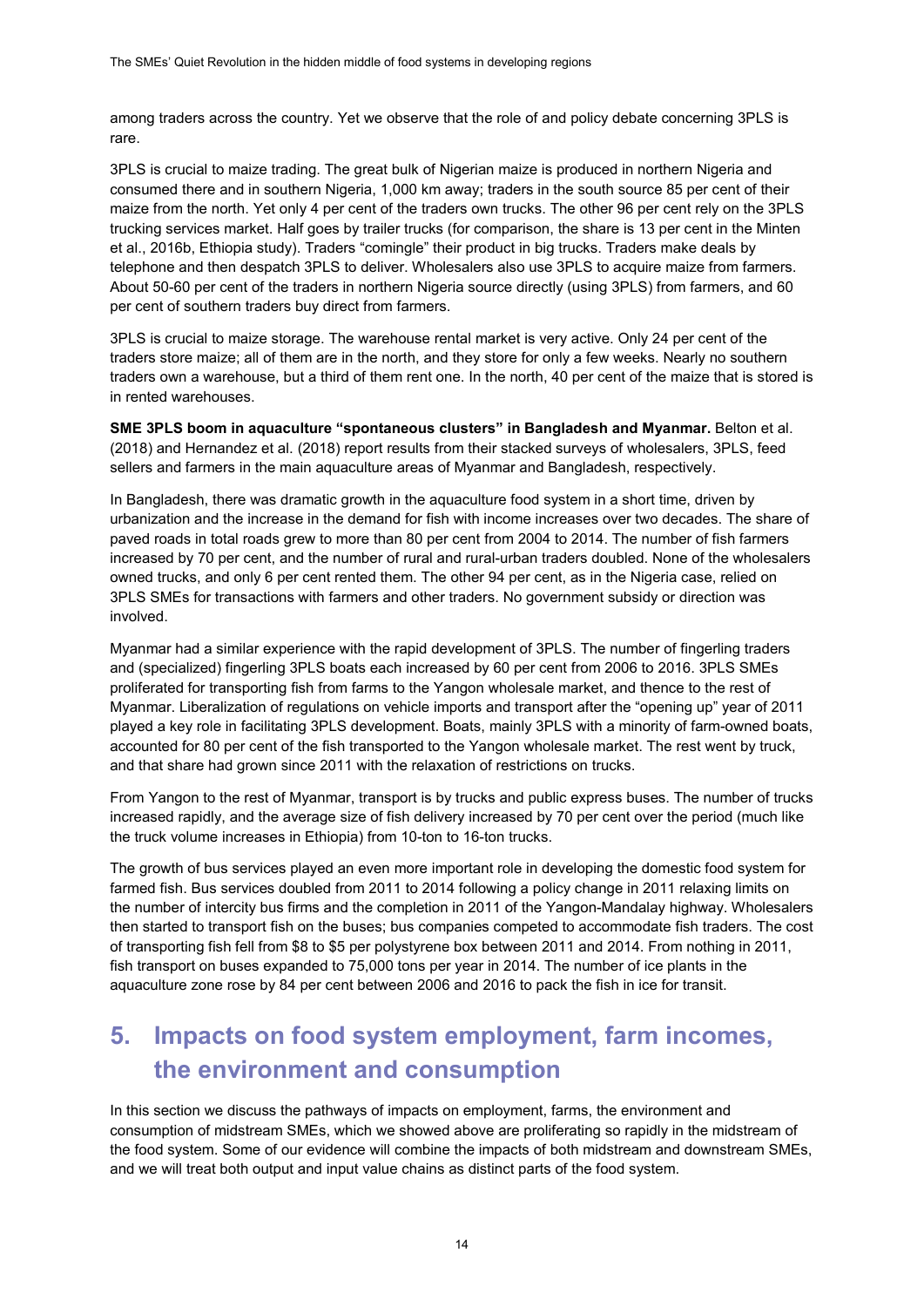There are few systematic surveys and case studies of food system SMEs, and within those, few trace impacts on employment, and fewer still on consumption and the environment. We are constrained to work with the evidence we found and use it to illustrate a conceptual structure of pathways of impacts of SMEs.

### **5.1 Impacts of midstream SMEs on food system employment**

Below we synthesize findings derived from results in Dolislager et al. (2020). Their study is based on a uniquely broad data set of LSMS surveys of 178,794 households with 460,654 individuals in Africa (represented by Ethiopia, Malawi, Niger, Nigeria, Tanzania and Uganda), Asia (Bangladesh, Cambodia, Indonesia and Nepal) and Latin America (Mexico, Nicaragua and Peru), in all age cohorts (youths 15-24 and adults 25-64) and both genders. They report employment in terms of FTEs in own-farming versus farmwage labour, and non-farm wage and self-employment. Non-farm employment includes: (a) food system employment post-farmgate in food processing, wholesale of food, food-related logistics, food retail and food service; and (b) non-food system employment.

#### **5.1.1 Post-farmgate food systems have an important share of employment in rural areas**

First, food system employment (mainly in SMEs as wage or self-employment) is important in overall rural employment in all three regions, averaging 20 per cent of rural FTEs; it is higher in Africa (24 per cent) than the other two more developed regions (18 per cent in Asia and 21 per cent in Latin America). What is observed here is expected (Haggblade et al., 2010), as the share of food-linked jobs declines as more development spurs income diversification into service sector jobs linked to rural towns, and thus the share of off-farm employment not directly linked to the food sector rises. Dolislager et al. (2020) show the latter, with the shares of non-farm employment not in the food system 34 per cent in rural Africa, 43 per cent in Asia and 50 per cent in Latin America.

The share of own-farming in total rural FTEs averaged 29 per cent. The own-farm share is highest in Africa, at 39 per cent, and lower in Asia (27 per cent) and Latin America (16 per cent), as expected from the theory of economic transformation bringing a lower share of farming in total activity. Notice that these own-farming shares in total employment are much lower than the usual estimates one sees in the general debate saying "the great majority of rural people are employed in agriculture". The latter is reckoned by the share of persons declaring farming as their primary occupation, but here we show that only a minority of FTEs are in own-farming, because rural households tend to have diversified employment; this point was made from the income point of view in Haggblade et al. (2010).

Moreover, while farm wage labour is often a focus of attention as a key alternative to farming and the object of concern with respect to increasing mechanization, farm wage labour averages only 9 per cent of FTEs over the regions. As expected, its share is in inverse relation to the degree of development of farming and off-farm opportunities: it is only 3 per cent in Africa, but 13 per cent in Asia and 12 per cent in Latin America. One can say that mechanization of food system enterprises may have much more effect on rural employment than farm mechanization.

Second, Dolislager et al. (2020) show that dependence on food system employment is similar between youths and adults. The ratio of the shares of food system employment in total FTEs of employed adults versus youths in Africa is 24-21, in Asia 26-32 and in Latin America 21-23.

Third, rural women are much more dependent on employment in food systems than rural men. Averaging over the regions, Dolislager et al. (2020) show that the share of food system employment in females' total FTEs is 30 per cent, versus only 19 per cent for males. These findings coincide with SME enterprise studies – for example, in agro-processing in Ghana – where Ampadu-Ameyaw and Omari (2015) find that women dominate the segment.

Fourth, Dolislager et al. (2020) disaggregated food system employment into wage and self-employment and showed that self-employment had an 83 per cent share in Africa, 44 per cent in Asia and 48 per cent in Latin America. Food system employment, and self-employment as a share of it, varied a lot over zones and regions; it is notable that the patterns at this large-sample level of Dolislager et al. (2020) are similar to patterns seen in micro survey studies in the various regions (Haggblade et al., 2010). In Africa, the share of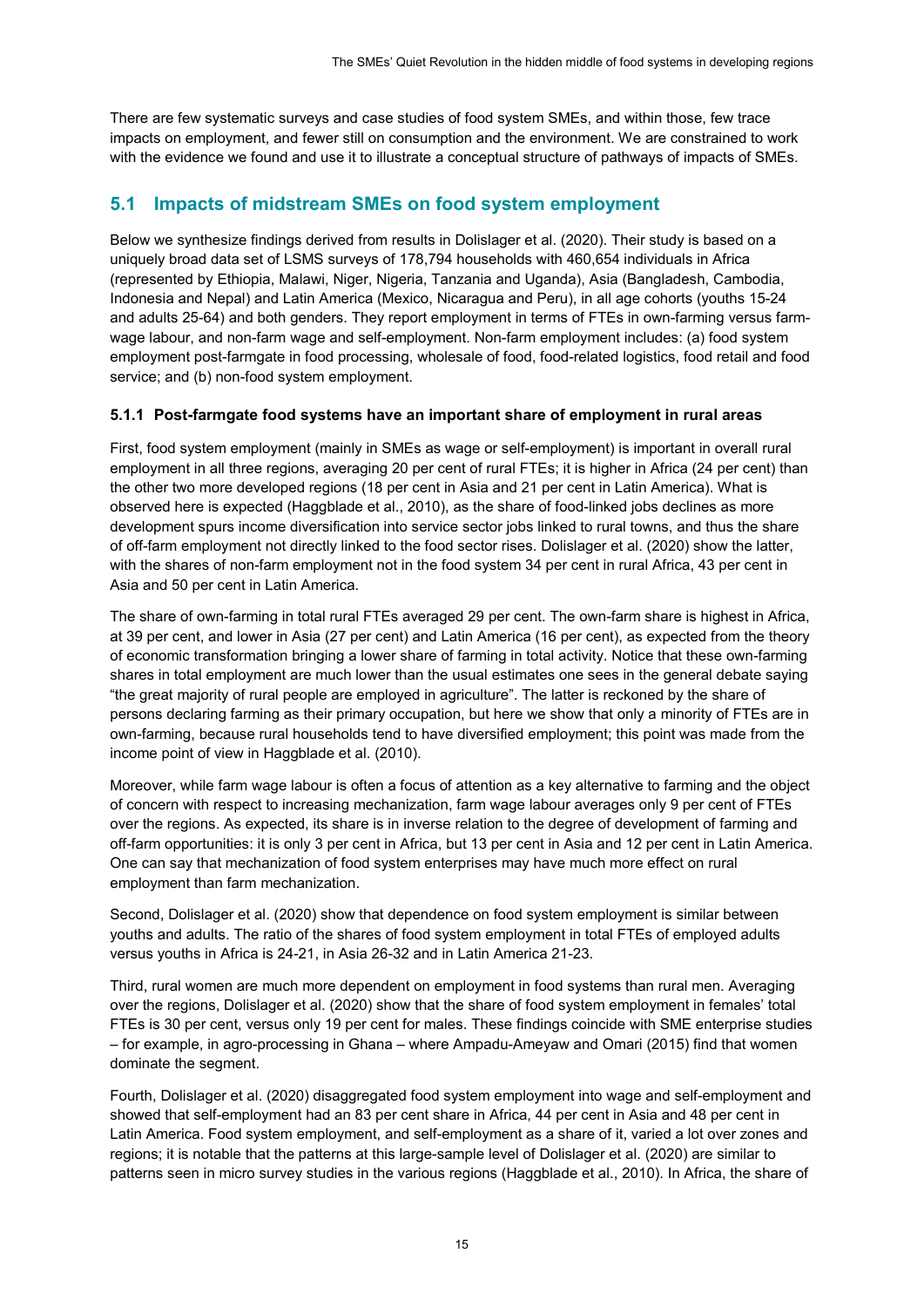food system employment in total FTEs was 26 per cent in the peri-urban rural zone, 25 per cent in the intermediate zone and 22 per cent in the hinterland. The self-employment share was 82-84 per cent across African rural zones. In Asia, the food system employment shares were 20 per cent, 12 per cent and 11 per cent across the three zones, and the self-employment shares were 40 per cent, 62 per cent and 72 per cent. In Latin America, the food system shares were 26 per cent, 13 per cent and 15 per cent across the three zones, and the self-employment shares were 38 per cent, 52 per cent and 60 per cent.

In sum, the inter-region, inter-zone and inter-functional patterns were thus:

- The share of food system employment in total FTEs in Africa barely drops from the peri-urban to the hinterland zone, whereas in Asia and Latin America it drops quickly, suggesting that food system employment is concentrated nearer the towns and highways, mirroring a finding of Bhalla (1997) showing the gradual shift of rural non-farm enterprise distribution from widely scattered decades ago to closer and closer and clustered near highways and towns over the decades. It appears that this pattern is reflected in the Dolislager et al. (2020) data. This could be explained by food system infrastructure such as wholesale markets being more concentrated in towns and secondary cities in Asia and Latin America, creating economies of agglomeration for food system enterprises near them.
- Africa's self-employment share was nearly double that of Asia and Africa; this goes along with findings of rural non-farm employment studies for a number of countries comparing more and less developed areas within the countries. It also suggests that the average size of SME is smaller in Africa than in Asia, employing fewer per firm (Haggblade et al., 2010).
- The African share of self-employment, about 83 per cent, does not vary much over rural zones. However, in Asia and Latin America, the share of self-employment in total food system employment jumped by a factor of 1.8 and 1.6 from peri-urban to hinterland zones, for the two regions respectively. This pattern of an inverse correlation between level of development of a zone and the share of selfemployment was noted in the rural non-farm employment literature, such as in Latin America (Reardon et al., 2001), with an explanation similar to the regional one above.

#### **5.1.2 Post-farmgate food systems have an important share of employment in urban areas**

Urban food system employment is important in absolute terms because urban areas now constitute about 60 per cent of all food consumption in Africa and South Asia, 70 per cent in Southeast Asia and 80-90 per cent in Latin America. Moreover, food system employment is important to urban workers, as follows.

First, the penetration in Africa and South Asia of large-scale processing firms and supermarkets is still slight, and processing, wholesale and logistics are nearly completely dominated by SMEs. For example, in Ghana, in a survey of 282 agro-processing firms, Afful-Koomson et al. (2014, cited by Owoo and Lambon-Quayefio, 2018) found that 97 per cent of the agro-processing firms were, using their terms, "very small or small SMEs", and only 3 per cent were medium-sized firms (although the latter accounted for 30 per cent of total processing employment). In Ethiopia, medium- and large-scale agro-processing firms are defined as those that employ 10 or more people and use electricity-driven machinery. They represent only 1 per cent of all agro-processing firms and 7 per cent of their employment, with the rest accounted for by small firms (Minten et al., 2016a). We thus assume that the great majority of what Dolislager et al. (2020) record as urban food system employment is in SMEs as wage or self-employment. That assumption weakens in Southeast Asia and Latin America, at least for retail and processing, while in those regions wholesale and logistics tend to still be performed mainly by SMEs.

Second, data from Dolislager et al. (2020) show that **urban** food system employment is important in all three regions, averaging 25 per cent of urban FTEs (compared to 20 per cent in rural areas); as with rural areas, it is a somewhat higher share in Africa (31 per cent) than the other two more developed regions (27 per cent in Asia and 22 per cent in Latin America). Note that the share in rural Asia was only 18 per cent, thus a lot of the agrifood system activity is agglomerated in urban areas. Note that in all three regions, nearly all the rest of the FTEs are in non-food system non-farm activity; the shares of own-farm and farmwage FTEs are tiny in all three regions in urban areas.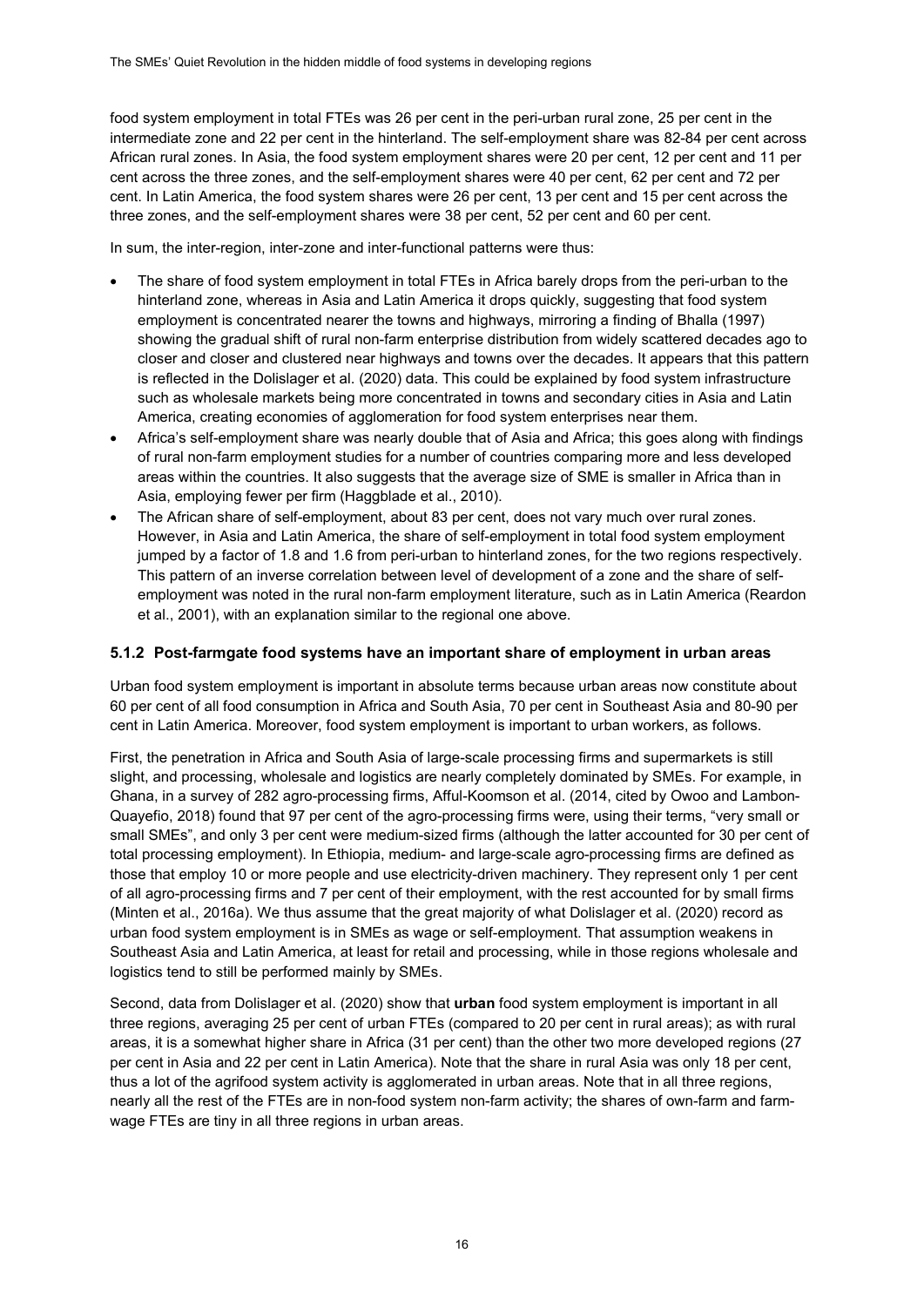Third, the reliance on food system employment is similar between urban youths and adults. The urban ratios of the shares of food system employment in total FTEs of employed adults versus youths are similar to the rural ratios: in Africa 31-29, in Asia 26-32 and in Latin America 21-26.

Fourth, Dolislager et al. (2020) disaggregated food system employment into wage and self-employment and showed that self-employment had a 65 per cent share in Africa (compared to 83 per cent in rural areas), 37 per cent in Asia (versus 44 per cent in rural areas) and 27 per cent in Latin America (versus 48 per cent in rural areas). As with rural areas, the share of self-employment in urban areas is twice as high in Africa as in Asia and Latin America, but the average of the shares is 25 per cent lower than that of rural areas. These patterns show again the continuum of more to less share of self-employment as one goes from less to more developed areas, and rural to urban areas; the wage labour market grows in parallel.

#### **5.1.3 Food system SMEs create substantial aggregate employment: illustrations**

Food system employment shares of 25 per cent of total FTEs in urban areas and 20 per cent in rural areas in the three regions together, the great majority of which is in SMEs, indicate enormous impact. We showed that the share of own-farming in rural FTEs in the three regions together is 29 per cent, close to the 20 per cent of food system employment. We contend that in the development debate farming is seen as an enormous employer and food system SMEs are an interesting but marginal set of actors – indicating a deep gap in perception of reality.

That gap might decline if in a particular country and a part of the food system the enormity of such employment is observed. There are several estimates of numbers of persons employed in various segments of the midstream and downstream of the food system.

In Ethiopia, for example, Minten et al. (2016a) showed that commercial *enjera* markets in urban Ethiopia are growing rapidly and employing 100,000 people, mostly women. They are a combination of processor/food preparation in the midstream and often retail in the downstream. There are also emerging larger-scale, more capital-intensive *enjera* processing firms that sell to the food service sector and export. They review an enterprise survey by the Ethiopian government in 2010/11 of medium and large firms and small firms; these surveys showed 1 million workers employed in food processing, with a limited number of larger firms (around 67,000) that employ mainly men, and the other large number of small firms (with fewer than 10 employees) employing mainly women.

In Nigeria, for example, employment in a subset of the segments of the maize-food-poultry complex was estimated based on primary survey data in Sauer et al. (2021). The sampling approach (Liverpool-Tasie et al., 2017) used two consumption centres as the purposive first node: Greater Ibadan in southwest Nigeria, and Kaduna City in northern Nigeria. In total, 2,500 farms and firms were surveyed, including chicken farms, maize farms, maize traders, feed mills and chicken retailers. The paper calculated each segment's use of own and hired labour by age and gender. They used total consumption of chicken in Nigeria calculated from LSMS data combined with extrapolation to the population, and the input/output coefficients calculated from the survey data (input from maize to feed and feed to chicken), to estimate roughly total numbers of actors in each segment in the total population.

Sauer et al. (2021) found that all the segments of this single complex employed roughly 900,000 people (of which 34 per cent are women). If one includes all labour employed by the maize farms and urban traders, the total increases to 5.7 million persons. About 64,000 people on maize farms are directly employed in supplying maize to the feed segment (as a small subset of all marketed maize); 78,000 are employed on poultry farms, the portion of maize traders selling maize to the feed segment is 7,200 workers (out of 72,000 persons employed by the estimated 12,000 urban maize traders in Nigeria), chicken retailers employ 35,000 workers, and 1,380 persons dedicated to chicken feed are employed in the feed mills. Comparing the labour-output ratio over the segments, maize and poultry farming are the most labour-intensive, followed by retail, and then by relatively capital-intensive maize trading and feed milling. These figures underestimate the off-farm total employment impact of the complex, in that the survey did not include rural maize traders, chicken and egg traders, 3PLS firms serving traders (an important missing piece as, for example, maize traders in Nigeria move 75 per cent of their volumes via 3PLS), day-old chick farmers and traders, and other "lateral" supply chains of inputs to the complex.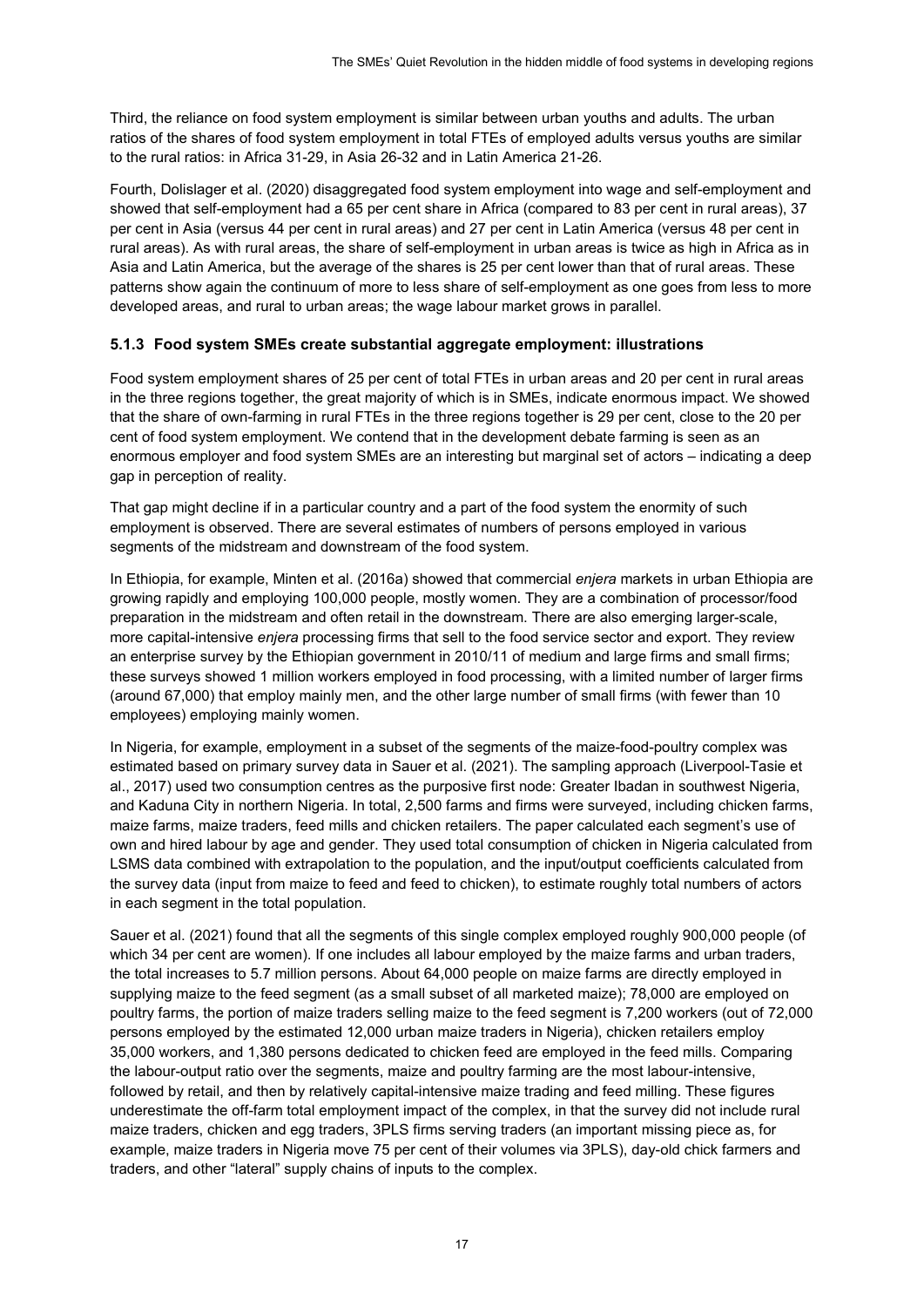#### **5.1.4 Employment effects of SMEs increased by dynamic processes and inter-midstreamsegment multipliers**

First, technological change in SMEs increases their capacity and thus the employment they induce. An example is shifting from a maize hammer mill to a roller mill, often coincident with a shift from custom milling in a village to urban milling with packaging and branding for a larger customer base. Another example is the shift in *enjera* processing from traditional wooden plates to new electric plates (*mitads*), which led to a higher capacity of the SME, better quality of the product and a marked increase in employment in the sector (Minten et al., 2016b).

Second, there is emerging evidence that SMEs "climb the value ladder" to achieve higher incomes through branding and product differentiation. For example, Reardon et al. (2014) show that in Bangladesh, China, India and Viet Nam, rice mills have gone from custom milling (where customers bring paddy to be milled) to packaging and branding their rice. Branding and packaging have also been emerging in Africa – for example, among maize millers in rural Tanzania (Alphonce et al., 2019) and urban Tanzania (Snyder et al., 2015).

Third, SMEs' growth typically creates multipliers in other midstream SME segments, thus further spurring employment and creating spillovers for consumers and farmers. An example is the extensive use that urban maize traders make of 3PLS in Nigeria, moving some 80 per cent of maize with these services; only 4 per cent of traders own their own trucks (Liverpool-Tasie et al., 2017).

#### **5.1.5 Midstream SMEs facilitate employment creation by saving women and men time shopping and home-processing food**

Fourth, SMEs produce time-saving goods and services that liberate especially women but also men to pursue more employment (or leisure time). A first major example is food processing itself. African girls and women had regularly spent 4 hours a day pounding millet and maize – and yam in West Africa – before custom grain millers became common in the 1990s and then packaged flour from the 1990s and 2000s onwards (Reardon et al., 2021). In the 1980s and 1990s, Nigerian SMEs made substantial investments in cassava processing (into *gari*), and in the 2000s industrial (medium-sized SME) *gari* processers and packagers invested in urban markets (Abas et al., 2011). In the 1980s, Cadbury Nigeria developed and mass marketed an industrially processed yam called poundo yam (Hahn et al., 1987) that has now become common in Nigeria (Nweke et al., 2013); it is manufactured by a number of SMEs, such as Yusol International Foods [\(www.yusolfood.com\)](http://www.yusolfood.com/) with the Ola-Ola brand. In Ethiopia, millers shifted from custom milling only to also selling teff, cleaning teff and delivering teff flour to homes, and *enjera*-making enterprises – mostly operated by women – rapidly emerged, both developments creating an important time saving in food preparation for women in Addis Ababa (Minten et al., 2016a). Liverpool-Tasie et al. (2016) show that greater access to processed food in Nigerian villages is associated with more female employment.

A second example of SMEs saving consumers-cum-workers time is in delivery services. There has been a rapid growth (accelerated by COVID-19) in SME (as well as some large firms) "delivery intermediaries" facilitating e-commerce by SME food service and retail firms, as well as large firms' e-commerce, especially in Asia and Latin America. There is a proliferation of proxy shopping and delivery services such as Help Me Waka [\(www.helpmewaka.com/\)](http://www.helpmewaka.com/) in Nigeria and Ghana, working with mobile phones and an app. But there are also non-electronically networked services such as the *boda boda* motorcycle taxi service in East Africa, and similar versions around Africa (Ehebrecht et al., 2018).

#### **5.1.6 SMEs are generally more labour-intensive than large enterprises in the food system**

First, a common finding in the limited number of studies of midstream enterprises in developing regions is that SMEs are less capital-intensive than large enterprises. Examples of this include: (1) the positive correlation of the capital-labour ratio shown for small versus large *enjera* enterprises in Minten et al. (2016b); and (2) a positive correlation between capital-labour ratios and rice mill size based on mill surveys of a wide spectrum of mills and mill sizes in India, China and Bangladesh (Reardon et al., 2014).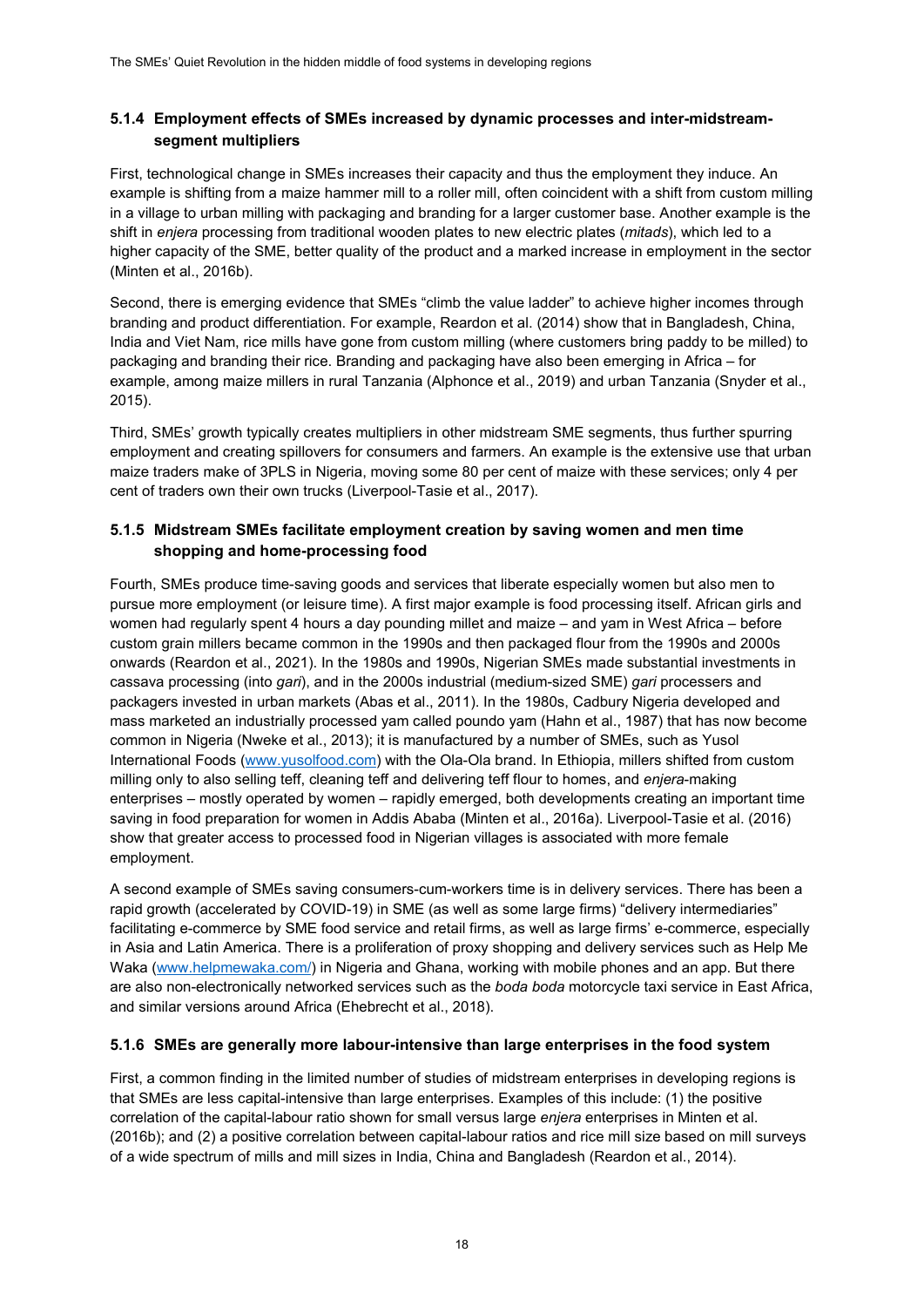The corollary is that it appears that SMEs are usually more labour-intensive (in terms of labour-output ratios) than larger firms. For example, for China, Reardon et al. (2012) show that SME rice mills used 1.5 times more labour per ton of rice sold than large mills. For Tanzania, Snyder et al. (2017) show that as total milling enterprise receipts increase 300-fold from very small to very large mills, the productivity of FTEs of labour to produce nearly US\$500 of maize flour drops 140-fold.

Second, a common concomitant finding is that larger firms have a higher capacity (capital) utilization rate. This was shown, for example, in the rice mill survey results presented in Reardon et al. (2014) for Bangladesh, China and India. The country studies showed that larger mills had a wide procurement acquisition area that allowed nearly continuous purchase of paddy from different production regions, while small village mills relied on the local paddy production and thus had higher fixed costs per unit of output. This is likely a reason for the rapid disappearance of village mills over time in these countries.

Yi and Reardon (2015) found a similar correlation of capacity utilization – as well as profit and allocative efficiency – with scale (traded volume) of shrimp traders in Indonesia. Allocative efficiency was also correlated with education, social networks and shrimp variety specialization. However, distance from the market, the quality of the road and the perishability of the product can influence traders' profits; Minten and Kyle (1999) surveyed traders in the former Zaire and found that larger traders had the capital (larger trucks and ability to wait longer for a turnover) to go long distances and work on poor roads, and earned higher profits, as they were in a position of monopolistic competition in the farm zones; smaller traders earned lower profits and worked closer to the markets with less perishable products.

Third, it is not just quantity but also quality-cum-diversity of function of machines that is correlated with size of processing enterprise. For example, Reardon et al. (2014) show in Bangladesh that the larger the mill, the more likely the mill is to have colour sorting and rice polishing equipment lines which increase the rice grade; this is a significant threshold investment not feasible for small mills.

However, capital intensity increasing and labour intensity decreasing with scale of midstream firms is not a hard and fast rule. For example, Afful-Koomson et al. (2014) found for a range of agro-processing firms in their Ghana survey that the capital-labour ratio (and the capital-output ratio) declined with firm size; they interpreted this as underinvestment by larger firms. They found a strong correlation of product type and capital-labour ratio, with a high ratio for vegetables, moderately high ratios for cereals and alcoholic beverages (with all three of these more apt to use machines), and lower ratios for palm oil, cassava processing (for *gari*) and non-alcoholic beverages, all three of which tend to use more labour-intensive traditional processing technologies in rural Ghana.

However, Afful-Koomson et al. (2014) also hypothesized that the lack of a positive correlation of capital and firm size may be because the quality and the efficiency of use of the machines by medium-sized firms is better than by smaller firms. We would add that the smaller firms may have a lower capacity utilization rate of their capital, as we noted above for the case of Chinese, Indian and Vietnamese rice mills; the greater capacity utilization could create a situation where there is a greater "flow" of use of capital such that a mill can occur in a larger firm (measured by volume of milled output) even while the ratio of fixed capital to output does not rise quickly with total scale.

The Ghanaian rural survey findings (Afful-Koomson et al., 2014) imply that it is important to differentiate by type of product when analysing the correlation of labour intensity and scale. However, as the Ethiopian *enjera* study illustrates, a product which may only be produced with a traditional, labour-intensive (manual) technology in traditional settings such as rural areas may see an abrupt increase in the capital-output ratio among firms with much larger scale that are also standardizing processes to meet quality and safety requirements, such as the larger-scale *enjera* firms noted above.

### **5.2 Midstream SMEs' impacts on farmers' incomes**

First, SMEs in the midstream of output value chains are the proximate interface of farmers with "markets". SMEs have been crucial in creating a "vent-for-surplus" and value addition which facilitates farmers' commercialization. SMEs signalling quality requirements and opening markets and services for high-value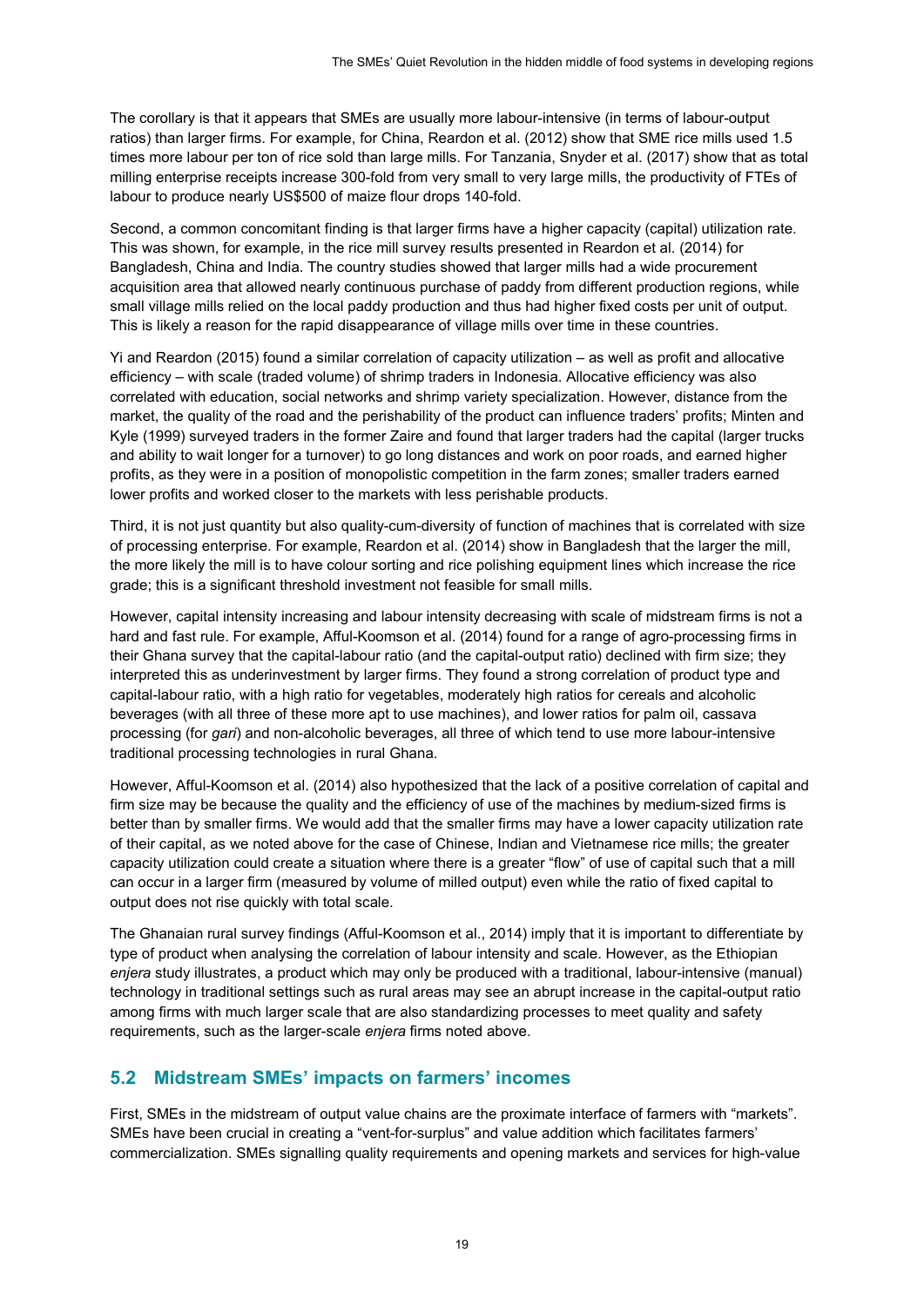products help small farmers to shift from low-value basic food grains; an example is the rise of cold storages in the poor state of Bihar, India (Minten et al., 2014b).

Second, SMEs in the midstream of output value chains help small farmers indirectly by establishing resource-provision relations with farms that bring farmers services such as logistics, inputs and credit. These complementary services are usually associated with large companies in contract relations with farmers, but in a scoping review of the literature, Liverpool-Tasie et al. (2020) found this provision is common among SMEs as well, and have the added advantage of being far more numerous than large contracting companies, and in close proximity to small farmers. The studies noted above of mills and traders in Asia and Nigeria, as well as cold storages in India, provide illustrations of such resource-provision relations with small farmers. It is possible that small farmers who shift from relations with SMEs to contract relations with large companies do not experience an advantage, and may even lose some of the benefits of dealing with SMEs; this has not yet been explored empirically, to our knowledge.

Third, SMEs help small farmers directly in output markets with services such as transport and cold storage, but SMEs in the midstream of input and agricultural services supply chains help farmers as well. On the one hand, SMEs in input wholesale and retail such as fertilizer and seed agro-dealers in Africa help farmers unable to go to cities to access these inputs (Liverpool-Tasie et al., 2019). In some sectors, output value chain SMEs also sell inputs to farmers, such as in the case of medium-sized dairy processors in Uganda (van Campenhout et al., 2021).

On the other hand, SMEs provide agricultural services such as harvest, farm management and input procurement in cotton in Peru (Escobal et al., 2000), combine harvesting rice in China (Zhang et al., 2017), land preparation, spraying, pruning, harvesting and marketing mangos in Indonesia (Qanti et al., 2017), and seed propagation, digging wells and ponds, spraying, land preparation, harvesting and loading trucks for vegetable farmers in Ethiopia (Minten et al., 2020b). These services help farmers without the finances to invest in machines, the skills to use machines and other inputs, or simply the time to use in farming because of non-farm employment.

### **5.3 Midstream SMEs' impacts on the environment**

First, SMEs' technological choices can have effects directly on the environment. An example of where such choices can be beneficial is the rapid and profound shift over just a decade that Ethiopian grain-trucking SMEs made in the size of their trucks, with a concomitant 50 per cent decline in transport costs translated into lower fuel use per ton of grain moved, despite a parallel elimination of fuel subsidies (Minten et al., 2016b).

Second, SMEs' can affect the environment via their effects on farms. On the one hand, small farm commercialization takes place via midstream SMEs, in the main: selling to traders and small processors (as only a tiny share is sold directly to large firms via contracts). That commercialization induces productive input use such as of fertilizer, and soil integrity amendments via manure use, and soil conservation measures such as bunds and terraces, such as in Rwanda (Clay et al., 1998). Reardon et al. (1995) showed the combination of intensification and sustainable practices in Africa and called it "sustainable intensification". They also showed its correlation with farm links to food systems. That intensification can in turn reduce pressure to extensify into the commons, the Borlaug hypothesis (Angelsen and Kaimowitz, 2001). Sometimes SMEs get involved in directly affecting farmer sustainability practices: Liverpool-Tasie et al. (2020) noted that agro-dealer SMEs sometimes bundled training in proper input use with the provision of chemicals that could harm the environment if used incorrectly or excessively.

On the other hand, by facilitating and encouraging small farmer intensification, midstream SMEs in input value chains and food systems help small farmers use more inputs that can cause pollution from farm chemicals, siltation from aquaculture, manure from pig and chicken production, and so on – in short, negative externalities for the environment.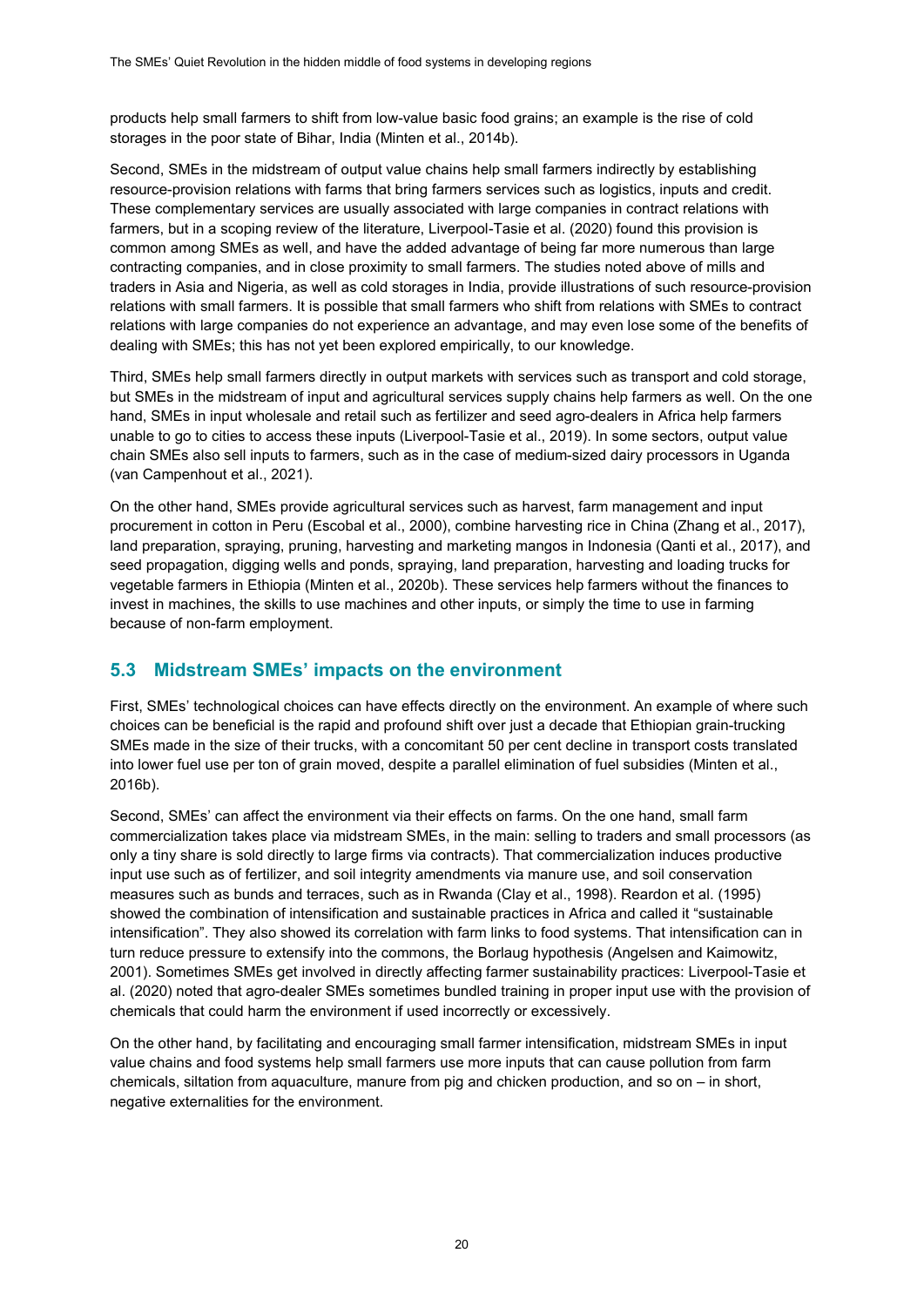### **5.4 Impacts of midstream SMEs on consumers: food security, quality and safety**

#### **5.4.1 Midstream SMEs benefit consumer food security**

First, SMEs have been observed to cheapen food for consumers and transmit farm productivity gains to consumers, all else equal. On the one hand, where midstream SMEs themselves invest in their capacity and efficiency, farm production gains can be passed on as cheaper food to consumers. Of course, where the midstream is inefficient or non-competitive, gains in farming better may not translate into cheaper food for consumers. On the other hand, midstream SMEs in input and agricultural service value chains themselves condition the availability and cost of inputs to farmers to make productivity investments. We showed examples of these effects of SMEs above, such as in Ethiopia (Minten et al., 2016b), where growth in the number of wholesale and transport SMEs reduced wholesale and retail margins and transport costs; a similar effect was seen from the growth in the number of midstream SMEs in the aquaculture value chain in Bangladesh (Hernandez et al., 2018).

Second, SMEs have been observed to reduce waste in value chains (with the implication for greater food access by consumers). For example, rapid proliferation of cold storage SMEs in Bihar, India, displaced traditional on-farm storage and thus reduced wastage rates (Minten et al., 2014b).

Third, SMEs have been observed to de-seasonalize consumer food access (while raising the prices that farmers receive). Again, cold storages in India – in Bihar (Minten et al., 2014b) and Agra near Delhi (Das Gupta et al., 2010) – serve as examples: Agra is a main source of the potatoes consumed in Delhi; in 1999, 99 per cent of the potato farms used traditional on-farm storage, and 1 per cent used modern cold storage SMEs; by 2009, those percentages had inverted, and two thirds of the potatoes going to Delhi were sold from cold storages in the half year after the harvest, greatly reducing the seasonality of the potato market in Delhi. SMEs that dry and smoke fish have a considerable impact on Nigerian fish consumption volumes, reduced seasonality relative to the fresh fish market (Liverpool-Tasie et al., 2021), and employment in the poorer north of the country (Gona et al., 2018).

#### **5.4.2 Midstream SMEs have mixed effects on food quality/nutrition for consumers**

First, it has been observed that many SMEs respond to consumer demand for nutritious foods by creating the mainstay supply chain of these foods for consumers. For example, about 75 per cent of mangoes produced in Indonesia are consumed in rural areas, with nearly all of this supply chain operated by SME traders and retailers (Qanti et al., 2018); dairy SMEs in processing, logistics and wholesale are the mainstay of milk supply to Uganda (van Campenhout et al., 2020); the great majority of fish and chicken supplies to urban areas of Nigeria (where the great majority of these products are consumed) are mainly operated by SMEs (Liverpool-Tasie et al., 2017); and SMEs are the mainstay of the supply chain functions of transport, packing and wholesale of vegetables to Addis Ababa (Minten et al., 2020b).

Second, SMEs produce and sell nutritious traditional meals, especially in urban areas, such as millet and dairy dishes in Senegal (Chase-Walsh, 2018) and in Burkina Faso (Reardon et al., 1989) and teff *enjera* in Ethiopia (Minten et al., 2014a), and make and sell milled nutritious flour such as pulses and coarse grains as weening foods in Tanzania (Snyder et al., 2015).

However, a subset of SMEs that produce and market processed foods manufacture ultra-processed foods that are bad for consumers' health, such as a range of snack food SMEs in Africa (Reardon et al., 2021). Moreover, most consumers' purchases of ultra-processed foods are made in small traditional shops, mainly because they still dominate food retail, such as in Kenya (Demmler et al., 2018).

#### **5.4.3 Midstream SMEs have mixed effects on food safety for consumers**

First, as noted above with examples of maize and rice branding and packaging in Africa and Asia, and Pingali (2007) noting it in general in Asia, there has been a rapid recent emergence of packaging and branding by SMEs in the midstream in developing regions. This is often meant to signal safety (such as cleanliness) and permit quality differentiation.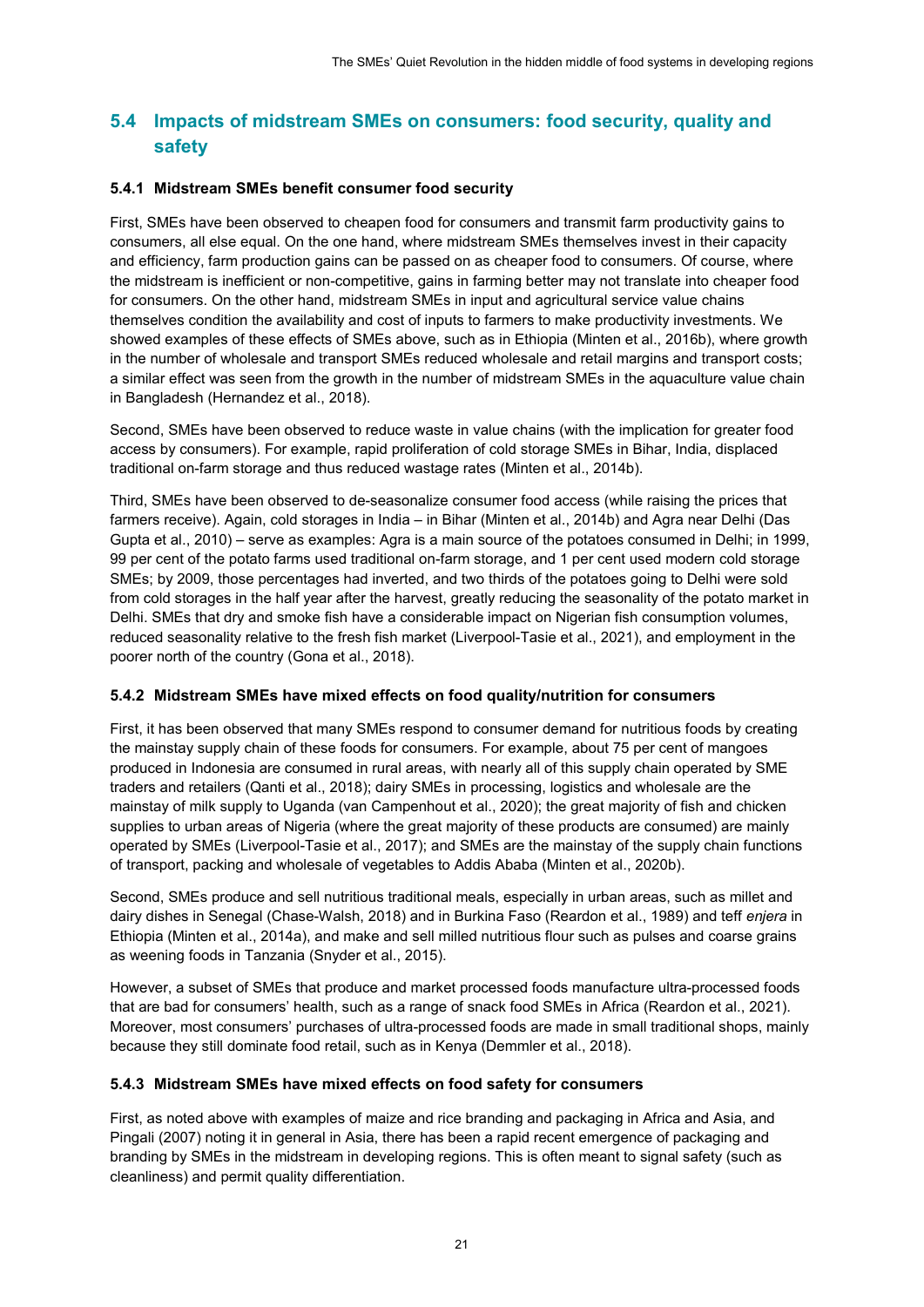However, the labelling does not always guarantee safety or even improved quality, as there are usually poor regulatory systems in developing countries, such as lax or missing labelling and food safety regulations. For example, Minten et al. (2013) point out for the case of *makhana* (an aquatic crop made into a snack or a high-protein low-fat food), branding in India spread recently and rapidly, but that did not guarantee that the quality or safety of the product was superior to non-branded *makhana*, due to a lack of regulation. Mis-labelling-cum-fraud is also present among SMEs in the midstream of input supply chains, such as Haggblade et al. (2017) note for herbicide wholesalers, retailers and manufacturers in Africa and Asia.

Second, as expected, there is uneven adoption of food safety measures by SMEs in the midstream. Strict public standards and even more demanding private standards, such as of large food manufacturers and supermarket chains, can result in exclusion of food-processing SMEs that cannot meet the standards, such as in Brazil for the cases of milk and shredded coconut (Reardon and Farina, 2002). The needed "threshold investments" in skilled labour practices, equipment and building refitting are sometimes beyond the means of SMEs.

Nevertheless, it is not a hard and fast rule that large enterprises use better food safety practices than SMEs. For example, there is evidence of SME safety practices that are not worse than modern big firms, as seen in the dairy value chain in Ethiopia (Minten et al., 2020b).

However, some SMEs make the requisite investments and undertake innovation to pursue food safety where the market rewards it. An example is the use of lactic acid fermentation to reduce aflatoxin and fumonisin in maize by SME processors making a Nigerian porridge called *ogi* for weening infants (Ademola et al., 2021). Another Nigerian example is a medium-scale chain – Habib Yoghurt and Fura of Habib Industries [\(http://www.habibyoghurt.com.ng\)](http://www.habibyoghurt.com.ng/) – of small food service outlets selling *fura da* yoghurt (a millet and dairy traditional dish) as a product differentiated from the traditional version. These outlets have spread in towns and competed by promoting their milk products as more hygienic than traditional fermented milk used in the millet dish. It is probable that a combination of labelling regulations, food safety regulations and government assistance to make requisite investments and learn practices (such as with the help of digital apps that show processors best practices) will help more SMEs to make food safety investments.

# **6. Conclusions**

We showed the rapid rise of SMEs in the midstream segments of food systems in developing regions, especially in the "transitional stage", which is dominant in Africa and South Asia and still important in the other regions. We showed the dynamism of these firms in processing, wholesale and logistics – segments often dismissed in the international debate as the "missing middle". We found that it is indeed not missing but rather hidden from the debate, hence the "hidden middle".

The main implication is that multilateral agencies, donors, governments and non-governmental organizations do not need to "kick-start" SMEs in the midstream, put in place services these firms are already providing, or "reinvent the wheel". Donors and governments should not waste resources trying to "organize" SMEs into cooperatives, force them into formal patterns or try to "create them" with programmes that set up firms. Rather, support should focus on leveraging the rapid growth of SMEs already in place and thriving or trying to thrive, and addressing their constraints to faster growth and better impacts, as follows.

First, the main need is infrastructure. This is the key constraint we constantly hear in the field, far ahead of finance. SMEs are constrained by poor wholesale markets, bad roads, unreliable electrification and bribes on the roads. Addressing these issues should be the first and main priority; all else pales next to this.

Second, there is a need to address bad regulations that constrain SMEs. Of course, bribes are a kind of informal regulation or informal tax that the government at various levels imposes on SMEs and is the foremost regulatory problem. Other bad regulations include needless red tape for redundant certifications, confusion and ambiguity in zoning and premises, and in times of crisis such as COVID-19, deleterious restriction of mobility (such as shown in Nigeria by Liverpool-Tasie et al., 2020).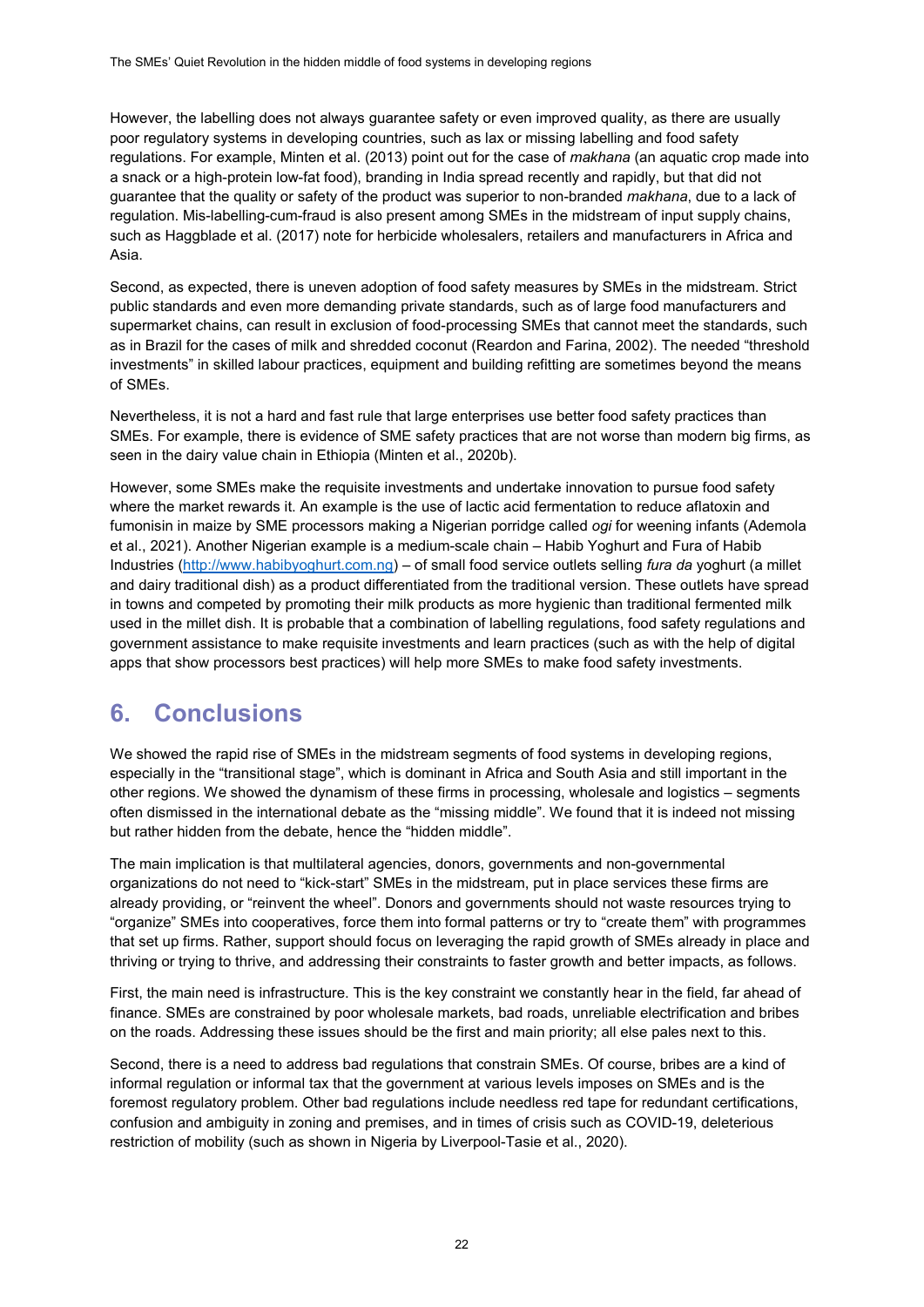Third, there are missing regulations, in the form of missing or poorly implemented food safety and hygiene regulations that make SMEs with unsafe practices a danger to consumers and a constraint to themselves. This also extends to the need for truth in labelling regulations.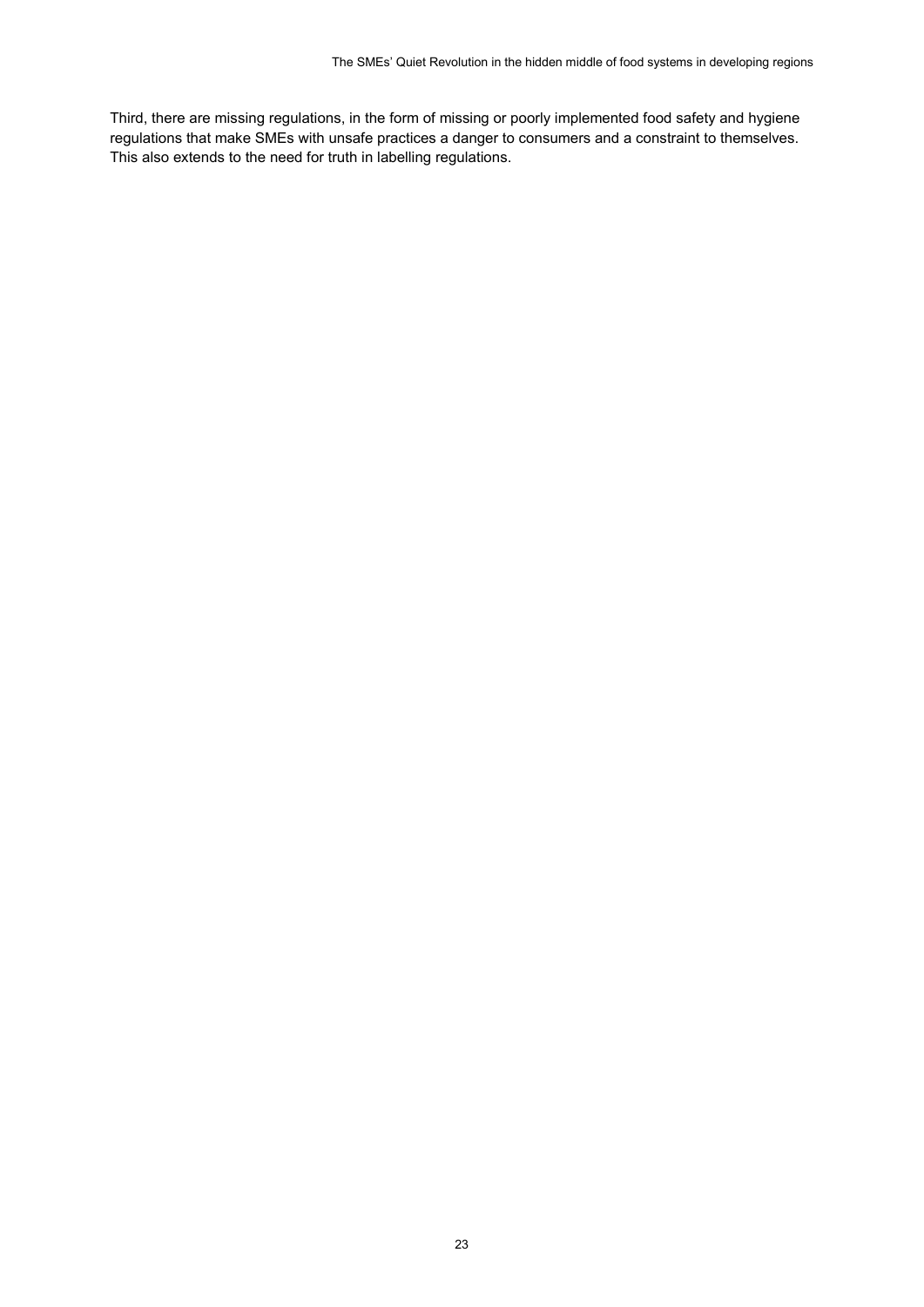### **References**

- Abas, A., Bokanga, M., Dixon, A., Bramel, P. 2011. Transiting Cassava into an Urban Food and Industrial Commodity through Agro-Processing and Market Driven Approaches: Lessons from Africa. 27th IAAE Triennial Conference August 16-22.
- Ademola, O., Turna, N.S., Liverpool-Tasie, L.S.O., Obadina, A., Wu, F. 2021. Mycotoxin reduction through lactic acid fermentation: Evidence from commercial ogi processors in southwest Nigeria. Food Control, 121: 107620.
- Adjognon, S.G., Liverpool-Tasie, L.S.O., Reardon, T. 2017. Agricultural input credit in Sub-Saharan Africa: Telling myth from facts. Food Policy, 67: 93–105.
- Afful-Koomson, T., Fonta, W., Frimpong, W., Amoh, N. 2014. Economic and Financial Analyses of Small and Medium Food Crop Agro-Processing Firms in Ghana. United Nations University Institute for Natural Resources in Africa (UNU-INRA).
- Ahmadi-Esfahani, F.Z. and Locke, C.G. 1998. Wholesale food markets with 'Chinese Characteristics.' Food Policy, 23(1): 89–103.
- Alphonce, R., Waized, B., Ndyetabula, D., Sauer, C., Caputo, V., Tschirley, D., Reardon, T. 2019. Penetration of Processed foods in rural and urban areas in Tanzania: Wholesalers, Retailers, Processors, Consumers—Cooking Oil, Maize flour, Wheat Flour & Products. Presentation at the 5th Annual Agricultural Policy Conference, Dodoma, Tanzania. February.
- Ampadu-Ameyaw, R. and Omari, R. 2015. Small-scale rural agro-processing enterprises in Ghana: Status, challenges and livelihood opportunities of women. Journal of Scientific Research & Reports, 6(1): 61– 72.
- Angelsen, A. and Kaimowitz, D. (Eds.). 2001. Agricultural technologies and tropical deforestation. CAB International.
- Barrett, H.R. and Browne, A.W. 1994. Women's time, labour-saving devices and rural development in Africa. Community Development Journal, 29(3): 203–214.
- Belton, B., Fang, P., Reardon, T. 2018b. Mechanization outsourcing services in Myanmar's dry zone. Research Paper 110. Feed the Future Innovation Lab for Food Security Policy. East Lansing: Michigan State University. September.
- Belton, B., Hein, A., Htoo, K., Seng Kham, L., Sandar Phyoe, A., Reardon, T. 2018b. The emerging quiet revolution in Myanmar's aquaculture value chain. Aquaculture, 493: 384–394.
- Bhalla, S. 1997. The rise and fall of workforce diversification processes in rural India. Growth, employment and poverty: Change and continuity in rural India, 145-183.
- Braudel, F. 1979. Civilisation matérielle, économie et capitalism (XVe- XVIIIe siècles). Librairie Armand Colin.
- Brouwer, I.D., McDermott, J., Ruben, R. 2020. Food systems everywhere: Improving relevance in practice. Global Food Security, 26: 100398.
- Chase-Walsh, S. 2018. Willingness to Pay for Processed Grains in Dakar Senegal: an analysis using discrete choice experiments. Department of Agricultural, Food, and Resource Economics, Master of Science Thesis. Michigan State University.
- Clay, D., Reardon, T., Kangasniemi, J. 1998. Sustainable intensification in the highland tropics: Rwandan farmers' investments in land conservation and soil fertility. Economic Development and Cultural Change, 46(2): 351–78.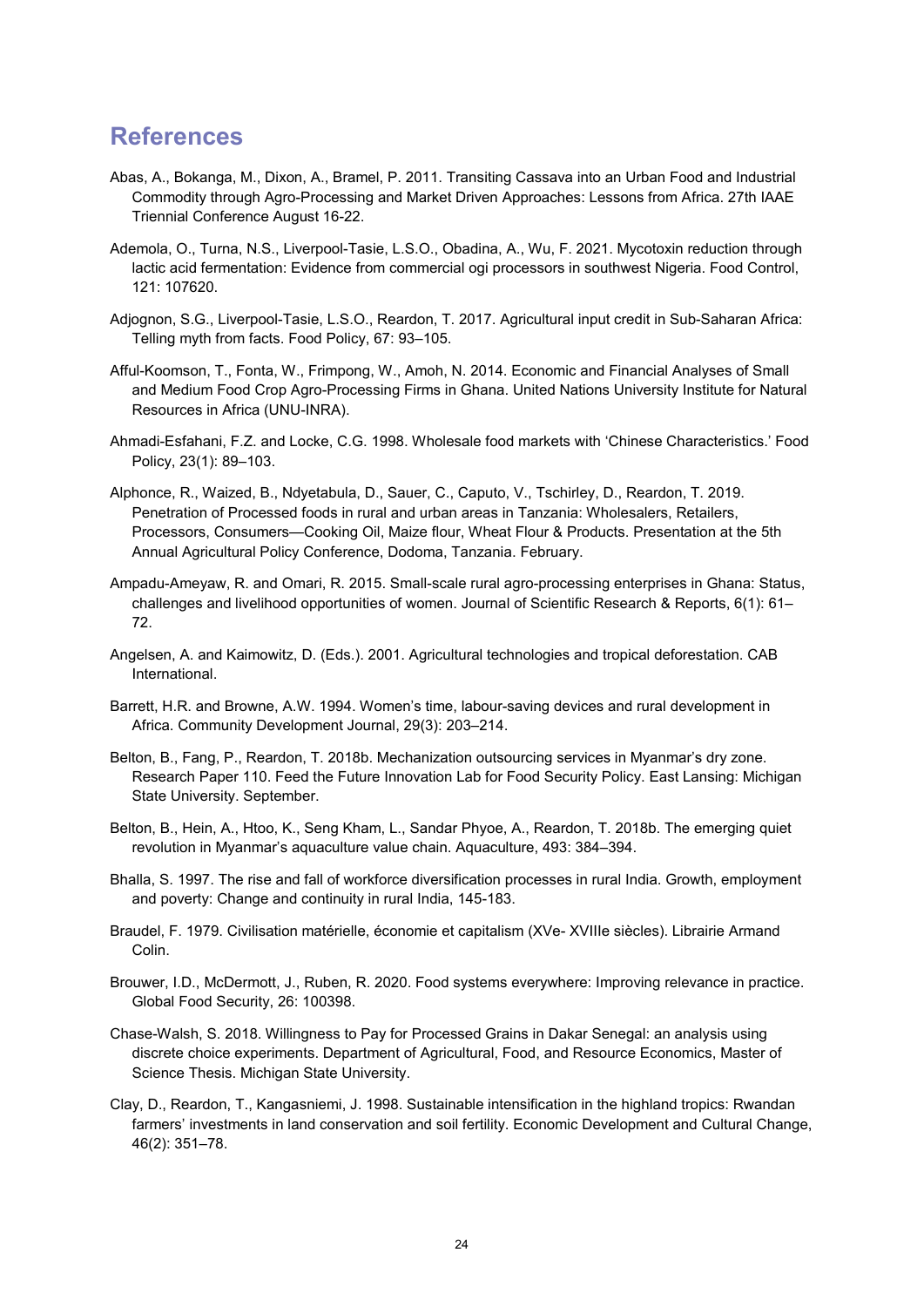- Das Gupta, S., Reardon, T., Minten, B., Singh, S. 2010. The Transforming Potato Value Chain in India: Potato Pathways from a Commercialized-Agriculture Zone (Agra) to Delhi. IFPRI Report to the Asian Development Bank.
- Demmler, K.M., Ecker, O., Qaim, M. 2018. Supermarket shopping and nutritional outcomes: A Panel data analysis for urban Kenya. World Development, 102: 292–303.
- Dolislager, M., Reardon, T., Arslan, A.A., Fox, L., Liverpool-Tasie, L.S.O., Sauer, C., Tschirley, D. 2020. Youth and adult agrifood system employment in developing regions: Rural (peri-urban to hinterland) vs urban. Journal of Development Studies, Sept. 14.
- Echánove, F. and Reardon, T. 2006. Wholesale Markets, Horticulture Products, and Supermarkets in Mexico. Staff Paper 2006–17, East Lansing: Michigan State University, April.
- Ehebrecht, D., Heinrichs, D., Lenz, B. 2018. Motorcycle-taxis in sub-Saharan Africa: Current knowledge, implications for the debate on "informal" transport and research needs. Journal of Transport Geography, 69: 242-256.
- Ericksen, P.J. 2008. Conceptualizing food systems for global environmental change research. Global Environmental Change, 18(1): 234–245.
- Escobal, J., Agreda, V., Reardon, T. 2000. Institutional change and agroindustrialization on the Peruvian coast: innovations, impacts, and implications. Agricultural Economics, 23(3): 267-278.
- Fafchamps, M., Vargas-Hill, R., Minten, B. 2008. Quality control in nonstaple food markets: Evidence from India. Agricultural Economics, 38: 251–266.
- FAOSTAT. 2018. Food and Agriculture Data. Food and Agriculture Organization of the United Nations. <https://www.fao.org/faostat/en/#home>
- Farina, E.M.M.Q., Gutman, G.E., Lavarello, P.J., Nunes, R., Reardon, T. 2005. Private and public milk standards in Argentina and Brazil, Food Policy, 30(3): 302-315.
- Fuglie, K.O, Khatana, V.S., Ilangatilake, S.G., Singh, J., Kumar, D., Scott, G.J. 1997. Economics of Potato Storage in Northern India, Working Paper Series No: 1997-5, Year: 1997, Social Science Department, Lima, Peru: International Potato Center.
- Gona, A., Woji, G., Norbert, S., Muhammad, H., Liverpool-Tasie, L.S.O., Reardon, T., Belton, B. 2018. The Rapid Transformation of the Fish Value Chain in Nigeria: Evidence from Kebbi State. September 16. Feed the Future Innovation Lab for Food Security Policy Research Paper 115. East Lansing: Michigan State University.
- Haggblade, S. 2011. Modernizing African agribusiness: Reflections for the future. Journal of Agribusiness in Developing and Emerging Economies, 1(1): 10–30.
- Haggblade, S., Hazell, P.B.R., Reardon, T. 2010. The rural nonfarm economy: Prospects for growth and poverty reduction, World Development, 38(10): 1429–1441.
- Haggblade, S., Minten, B., Pray, C., Reardon, T., Zilberman, D. 2017. The herbicide revolution in developing countries: Patterns, causes and implications. European Journal of Development Research, 29(3): 1-27.
- Hahn, S.K., Osiru, D.S.O., Akoroda, M.O., Otoo, J.A. 1987. Yam production and its future prospects. Outlook Agriculture, 16(3): 105–110.
- Henson, S. and Reardon, T. 2005. Private agri-food standards: Implications for food policy and the agri-food system, Food Policy, 30(3): 241-253.
- Hernandez, R.A., Belton, B., Reardon, T., Hu, C., Zhang, X., Ahmed, A. 2018. The 'quiet revolution' in the aquaculture value chain in Bangladesh. Aquaculture, 493: 456-468.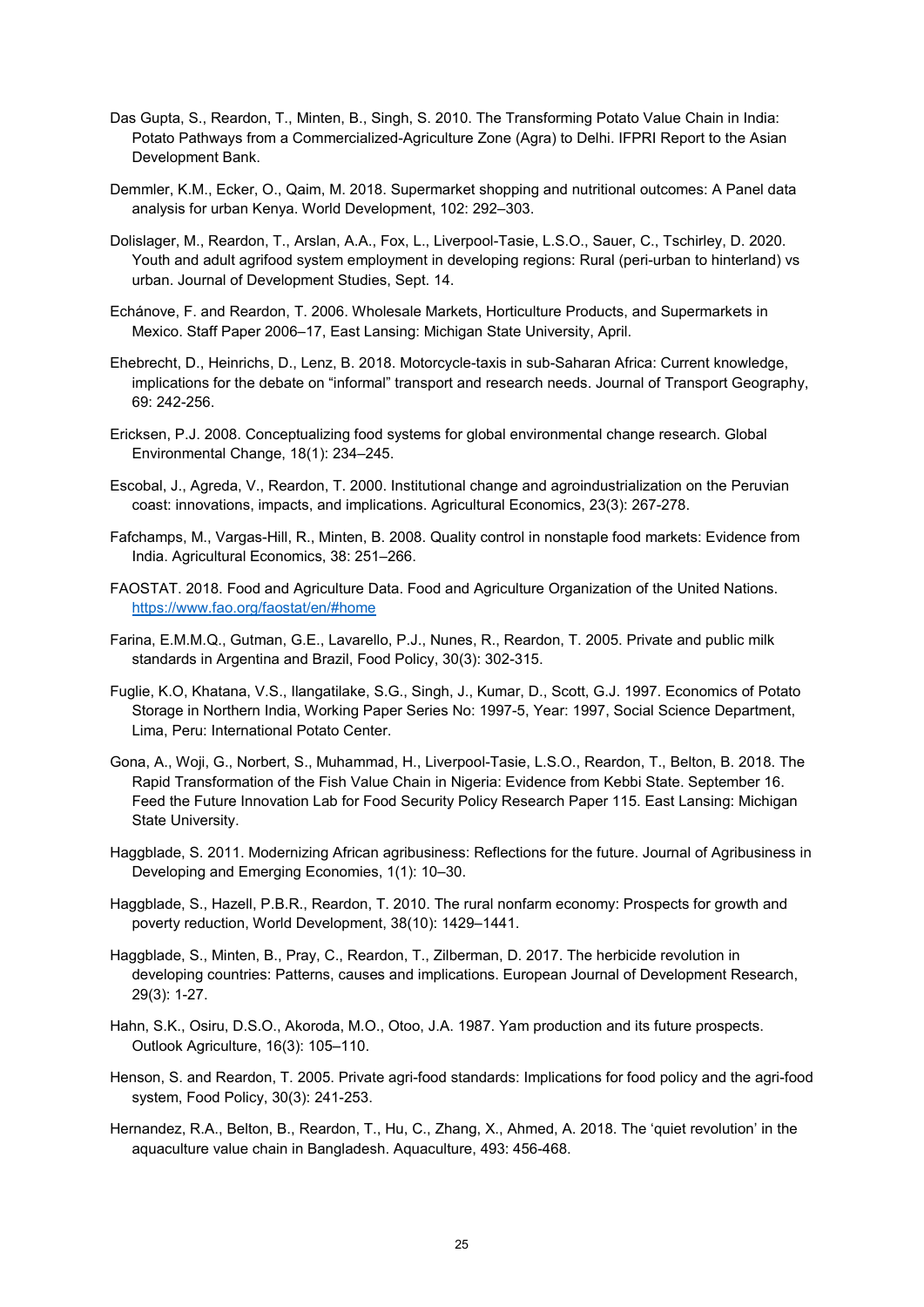- Huang, J., Dong, X., Wu, Y., Zhi, H., Nui, X., Huang, Z., Rozelle, S. 2007. Regoverning Markets: The China Meso-level Study. Beijing: Center for Chinese Agricultural Policy, Chinese Academy of Sciences, July.
- Ingram, J., Ericksen, P., Liverman, D. (eds). 2010. Food security and global environmental change. London: Earthscan.
- Lazaro, E., Ijumba, C, Sauer, C., Reardon, T. 2021. Horticulture product consumption in urban and rural Tanzania. Working Paper. Dar es Salaam: SERA BORA and Michigan State University.
- Liverpool-Tasie, L.S.O., Adjognon, S., Reardon, T. 2016. Transformation of the Food System in Nigeria and Female Participation in the Non-farm Economy. Annual Meeting of the Agricultural and Applied Economics Association, Boston, Massachusetts. July 31-August 2.
- Liverpool-Tasie, L.S.O., Reardon, T., Sanou, A., Ogunleye, W., Ogunbayo, I., Omonona, B.T. 2017. The transformation of value chains in Africa: Evidence from the first large survey of maize traders in Nigeria. Nigeria Agricultural Policy Project Research Paper 91. Feed the Future Innovation Lab for Food Security Policy, Michigan State University.
- Liverpool-Tasie, L.S.O., Okuku, I., Harawa, R., Reardon, T., Wallace, S. 2019. Africa's Changing Fertilizer Sector and the Role of the Private Sector. Chapter 9 in AGRA (ed), Africa Agriculture Status Report: The Hidden Middle: A Quiet Revolution in the Private Sector Driving Agricultural Transformation (Issue 7). Nairobi, Kenya: Alliance for a Green Revolution in Africa (AGRA). [https://agra.org/wp](https://agra.org/wp-content/uploads/2019/09/AASR2019-The-Hidden-Middleweb.pdf)[content/uploads/2019/09/AASR2019-The-Hidden-Middleweb.pdf](https://agra.org/wp-content/uploads/2019/09/AASR2019-The-Hidden-Middleweb.pdf)
- Liverpool-Tasie, L.S.O, Reardon, T., Belton, B. 2020a. "Essential non-essentials": COVID-19 policy missteps in Nigeria rooted in persistent myths about African food value chains. Applied Economic Perspectives and Policy, December 28.
- Liverpool-Tasie, L.S.O., Pummel, H., Tambo, J.A., Schmitt Olabisi, L., Osuntade, O. 2020b. Perceptions and exposure to climate events: Evidence from actors along the maize-poultry value chain in Nigeria. Journal of Environmental Management, 264: 110430
- Liverpool-Tasie, L.S.O., Wineman, A., Young, S., Tambo, J., Vargas, C., Reardon, T., Adjognon, G.S., Porciello, J., Gathoni, N., Bizikova, L., Galiè, A., Celestin, A. 2020b. A scoping review of market links between value chain actors and small-scale producers in developing regions. Nature Sustainability. October.
- Liverpool-Tasie, L.S.O., Sanou, A., Reardon, T., Belton, B. 2021. Demand for imported versus domestic fish in Nigeria: Panel data evidence. Journal of Agricultural Economics, 1–23.
- Minten, B. and Kyle, S. 1999. The effect of distance and road quality on food collection, marketing margins, and traders' wages: Evidence from the former Zaire. Journal of Development Economics, 60(2): 467– 495.
- Minten, B., Reardon, T., Vandeplas, A. 2009. Linking urban consumers and rural farmers in India: A comparison of traditional and modern food supply chains. IFPRI Discussion Paper 00883, New Delhi: IFPRI New Delhi Office. July.
- Minten, B., Singh, K.M., Sutradhar, R. 2013. Branding and agricultural value chains in developing countries: Insights from Bihar (India). Food Policy, 38: 23–34.
- Minten, B., Reardon, T., Singh, K.M., Sutradhar, R. 2014a. The new and changing roles of cold storages in the potato supply chain in Bihar. Economic and Political Weekly, XLIX (52): 98–108.
- Minten, B., Stifel, D., Tamru, S. 2014b. Structural transformation of cereal markets in Ethiopia. Journal of Development Studies, 50(5): 611–629.
- Minten, B., Assefa, T., Abebe, G., Engida, E., Tamru, S. 2016a. Food processing, transformation, and job creation: The case of Ethiopia's enjera markets, Ethiopia Strategy Support Program (ESSP) Working Paper 96. Addis Ababa: International Food Policy Research Institute.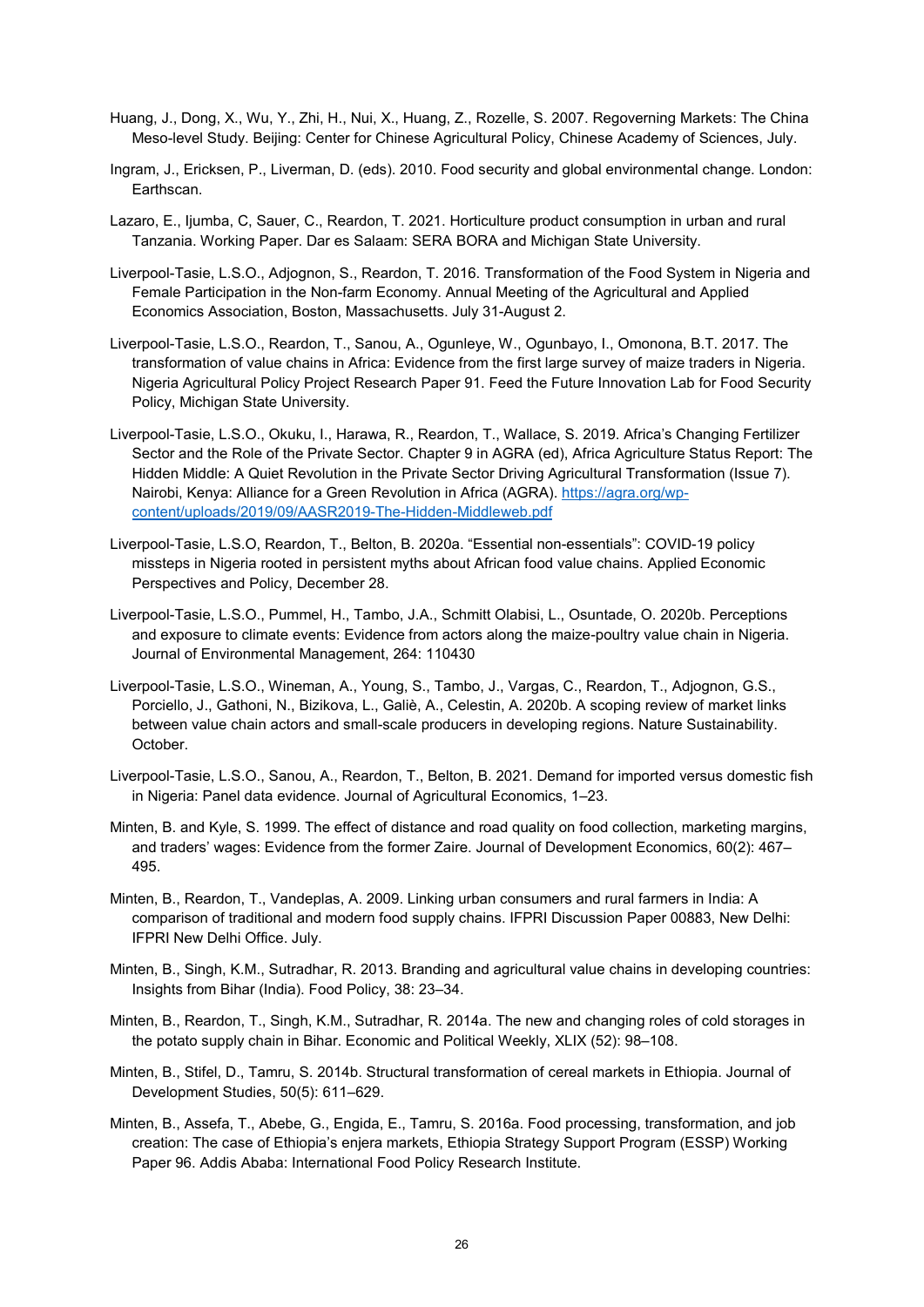- Minten, B., Tamru, S., Engida, E., Kuma, T. 2016b. Feeding Africa's cities: The case of the supply chain of teff to Addis Ababa. Economic Development and Cultural Change, 64(2): 265–297.
- Minten, B., Habte, Y., Baye, K,. Tamru, S. 2020a. Food safety, modernization, and food prices: Evidence from milk in Ethiopia. ESSP Discussion Paper 146. Addis Ababa: International Food Policy Research Institute.
- Minten, B., Mohammed, B., Tamru, S. 2020b. Emerging medium-scale tenant farming, gig economies, and the COVID-19 Disruption: The case of commercial vegetable clusters in Ethiopia. European Journal of Development Research, 32: 1402–1429.
- Natawidjaja, R., Reardon, T., Shetty, S., Noor, T.I., Perdana, T., Rasmikayati, E., Bachri, S., Hernandez, R.A. 2007. Horticultural Producers and Supermarket Development in Indonesia. UNPAD/MSU Report no. 38543, World Bank, Indonesia.
- Neven, D., Reardon, T., Hernandez, R.A., Tembo, G. 2017. Smallholder farmer participation in modernization of a food system: The dairy value chain in Zambia. Rome: Food and Agriculture Organization of the United Nations.
- Nweke, F., Aidoo, R., Okoye, B., 2013. Yam consumption patterns in West Africa. Gates Open Research 3 (637). Final Report for Bill and Melinda Gates Foundation.
- Owoo, N.S. and Lambon-Quayefio, M.P. 2018. The agro-processing industry and its potential for structural transformation of the Ghanaian economy. Chapter 10 in R.S. Newfarmer, J. Page, F. Tarp (eds), Industries without smokestacks: Industrialization in Africa Reconsidered. UNU-WIDER Studies in Development Economics and Oxford University Press.
- Pingali, P. 2007. Westernization of Asian diets and the transformation of food systems: Implications for research and policy. Food Policy, 32(3): 281–298.
- Popkin, B.M. and Reardon, T. 2018. Obesity and the food system transformation in Latin America. Obesity Reviews, 19(8): 1028-1064.
- Qanti, S.R., Reardon, T., Iswariyadi, A. 2017. Triangle of linkages among modernizing markets, sprayer traders, and mango-farming intensification in Indonesia. Bulletin of Indonesian Economic Studies, 53(2): 187–208.
- Reardon, T. 2015. The hidden middle: The quiet revolution in the midstream of agrifood value chains in developing countries. Oxford Review of Economic Policy, 31(1): 45–63.
- Reardon, T. and Berdegué, J.A. 2002. The rapid rise of supermarkets in Latin America: Challenges and opportunities for development. Development Policy Review, 20(4): 317–34.
- Reardon, T. and Farina, E.M.M.Q. 2002. The rise of private food quality and safety standards: Illustrations from Brazil. International Food and Agribusiness Management Review, 4: 413–421.
- Reardon, T. and Minten, B. 2011a. Surprised by supermarkets: Diffusion of modern food retail in India. Journal of Agribusiness in Developing and Emerging Economies, 1(2): 134–161.
- Reardon, T. and Timmer, C.P. 2007. Transformation of markets for agricultural output in developing countries since 1950: How has thinking changed? Chapter 55. In R.E. Evenson and P. Pingali (eds), Handbook of Agricultural Economics, 3: Agricultural Development: Farmers, Farm Production and Farm Markets (pp. 2808–2855). Elsevier Press.
- Reardon, T. and Timmer, C.P. 2012. The economics of the food system revolution. Annual Review of Resource Economics, 4: 225–264.
- Reardon, T. and Timmer, C.P. 2014. Five inter-linked transformations in the Asian agrifood economy: Food security implications. Global Food Security, 3(2): 108–117.
- Reardon, T., Thiombiano, T., Delgado, C.L. 1989. L'importance des céréales non traditionnelles dans la consommation des riches et des pauvres à Ouagadoudou. Économie Rurale, 190: 9–14.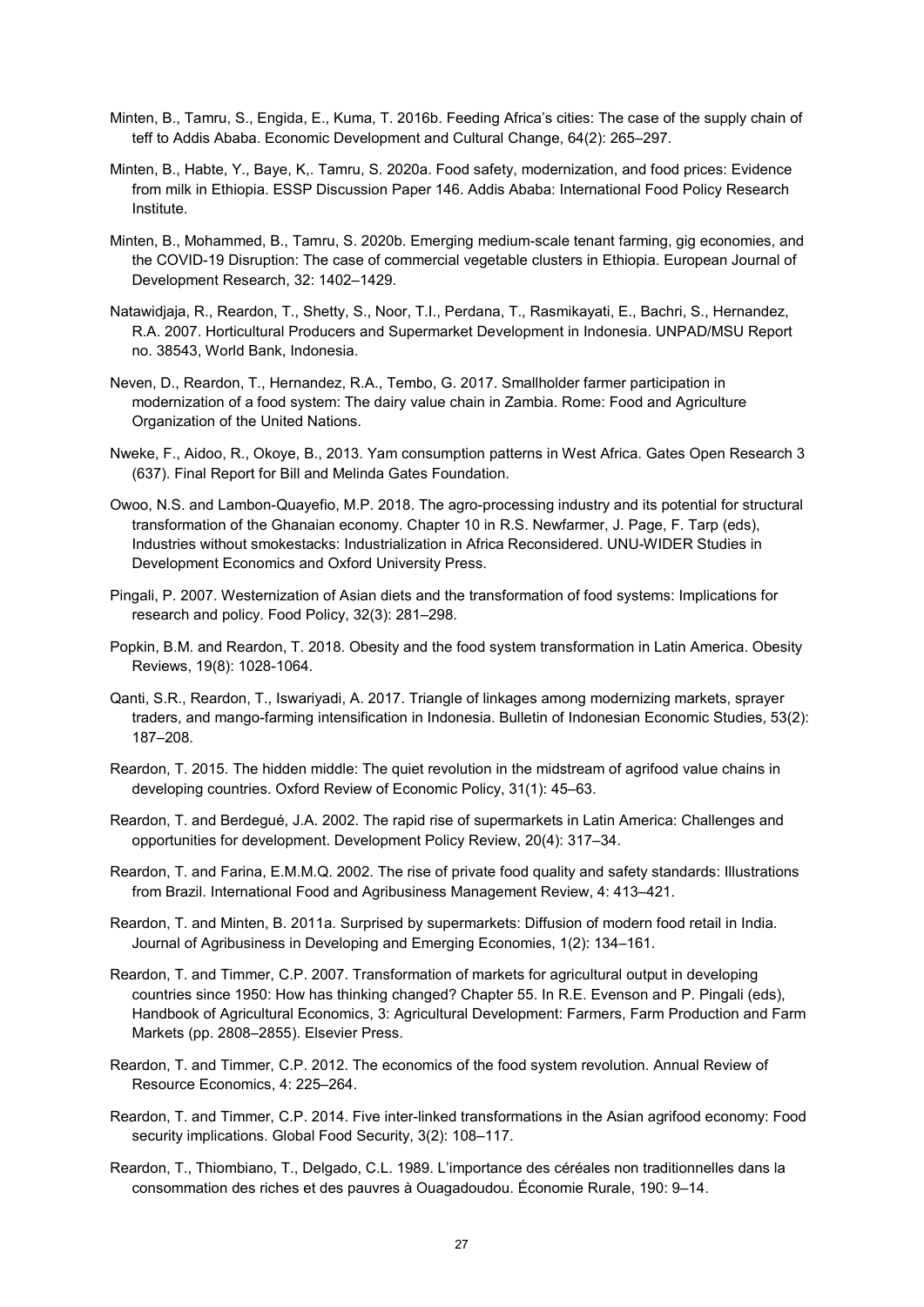- Reardon, T., Crawford, E., Kelly, V., Diagana, B. 1995. Promoting farm investment for sustainable intensification of African agriculture. MSU International Development Paper No. 18. Department of Agricultural Economics, Department of Economics. East Lansing: Michigan State University.
- Reardon, T., Berdegué, J., Escobar, G. 2001.Rural nonfarm employment and incomes in Latin America: Overview of issues, patterns, and determinants. World Development, 29(3).
- Reardon, T., Chen, K.Z., Zhang, K., Hu, D. 2010. The rice value chain in China: The rice road from a commercialized zone (Heilongjiang) to Beijing. Report submitted to Asian Development Bank in the IFPRI project Policies for Ensuring Food Security in South and Southeast Asia.
- Reardon, T., Minten, B., Gulati, A., Punjabi-Mehta, M., Das Gupta, S., Rajendran, S., Beohar, B., Sarawgi, A. 2011. Survey Findings in Madhya Pradesh Informing Rural Business Hub Innovations and Policymakers to benefit Poor Farmers. IFPRI/USAID-PIKA Project Report, New Delhi: International Food Policy Research Institute.
- Reardon, T., Chen, K.Z., Minten, B., Adriano, L. 2012. The Quiet Revolution in Staple Food Value Chains in Asia: Enter the Dragon, the Elephant, and the Tiger. Asian Development Bank and International Food Policy Research Institute.
- Reardon, T., Chen, K.Z., Minten, B., Adriano, L., Dao, T.A., Wang, J., Das Gupta, S. 2014. The quiet revolution in Asia's rice value chains. Annals of the New York Academy of Sciences, 1331: 106–118.
- Reardon, T., Echeverría, R., Berdegué, J.A., Minten, B., Liverpool-Tasie, L.S.O., Tschirley, D., Zilberman, D. 2019. Rapid transformation of food systems in developing regions: Highlighting the role of agricultural research and innovations. Agricultural Systems, 172: 47–59.
- Reardon, T., Mishra, A., Nuthalapati, C.S.R., Bellemare, M., Zilberman. D. 2020. COVID-19's disruption of India's transformed food supply chains. Economic & Political Weekly Commentary, 55(18): 18-22.
- Reardon, T., Tschirley, D., Liverpool-Tasie, L.S.O., Awokuse, T., Fanzo, J., Minten, B., Vos, R., Dolislager, M., Sauer, C., Dhar, R., Vargas, C., Lartey, A., Raza, A., Popkin, B.M. 2021. The processed food revolution in African food systems and the double burden of malnutrition. Global Food Security 28: 100466.
- Sauer, C.M., Reardon, T., Tschirley, D., Liverpool-Tasie, S., Awokuse, T., Alphonce, R., Ndyetabula, D., Waized, B. 2021. Consumption of processed food & food away from home in big cities, small towns, and rural areas of Tanzania. Agricultural Economics, 52(5): 749–770.
- Siba, E. 2015. Returns to physical capital in Ethiopia: Comparative analysis of formal and informal firms. World Development, 68: 215-229.
- Snyder, J.E. 2018. Milling service markets, value chain coordination, and food attribute values: Three essays on the post-farm food system in Tanzania. Ph.D. Dissertation. East Lansing: Michigan State University.
- Snyder, J.E., Ijumba, C., Tschirley, D., Reardon, T. 2015. Local Response to the Rapid Rise in Demand for Processed and Perishable Foods: Results of Inventory of Processed Food Products in Dar es Salaam. Feed the Future Innovation Lab for Food Security Policy Research Brief 6. East Lansing: Michigan State University, May.
- Snyder, J.E., Tschirley, D., Ijumba, C., Kondo, M. 2017. Employment Intensity and Scale of Operation in Agro-processing: A Case of Cereal Millers in Tanzania. Powerpoint presented March 3 at the 3rd Annual Agricultural Policy Conference, Dar es Salaam, Tanzania.
- Tendall, D.M., Joerin, J., Kopainsky, B., Edwards, P., Schreck, A., Le, Q.B., Kruetli, P., Grant, M., Six, J. 2015. Food system resilience: Defining the concept. Global Food Security: 6: 17–23.
- Tollens, E. 1997. Wholesale Markets in African Cities: Diagnosis, Role, Advantages, and Elements for Further Study and Development. FAO Food Supply and Distribution to Cities in French-Speaking Africa. Rome: Food and Agriculture Organization of the United Nations.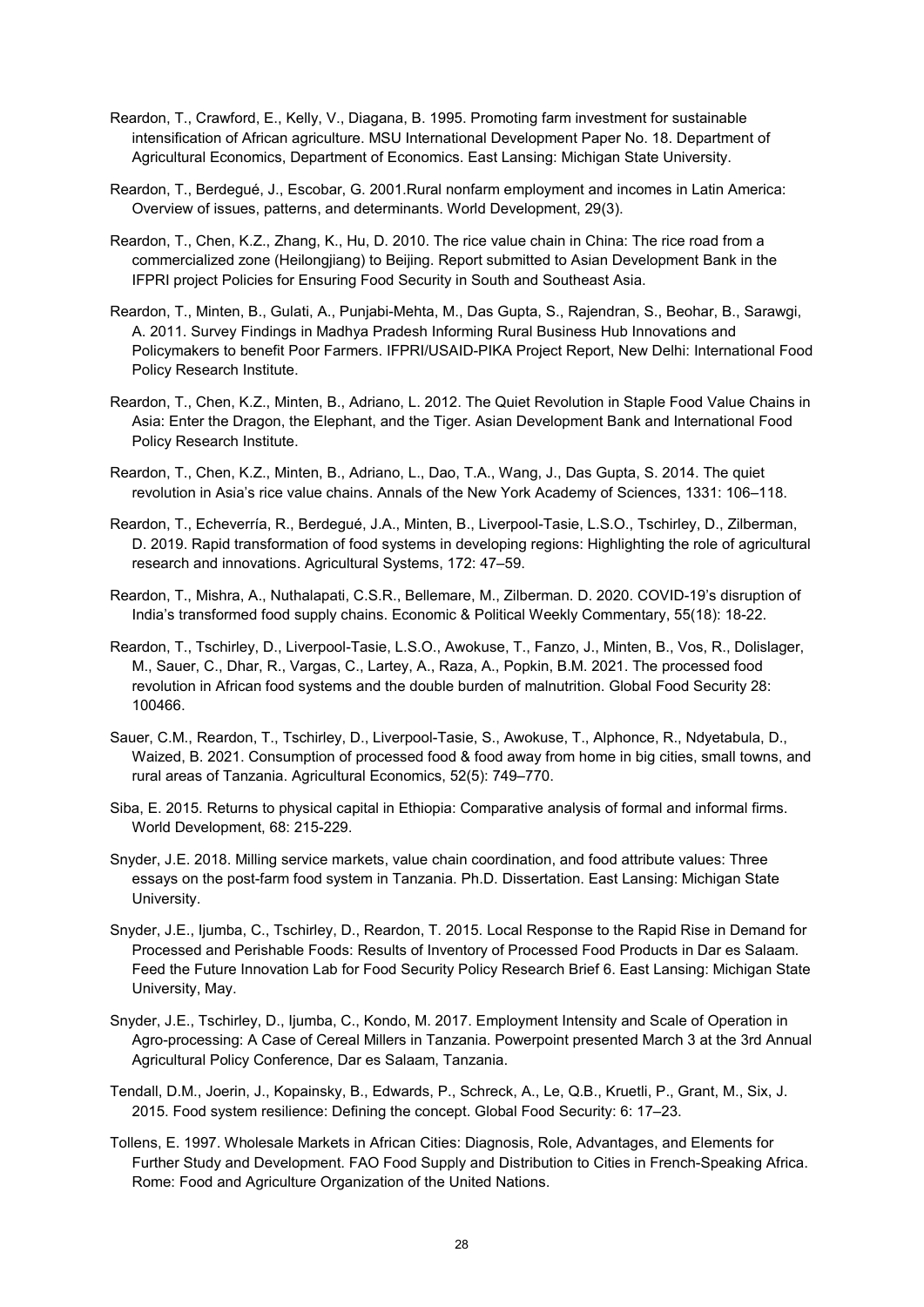- Ulimwengu, J. 2019. Private sector and "managed" clusters development for agricultural transformation in Africa. Chapter 5 in AGRA (ed) Africa Agriculture Status Report: The Hidden Middle: A Quiet Revolution in the Private Sector Driving Agricultural Transformation (Issue 7). Nairobi, Kenya: Alliance for a Green Revolution in Africa (AGRA). [https://agra.org/wp-content/uploads/2019/09/AASR2019-The-Hidden-](https://agra.org/wp-content/uploads/2019/09/AASR2019-The-Hidden-Middleweb.pdf)[Middleweb.pdf](https://agra.org/wp-content/uploads/2019/09/AASR2019-The-Hidden-Middleweb.pdf)
- Van Campenhout, B., Minten, B., Swinnen, J. 2021. Leading the way foreign direct investment and value chain upgrading in Uganda. Agricultural Economics, 52(4): 607–631.
- Weatherspoon, D.D and Reardon, T. 2003. The rise of supermarkets in Africa: Implications for agrifood systems and the rural poor. Development Policy Review, 21(3): 333–355.
- Yi, D. and Reardon, T. 2015. Allocative efficiency of agrifood traders: Shrimp traders in Indonesia. Bulletin of Indonesian Economic Studies, 3: 405–423.
- Zhang, X., Yang, J., Reardon, T. 2017. Mechanization outsourcing clusters and division of labor in Chinese agriculture. China Economic Review, 43: 84–195.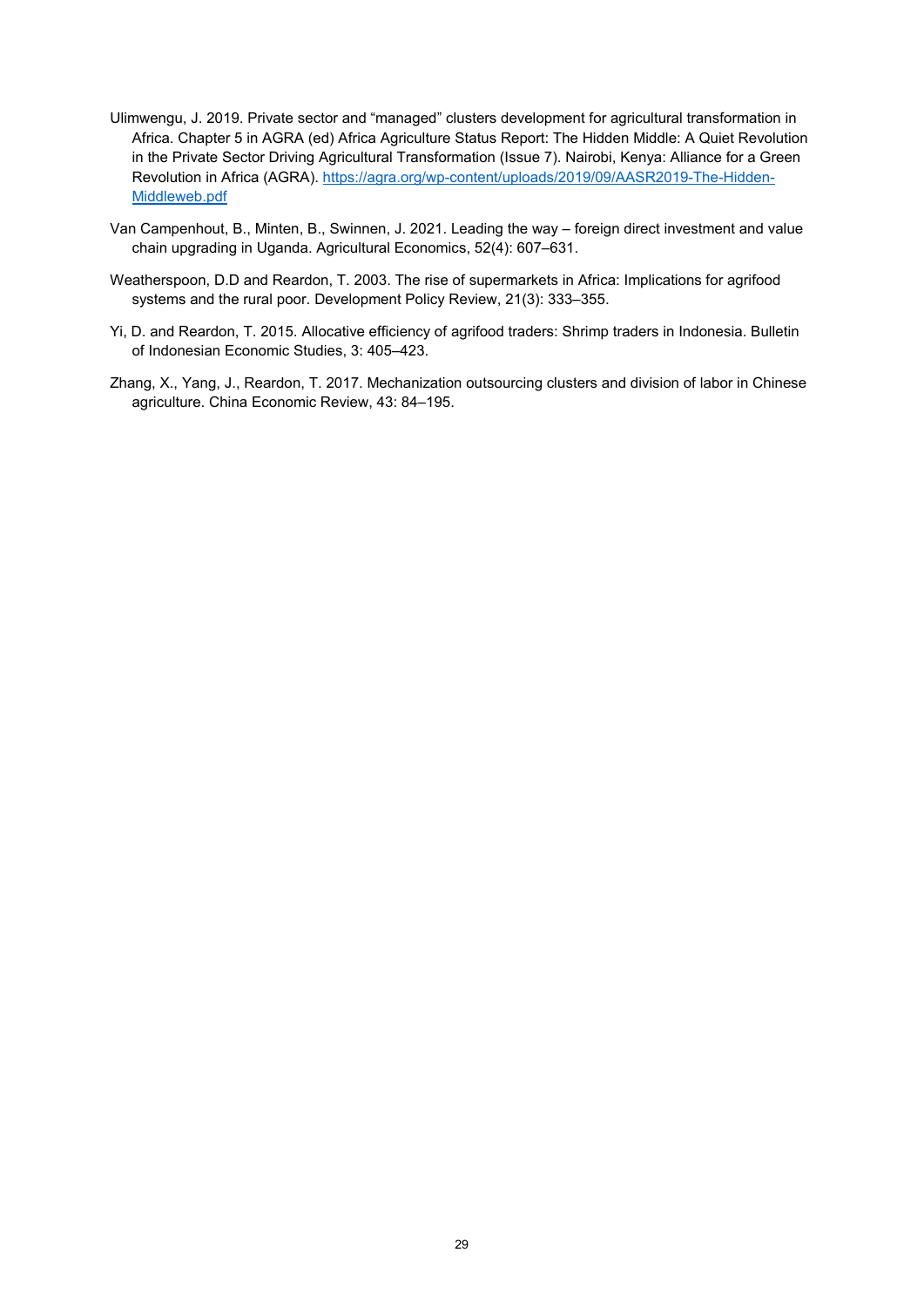# **List of papers in this series**

- 67. Towards food systems transformation five paradigm shifts for healthy, inclusive and sustainable food systems. By Ruerd Ruben, Romina Cavatassi, Leslie Lipper, Eric Smaling and Paul Winters
- 68. Exploring a food system index for understanding food system transformation processes. By Siemen van Berkum and Ruerd Ruben
- 69. Structural and rural transformation and food systems: a quantitative synthesis for LMICs. By Aslihan Arslan, Romina Cavatassi and Marup Hossain
- 70. Do not transform food systems on the backs of the rural poor. By Benjamin Davis, Leslie Lipper and Paul **Winters**
- 71. Urbanizing food systems: exploring opportunities for rural transformation. By Sophie de Bruin, Just Denerink, Pritpal Randhawa, Idrissa Wade, Hester Biemans and Christian Siderius
- 72. Climate change and food system activities: a review of emission trends, climate impacts and the effects of dietary change. By Confidence Duku, Carlos Alho, Rik Leemans and Annemarie Groot
- 73. Food systems and rural wellbeing: challenges and opportunities. By Jim Woodhill, Avinash Kishore, Jemimah Njuki, Kristal Jones and Saher Hasnain
- 74. Women's empowerment, food systems, and nutrition. By Agnes Quisumbing, Jessica Heckert, Simone Faas, Gayathri Ramani, Kalyani Raghunathan, Hazel Malapit and the pro-WEAI for Market Inclusion Study Team
- 75. Reverse thinking: taking a healthy diet perspective towards food systems transformations. By Inga D. Brouwer, Marti J. van Liere, Alan de Brauw, Paula Dominguez-Salas, Anna Herforth, Gina Kennedy, Carl Lachat, Esther van Omosa, Elsie F. Talsma, Stephanie Vandevijvere, Jessica Fanzo and Marie T. Ruel
- 76. Upscaling of traditional fermented foods to build value chains and to promote women entrepreneurship. By Valentina C. Materia, Anita R. Linnemann, Eddy J. Smid and Sijmen E. Schoustra
- 77. The role of trade and policies in improving food security. By Siemen van Berkum
- 78. The SMEs' quiet revolution in the hidden middle of food systems in developing regions. By Thomas Reardon, Saweda Liverpool-Tasie and Bart Minten
- 79. The position of export crops banana and cocoa in food systems analysis with special reference to the role of certification schemes. By Carlos F.B.V. Alho, Amanda F. da Silva, Chantal M.J. Hendriks, Jetse J. Stoorvogel, Peter J.M. Oosterveer and Eric M.A. Smaling
- 80. How can different types of smallholder commodity farmers be supported to achieve a living income? By Yuca Waarts, Valerie Janssen, Richmond Aryeetey, Davies Onduru, Deddy Heriyanto, Sukma Tin Aprillya, Alhi N'Guessan, Laura Courbois, Deborah Bakker and Verina Ingram
- 81. Food and water systems in semi-arid regions case study: Egypt. By Catharien Terwisscha van Scheltinga, Angel de Miguel Garcia, Gert-Jan Wilbers, Wouter Wolters, Hanneke Heesmans, Rutger Dankers, Robert Smit and Eric Smaling
- 82. Contributions of information and communication technologies to food systems transformation. By Tomaso Ceccarelli, Samyuktha Kannan, Francesco Cecchi and Sander Janssen
- 83. The future of farming: who will produce our food? By Ken E. Giller, Jens Andersson, Thomas Delaune, João Vasco Silva, Katrien Descheemaeker, Gerrie van de Ven, Antonius G.T. Schut, Mark van Wijk, Jim Hammond, Zvi Hochman, Godfrey Taulya, Regis Chikowo, udha Narayanan, Avinash Kishore, Fabrizio Bresciani, Heitor Mancini Teixeira and Martin van Ittersum
- 84. Farmed animal production in tropical circular food systems. By Simon Oosting, Jan van der Lee, Marc Verdegem, Marion de Vries, Adriaan Vernooij, Camila Bonilla-Cedrez and Kazi Kabir
- 85. Financing climate adaptation and resilient agricultural livelihoods. By Leslie Lipper, Romina Cavatassi, Ricci Symons, Alashiya Gordes and Oliver Page